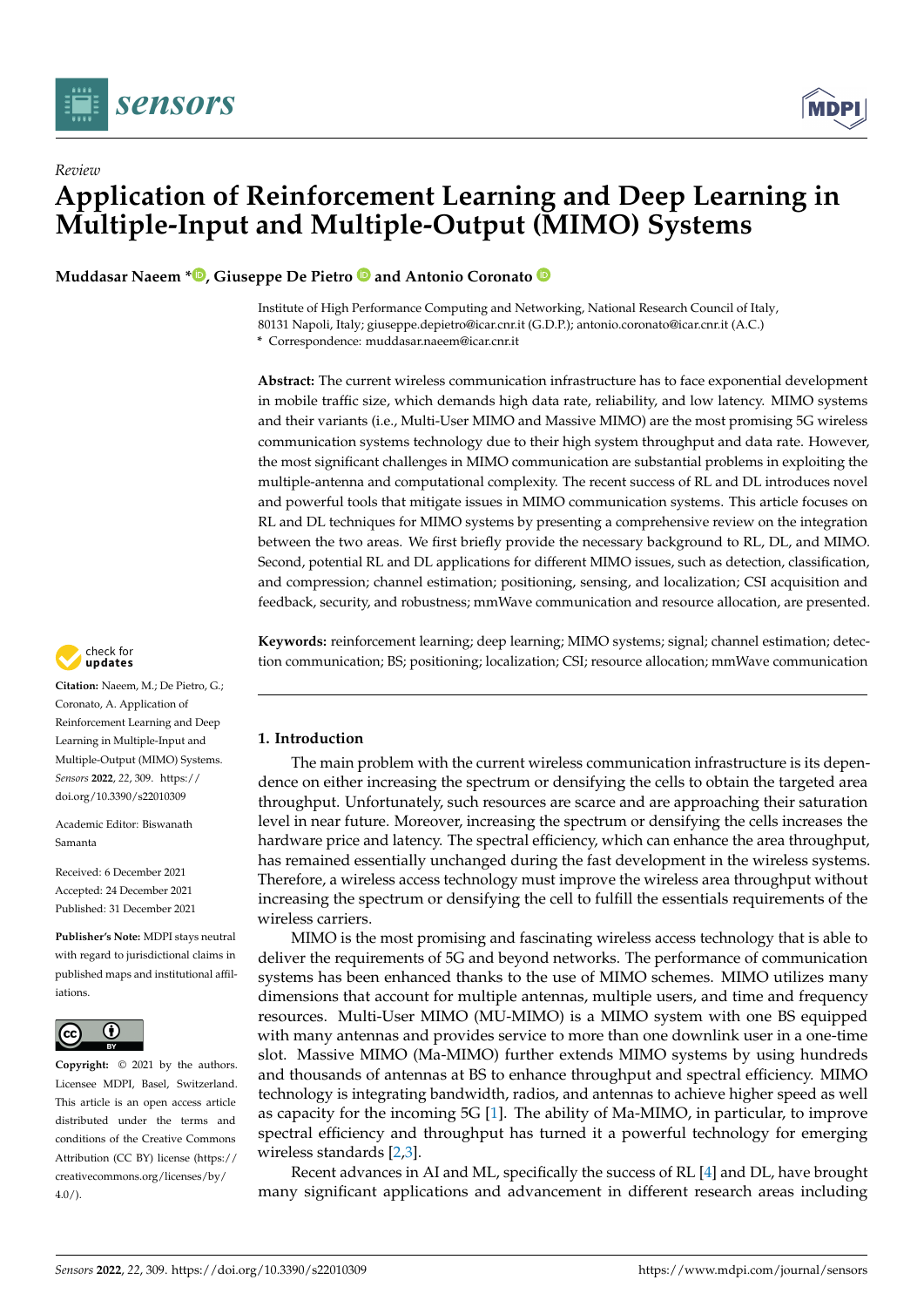robotics and autonomous control [\[5](#page-29-4)[–8\]](#page-29-5), communication and networking [\[9–](#page-29-6)[12\]](#page-29-7), natural language processing [\[13](#page-29-8)[–16\]](#page-29-9), games and self-organized systems [\[17–](#page-29-10)[20\]](#page-29-11), autonomous IoT [\[21](#page-29-12)[–26\]](#page-29-13), scheduling management and configuration of resources [\[27–](#page-29-14)[30\]](#page-30-0), computer vision [\[31–](#page-30-1)[34\]](#page-30-2), and healthcare [\[35–](#page-30-3)[37\]](#page-30-4). Embedding AI technologies like DRL into the 5G mobile, MIMO communication, and wireless communication systems is well justified [\[38\]](#page-30-5). More precisely, data produced by mobile environments are increasingly heterogeneous due to their collection from many sources with different formats, and they have complex correlations.

In the areas of MIMO systems, recently RL and DL have been applied as an emerging solution to address many challenges efficiently. These technologies have introduced many solutions to different aspects of MIMO communication such as signal detection, classification, and compression; positioning, sensing, and localization; security and robustness; mmWave communications; and resource allocation. AI-enabled MIMO communication is an optimal tool that can give wireless systems the flexibility, intelligence, and efficiency needed to handle the scarce radio resource efficiently and enable top quality of service to the customers. In our work, we are making a research contribution by providing a comprehensive overview of the potential applications of RL, DL, and the mixture of both in different areas of MIMO communication.

The remaining of the paper is organized as follows. Section [2](#page-1-0) presents a brief introduction to RL, DL, and MIMO technology. Section [4](#page-7-0) presents a comprehensive application of RL and DL in different areas of MIMO communication. Next, we present statistics and impacts in Section [5,](#page-23-0) followed by a discussion in Section [6.](#page-26-0) Section [3](#page-4-0) overviews some recent survey papers. This survey is concluded in Section [7.](#page-27-0)

### <span id="page-1-0"></span>**2. Technical Background**

This section provides a brief introduction to RL, DL, and MIMO systems.

# *2.1. Reinforcement Learning*

RL is a sub-field of Machine Learning where an agent interacts with an environment to achieve a goal, and learning takes place interaction-after-interaction. This section introduces some basic mechanisms and terminology. A detailed presentation of RL can be found in [\[39\]](#page-30-6).

In RL, an **Agent** is an entity (algorithm/robot/player, etc.) that interacts with a given environment (problem/smart space/game, etc.) by performing actions, and receives a feedback (penalty/reward) from the environment after any action selected as described in Figure [1.](#page-2-0) The reward is the mechanism that enables the agent to understand whether the action selected has produced a positive or a negative effect concerning the final goal.

A **Policy** is a strategy that indicates to the agent which action to select in every state of the environment. The agent has to learn the optimal policy, that is, the one that maximizes the cumulative reward over the long run.

A RL problem is defined as a **MDP**. A MDP is a tuple (*S*, *A*, *Pa*, *Ra*, *γ*), where *S* is a set of states; *A* is a set of actions;  $P_a = P_r(s_{t+1} = s'|s_t = s, a_t = a)$  is the transition probability (i.e., the probability of achieving  $s'$  at time  $t + 1$ , after having selected *a* in *s* at time *t*),  $R_a(s, s')$  is the expected reward or immediate reward obtained when transitioning from state *s* to state *s* <sup>0</sup> when action *a* was taken, respectively; and *γ* is a discount factor.

RL schemes are normally categorized into two major types: model-free and modelbased algorithms. Model-based RL algorithms need a precise description of the dynamics of the environment in terms of the state-transition probability distribution. These methods (e.g., DP) compute the optimal policy by solving systems of equations. Whereas, model-free RL techniques are adopted when there is not a precise description of the model or its solution would be too complicated. This class of algorithms interacts directly with the environment (or with an emulator of it) using Trial&Error schemes to learn the optimal policy. In inverse RL [\[40–](#page-30-7)[42\]](#page-30-8), we study an agent's objectives, values, or rewards with the help of employing insights of its behavior. Several methods are available (e.g., MMC, TD,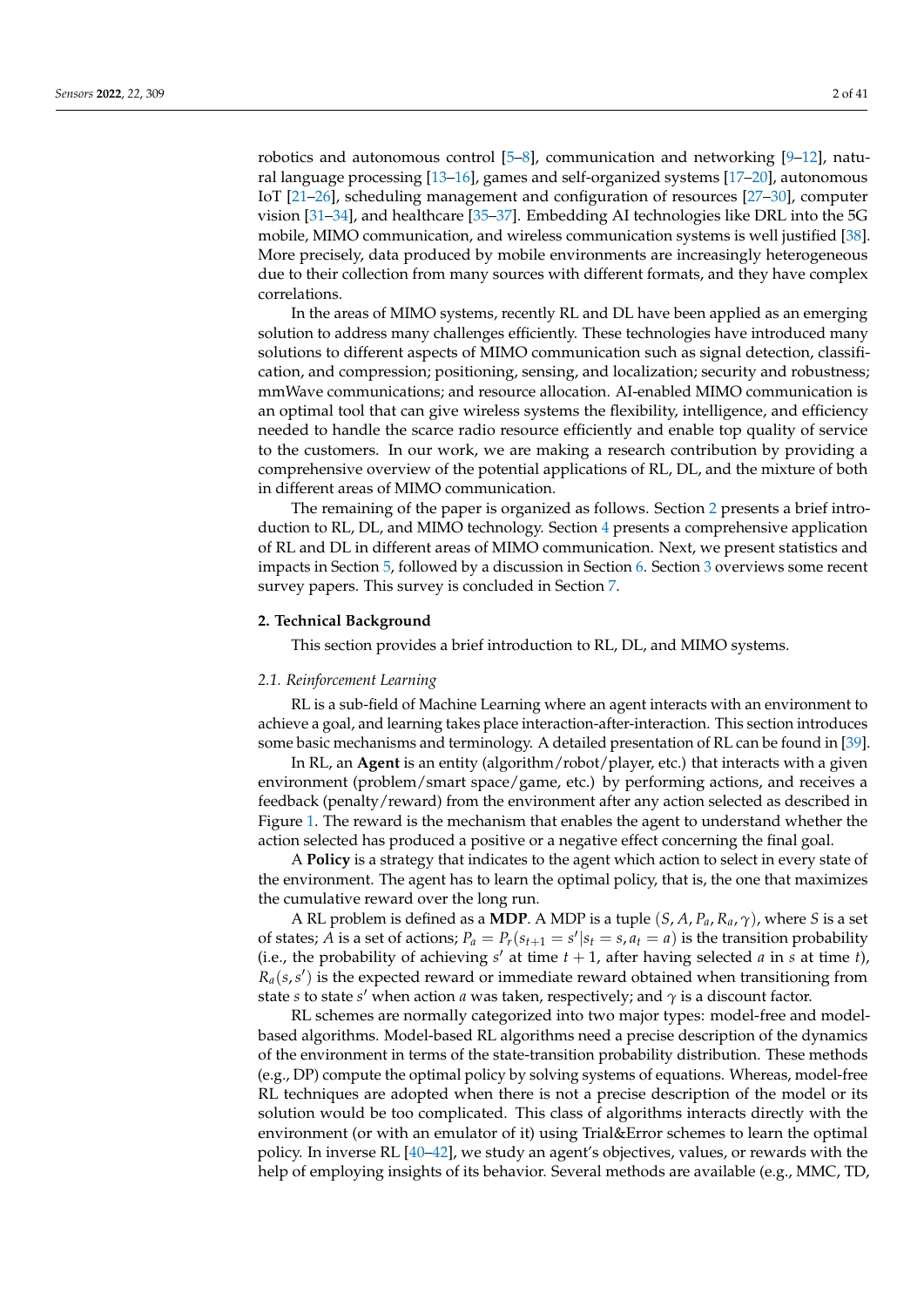<span id="page-2-0"></span>

etc.). An overview of such methods is reported in [\[43\]](#page-30-9), whereas a guideline useful to help to choose the algorithm depending on the kind of problem is defined in [\[35\]](#page-30-3).

**Figure 1.** The reinforcement learning problem.

### *2.2. Deep Learning*

DL has revolutionized many research areas with its ability to learn better models from huge volumes of data [\[44\]](#page-30-10). Such technology relies on a new generation of Artificial Neural Networks (ANNs) called Deep Neural Networks (DNNs). This subsection presents a brief overview of DL techniques before approaching the next section.

The premises is that the performance of a DNN is generally superior to the one of a classic ANN at the cost of greater training time that, however, can be reduced by using advanced hardware (e.g., GPU) and/or special techniques (e.g., Transfer Learning) [\[45\]](#page-30-11). The design of a DNN is crucial for success. We start this subsection by discussing some of the most used DL architectures.

# • **Convolutional Neural Networks**

Convolutional Neural Networks (CNNs) are ANNs with a much higher number of layers and nodes. They are typically adopted for images classification. An CNN needs less preprocessing as compared to other classification schemes. Relevant filters are used in CNNs to capture the temporal and spatial dependencies in the image [\[46](#page-30-12)[,47\]](#page-30-13). The most common CNN architectures are ZFNet, ResNet, GoogleNet, VG-GNet, AlexNet, and LeNet [\[48\]](#page-30-14).

# • **Recurrent Neural Networks**

RNN is another important architecture for DL. Differently from CNN, where the layers are sequentially connected, in a RNN there are some nodes whose output is reported back in the input of a previous node. In this way, the network is capable of remembering some information time-related. Recurrent Neural Networks (RNNs), indeed, are massively applied for time-series analysis and prediction in a configuration called LSTM [\[49\]](#page-30-15).

# • **Generative Adversarial Networks**

A Generative Adversarial Network (GAN) consists of two sub-networks—the discriminator and the generator, where the later produces the content and the former validates it. GAN adopts feed-forward and relies typically on CNNs [\[50\]](#page-30-16).

# • **Deep Belief Networks**

Deep Belief Networks (DBNs) are generative neural networks with undirected connections between some layers called Restricted Boltzmann Machines. These layers can be trained using a very fast unsupervised learning algorithm called Contrastive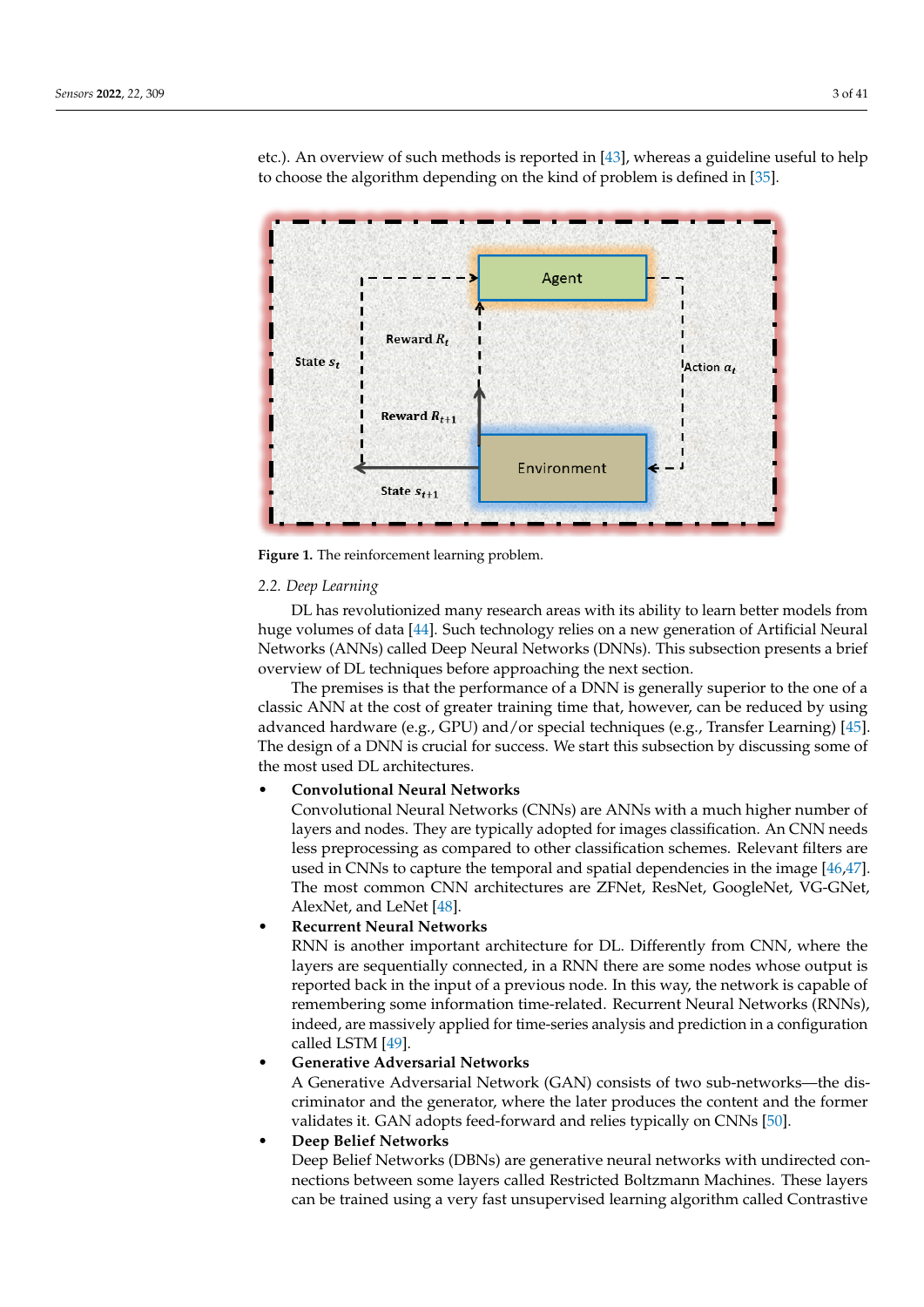Divergence. In DBNs, hidden patterns are learned globally, while in every layer of other deep nets complex patterns are learned progressively [\[51\]](#page-30-17).

### • **Autoencoders**

Autoencoders are applied to reduce the dimension of data and to detect problems. The first layer in an autoencoder is an encoding layer, whereas the transpose of it is used as a decoder. Training is unsupervised and the Regression/Classification problems may be addressed and optimized using Stochastic gradient descent. Input data are translated to a latent space denoted by the encoder, as given below:

$$
h = f(x) \tag{1}
$$

Input data are reconstructed from the latent space denoted by the decoder as described below.

$$
r = g(h) \tag{2}
$$

Autoencoders can be represented essentially by the below equation. *r* is the decoded output and it will be identical to input *x*

$$
g(f(x)) = r \tag{3}
$$

# • **Radial Basis Function Neural Networks**

RBFNN is a type of ANN that utilizes radial basis functions (RBF) as activation functions. The output of the RBFNN is a linear combination of RBF of the neuron parameters and inputs. RBNN has only one hidden layer which is known as a feature vector. Training in RBNN is faster than in MLP but classification in RBNN takes more time than MLP.

### *2.3. MIMO Communication*

MIMO is a wireless technology that employs multiple antennas at transmitters and receivers sides to communicate more data simultaneously as can be seen in Figure [2.](#page-4-1) MIMO are supported by all wireless devices compliant to 802.11n standard. This subsection briefly reviews MIMO technology and its different schemes.

MIMO communication uses a multi-path, which is a natural radio-wave phenomenon. Multi-path-transmitted signals may bounce off objects, like ceilings, walls, etc., and arrive at the receiver multiple times at different times and angles. Before the inception of MIMO, interference occur due to multi-path, which can slow down the communication. MIMO technology with multi-path, however, uses smart transmitters and receivers with the addition of spatial dimension that grants enhanced performance and range.

MIMO improves signal-capturing of the receiver by empowering antennas to combine signals coming from multiple paths at different times. Smart antennas get the benefit of spatial diversity technique that makes surplus antennas useful. The antennas can increase the range by adding receiver diversity when outnumbered spatial streams.

# • **Single User MIMO**

Single user MIMO, or multi-antenna MIMO, has more than one antenna both at the transmitter side and receiver side. There are some special variants of MIMO such as "Multiple-input single-output" (MISO) (only one antenna at the receiver side), "Single-input multiple-output" (SIMO) (single antenna at the transmitter side), and a special scenario when transmitter as well as receiver have one antenna is called SISO [\[52\]](#page-30-18).

# • **Multi-user MIMO**

Multi-User MIMO MU-MIMO has been considered in recent WiMAX and 3GPP standards as a candidate technology by various companies such as Freescale, Nokia, Philips, Huawei, TI, Ericsson, Qualcomm, Intel, and Samsung. MU-MIMO systems are more suitable for low-complexity mobile phones with a few receiving antennas, while single-user MIMO's are more suitable for complex devices having many antennas due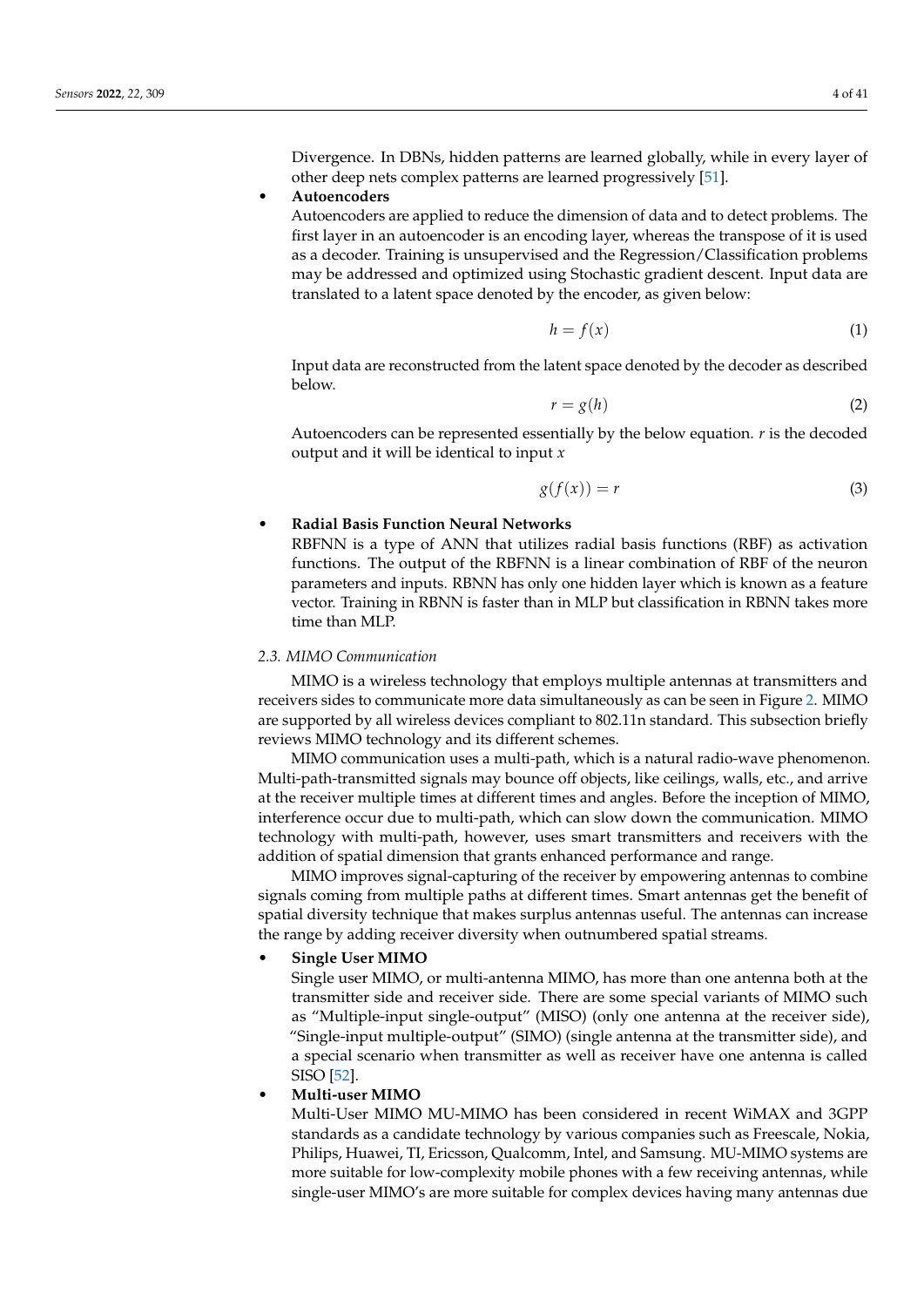to their higher per-user throughput. Moreover, enhanced MU-MIMO uses advanced precoding and decoding techniques.

- **Cooperative MIMO (CO-MIMO)** Cooperative MIMO (CO-MIMO) employs multiple surrounding BS to jointly transmit and receive signals to and from users. This prevents inter-cell interference in neighboring BS as may be experienced with traditional MIMO systems.
- **Macrodiversity MIMO**

Macrodiversity MIMO is a type of space diversity approach that applies many transmit/receive BS for coherent communication with single/multiple users. It is possible that users are distributed in a coverage area that has the same resources of time and frequency [\[53](#page-30-19)[–55\]](#page-30-20). The transmitters, as well as the users in multi-user microdiversity MIMO, are far apart as compared to that of conventional microdiversity MIMO approaches (e.g., SU-MIMO). As a result, each constituent connection in the virtual MIMO connection has a unique average link SNR. Macrodiversity MIMO techniques face some theoretical and practical challenges. One of the most fundamental issues is to get knowledge about how aggregated system capacity is affected by different average link SNRs and the performance of users individually in fading environments [\[56\]](#page-30-21).

• **Massive MIMO**

Massive MIMO Ma-MIMO is a scheme where the number of terminals is inferior to of BS antennas [\[57\]](#page-30-22). The maximum benefits of the massive MIMO in a rich scattering environment can be obtained by applying simple beamforming schemes such as zeroforcing (ZF), maximum ratio combining (MRC) [\[58\]](#page-30-23), or maximum ratio transmission (MRT) [\[59\]](#page-31-0). However, it is difficult to achieve these advantages without the availability of accurate CSI.

<span id="page-4-1"></span>

**Figure 2.** MIMO communication.

### <span id="page-4-0"></span>**3. Related Survey Papers**

This section will review some recent related surveys, their contribution, and limitations as well as the contribution of our work.

The list of related survey papers is shown in Table [1.](#page-7-1) The work in [\[60\]](#page-31-1) considers the area of wireless networks and compares application of three DRL sub-techniques: DDPG, NEC, and VBC for optimization. More precisely, the comparison of three DRL approaches is carried out on experiments being performed on a real-world network operation dataset. Although authors have performed extensive experiments, they limited their analysis to three methods only and very little knowledge can be extracted on the application of DRL in MIMO systems.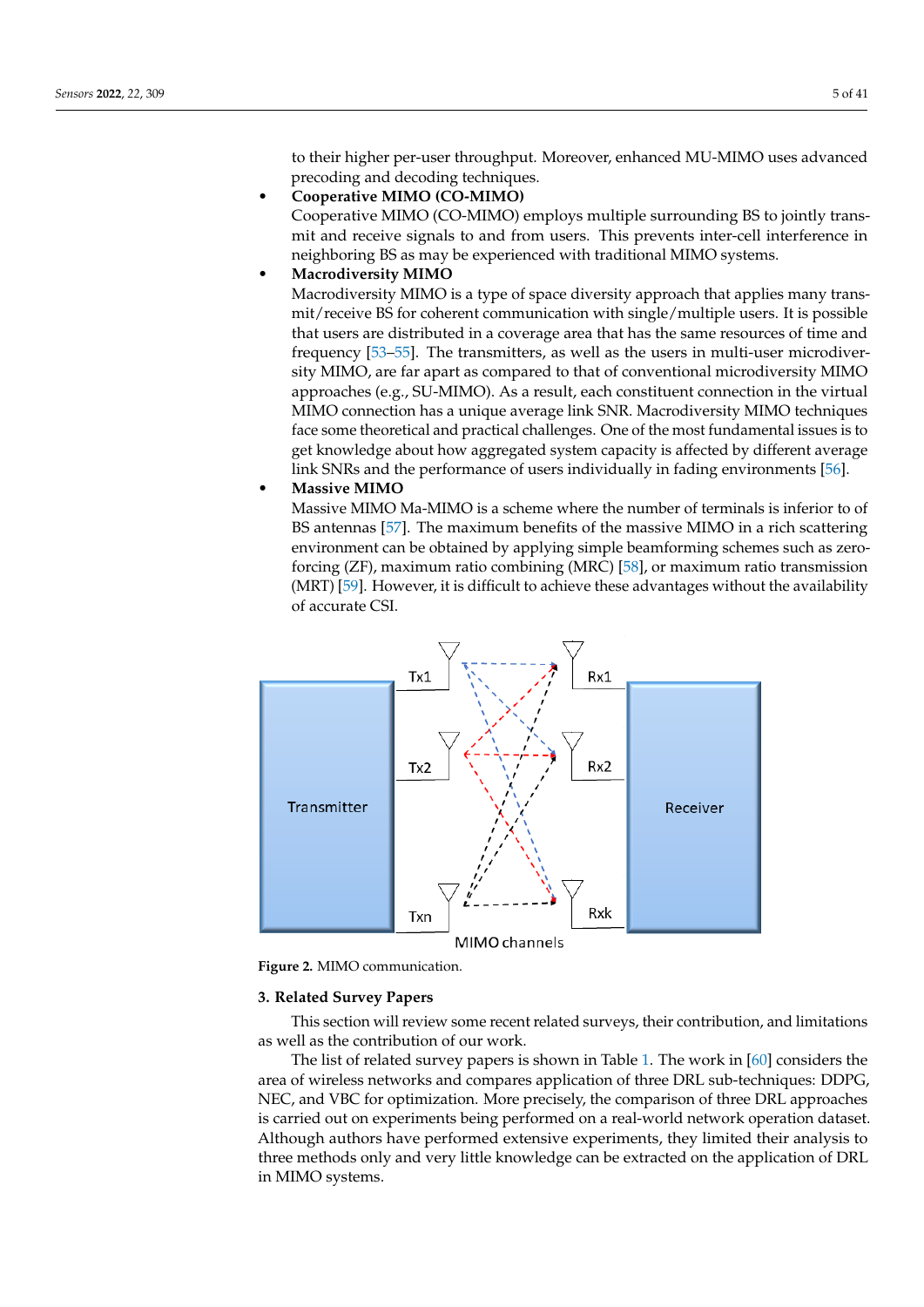Another survey paper [\[61\]](#page-31-2) focused on the radio-resource allocation in multi-cell networks via DL. Authors have also compared methods qualitatively, in terms of their data training and techniques, inputs/outputs, and objectives. A supervised DL design is presented as a solution to power allocation and sub-band problems in a multi-cell network.

The mmWave communication is discussed in [\[62](#page-31-3)[,63\]](#page-31-4) using channel estimation and signal processing methods, respectively. The former work comprehensively reviews the state-of-the-art channel estimation methods linked to different mmWave system frameworks. Ma-MIMO mmWave was also considered, but without the use of RL and DL methods. The Ma-MIMO wave aspect is also considered in [\[63\]](#page-31-4), but it mainly reviews challenges of signal processing in mmWave wireless systems with a particular concern for higher carrier frequencies MIMO communication.

An encyclopedic overview of the application of DL in wireless and mobile networking is presented in [\[64\]](#page-31-5). The authors have bridged the research gap between DL and wireless and mobile networking by highlighting the crossovers between these two areas. However, the area of the MIMO system (i.e., the focus of our current work) was not appropriately discussed.

The work in [\[65\]](#page-31-6) presents a comprehensive state-of-the-art on ML based link quality estimators generated from empirical data. The ML-based link quality estimation architectures are analyzed and existing open-source datasets are also reviewed.

The Ma-MIMO systems are highlighted in [\[66\]](#page-31-7) while presenting the enabling techniques needed for 5G and 6G architecture. The fundamental challenges associated with signal detection, energy efficiency, user scheduling, precoding, channel estimation, and pilot contamination in a Ma-MIMO communication are discussed. The authors have also outlined visible light communication, ultra Ma-MIMO, terahertz communication, as well as ML and DL for Ma-MIMO systems, but they did not consider other areas of MIMO communication.

A survey paper on DRL techniques that was proposed to solve emerging problems in communications and networking is presented in [\[67\]](#page-31-8). The authors have addressed issues such as connectivity preservation, network security, data offloading, data rate control, wireless caching, and dynamic network access. Moreover, DRL applications for data collection, resource sharing, and traffic routing are discussed. However, MIMO communication was partially discussed in few subsections. Similarly, the work in [\[68\]](#page-31-9) presents an overview of array signal processing techniques for Ma-MIMO communication.

An overview of the DL-based cybersecurity applications for mobile and wireless networks is presented in [\[69\]](#page-31-10). The authors have addressed cybersecurity features like privacy preservation, software attacks, attacks, and infrastructure threads.

Different cases of 5G wireless communication including cybersecurity, energy efficiency, caching, Ma-MIMO, channel coding, and modulation classification based on AI techniques are discussed in [\[70\]](#page-31-11). The authors were interested in more general AI-based applications for 5G wireless communication.

Although there are few review papers related to applications of ML, RL, and DL reported in Table [1,](#page-7-1) they do not discuss the applications of RL and DL for MIMO communications. There is a need for a review that particularly outline useful applications of RL and DL for different aspects of MIMO communication.

In this paper, we have presented a comprehensive state-of-the-art on the application of RL and DL in different aspects of MIMO communication such as detection, classification, and compression; channel estimation; positioning, sensing, and localization; CSI acquisition and feedback, security and robustness; mmWave communication; and resource allocation. We have also listed the contribution of some survey papers, their limitations for MIMO communication areas, and our contribution in Table [1.](#page-7-1)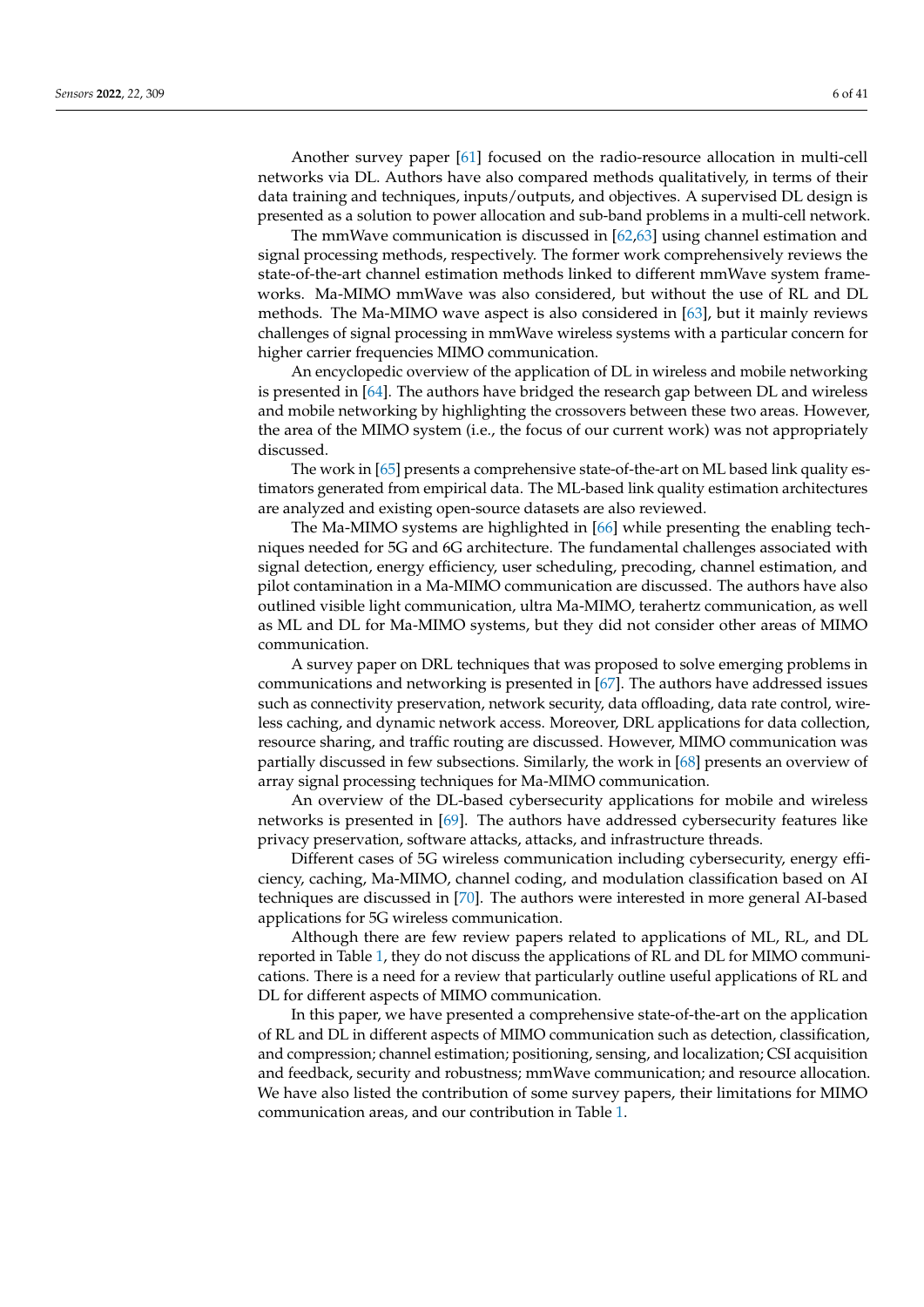| Paper  | Technology                          | Year | Area                                | Contribution                                                                                                                                                                                                                     | Limitation                                                                                                                                       |  |
|--------|-------------------------------------|------|-------------------------------------|----------------------------------------------------------------------------------------------------------------------------------------------------------------------------------------------------------------------------------|--------------------------------------------------------------------------------------------------------------------------------------------------|--|
| [60]   | <b>DRL</b>                          | 2020 | Wireless Network<br>Optimization    | Only three DRL techniques: DDPG,<br>NEC, and VBC, are considered for<br>wireless network optimization.<br>Their performances are compared<br>in terms of rate and convergence<br>speed improvement.                              | Only three DRL<br>methods are taken into<br>account without<br>concerning about<br>MIMO aspects.                                                 |  |
| [62]   | Channel<br>Estimation<br>Techniques | 2020 | mmWave<br>communication             | Review of the channel estimation<br>methods associated with the<br>different mmWave system<br>architectures                                                                                                                      | Only one area of MIMO<br>communication (i.e.,<br>mmWave) is discussed,<br>as well as DL and RL<br>techniques are not<br>considered.              |  |
| [63]   | Signal<br>Processing                | 2016 | mmWave Ma-MIMO<br>communication     | Survey of signal processing<br>challenges in mmWave systems,<br>especially focusing on issues due to<br>utilizing MIMO communication at<br>higher carrier frequencies.                                                           | Only mmWave<br>communication with<br>signal processing<br>techniques are<br>discussed, as well as DL<br>and RL techniques are<br>not considered. |  |
| [61]   | DL                                  | 2019 | Multi-cell networks                 | Review the application of DL for<br>the radio resource allocation in<br>multi-cell networks.                                                                                                                                     | Focused only on<br>resource allocation.                                                                                                          |  |
| [64]   | DL                                  | 2019 | Mobile and Wireless<br>Networking   | Application of DL in mobile and<br>wireless networking                                                                                                                                                                           | MIMO systems are not<br>considered.                                                                                                              |  |
| [65]   | ML                                  | 2021 | Link Quality<br>Estimation          | Review ML-based link quality<br>estimation models. It addresses<br>quality requirements and standard<br>design steps perspectives using<br>performance data.                                                                     | General ML techniques<br>are concerned.                                                                                                          |  |
| [66]   |                                     | 2020 | Ma-MIMO                             | Presents fundamental challenges<br>related to signal detection, energy<br>efficiency, user scheduling,<br>precoding, channel estimation and<br>pilot contamination in a Ma-MIMO<br>system, and solutions to these<br>challenges. | General aspects of<br>Ma-MIMO are<br>considered without<br>application of DL<br>and RL.                                                          |  |
| $[67]$ | DRL                                 | 2019 | Communications<br>and Networking    | Connectivity preservation, network<br>security, data offloading, data rate<br>control, wireless caching, and<br>dynamic network access issues<br>are addressed.                                                                  | MIMO systems are not<br>discussed in detail.                                                                                                     |  |
| $[69]$ | DL                                  | 2021 | Cybersecurity in<br>Mobile Networks | Cybersecurity aspects: privacy<br>preservation, software attacks,<br>attacks and infrastructure threads<br>are discussed.                                                                                                        | No MIMO application.                                                                                                                             |  |

# **Table 1.** List of related surveys.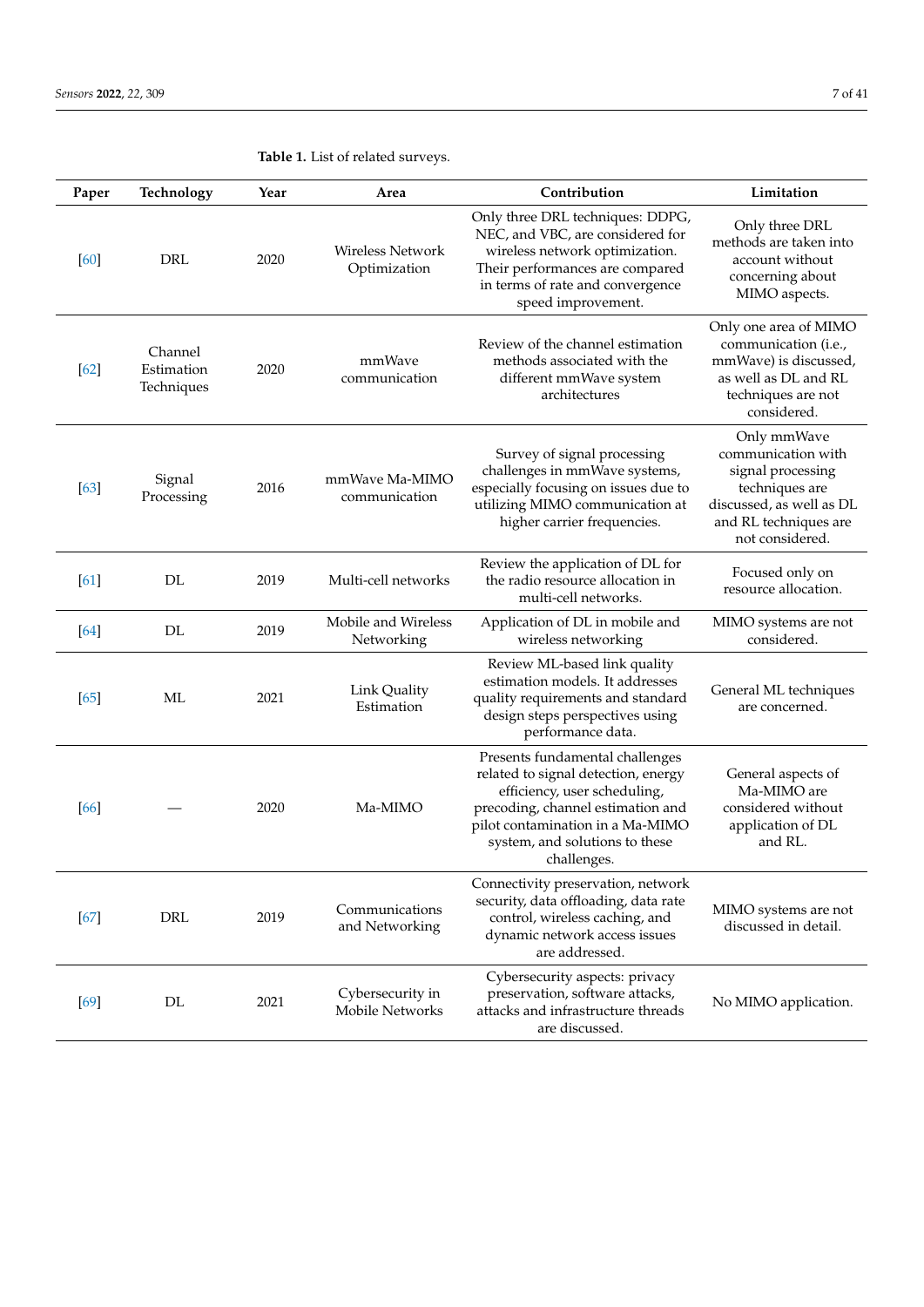| Paper       | Technology                               | Year | Area                                   | Contribution                                                                                                                                           | Limitation                                                                                                                |
|-------------|------------------------------------------|------|----------------------------------------|--------------------------------------------------------------------------------------------------------------------------------------------------------|---------------------------------------------------------------------------------------------------------------------------|
| [70]        | AI                                       | 2020 | 5G Wireless Systems                    | An in-depth review of AI for 5G<br>wireless communication systems<br>including cyber-security, network<br>management, and radio resource<br>allocation | Only Ma-MIMO were<br>discussed in one<br>subsection using general<br>AI approaches.                                       |
| [68]        | Array Signal<br>Processing<br>Techniques | 2019 | <b>Enhanced Massive</b><br><b>MIMO</b> | A review of array signal processing<br>in Ma-MIMO communications.                                                                                      | Only Ma-MIMO systems<br>are considered with<br>array signal processing<br>techniques. No<br>application of DL in<br>MIMO. |
| Our<br>work | RL and DL                                | 2022 | MIMO<br>communication                  | Comprehensive overview of the<br>application of RL and DL in<br>different aspects of MIMO<br>communication.                                            | The tutorial aspect of<br>our survey only presents<br>a brief introduction to<br>RL and DL.                               |

<span id="page-7-1"></span>**Table 1.** *Cont.*

# <span id="page-7-0"></span>**4. RL and DL Application in MIMO**

This section presents a comprehensive review of the applications of DL and RL in different areas of MIMO.

### <span id="page-7-2"></span>*4.1. Detection, Classification, and Compression*

A growing interest has been developed in recent years to apply DRL techniques to optimize operations of wireless network [\[60\]](#page-31-1). Incorporating RL and DL into MIMO detection has evolved as a promising method for future wireless communications [\[71\]](#page-31-12).

An RL-based cognitive BF scheme for co-located MIMO radars is proposed in [\[72\]](#page-31-13). The RL-empowered optimization algorithm enables the MIMO radar to iteratively sense the radar scene involving an unknown number of targets where the angular positions of targets are unknown. Therefore, the protocol synthesizes a set of transmitted waveforms whose relevant beam pattern is tailored to the learning. A BF algorithm based on online model-free RL approach SARSA is introduced in [\[73\]](#page-31-14) to study the case of multi-target detection for a Ma-MIMO cognitive radar when the disturbance is unknown. The study has shown that RL enabled method able to detect the targets in a dynamic environment with very low SNR. The work may be improved further by refining the DoA estimate of the detected targets having a disturbance with unknown distribution.

A DNN architecture is presented in [\[74\]](#page-31-15) in the context of MIMO detection. The authors have considered both cases, i.e., constant MIMO channel and multiple varying channels. A DNN model is also used for MIMO detection in [\[75\]](#page-31-16). Two architectures have been proposed, i.e., "a standard fully connected multi-layer network and a Detection Network (DetNet)". The model of DetNet is designed by unfolding the iterations of a projected gradient descent approach into a network. The authors of [\[76\]](#page-31-17) propose a model-driven DL model for MIMO detection. The model is particularly designed by unfolding the iterative algorithm. Deep unfolding is employed in [\[77\]](#page-31-18) for MIMO detection for QPSK and BPSK constellation cases. A new DL-based detector using BP algorithm belief propagation is discussed in [\[78\]](#page-31-19), which combines the belief propagation method with the DL techniques. The MIMO factor graph is used for the detection of signals from the transmitter by pressing likelihood ratios messages.

A quasi-static flat channel with many antennas is considered for detection of multilevel modulation symbols using DNN in [\[79\]](#page-31-20) and partial learning using NN detection method for Ma-MIMO is given in [\[80\]](#page-31-21). A CSI sensing and recovery framework is proposed in [\[81\]](#page-31-22). The method learns to use channel structure effectively from training samples and authors have shown through experimental results that their method can recover CSI with reasonably better reconstruction quality. This work was further extended in [\[82\]](#page-31-23) by developing a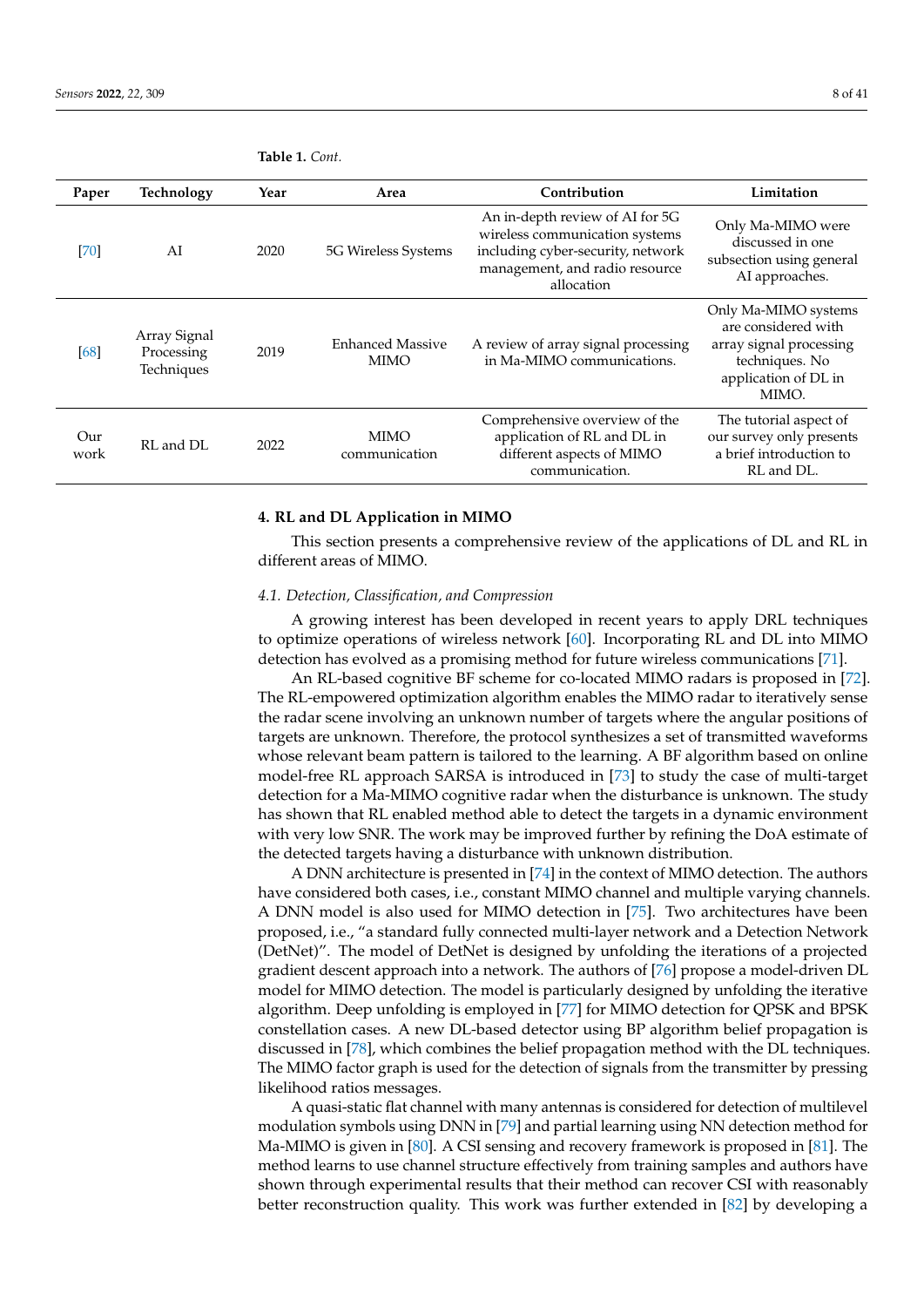real-time CSI feedback framework known as "CsiNet-LSTM". CsiNet-LSTM significantly improves recovery quality and enhances the trade-off between complexity and compression ratio by learning directly spatial structures that are combined with time correlation from training samples of Ma-MIMO with time-varying channels.

The authors of [\[83\]](#page-31-24) have studied the feasibility of using DL techniques for automatic classification of modulation types of received signals. For example, an end-to-end CNN-based automatic modulation classification is proposed in [\[84\]](#page-31-25) that extracts features automatically from the long symbol-rate observation sequence along with the estimated SNR. A "deep complex-valued convolutional network" that does not rely explicitly on the Fourier transform is designed in [\[85\]](#page-31-26) to recover bits from time-domain orthogonal frequency-division multiplexing signals. A novel feedback network CRNet is presented in [\[86\]](#page-31-27) using advanced training techniques to get superior performance by extracting CSI features on multiple resolutions.

A likelihood function learning technique for MIMO systems having a one-bit analog-todigital converter is proposed in [\[87\]](#page-32-0) using an RL method. The main idea of the work is to use input–output samples that are obtained by detecting the data and conduct compensation in the likelihood function for any mismatch. In another work [\[88\]](#page-32-1), a robust MLD technique is considered for an uplink Ma-MIMO communication system with low precision ADCs under non-perfect CSI at a receiver. The same problem is addressed in [\[89\]](#page-32-2) for a wideband SIMO system with one-bit ADCs.

A letter in [\[90\]](#page-32-3) considers the case of uplink Ma-MIMO network with 1-bit ADCs to develop a DL-based channel estimation mechanism where the prior channel estimation record and DNN are able to learn the non-trivial mapping from quantized received measurements to channels. A DL framework for channel estimation and detection has been investigated in [\[91\]](#page-32-4), and the results suggested that the proposed DL schemes lead to better performance in the large SNR regime. However, the architecture provides good results only for relatively small MIMO dimensions. Another detection method for MIMO optimized by back-propagation NN is given in [\[92\]](#page-32-5) to uplink the Ma-MIMO systems.

Two DNN based detectors, i.e., damped belief propagation (BP) and max-sum by unfolding damped BP [\[93\]](#page-32-6) and max-sum BP [\[94\]](#page-32-7) methods, respectively, are designed in [\[95\]](#page-32-8). However, the framework may be further improved for optimization of the DNN architecture and efficient training schemes. Joint signal detection and channel estimation of a MIMO system using model-driven DL architecture are performed in [\[96\]](#page-32-9). The network for signal detection is designed by unfolding the Orthogonal AMP detection method. Due to the requirement of a few adjustable parameters for optimization, the proposed framework can be easily and efficiently trained.

A MPD using DNN is introduced in [\[97\]](#page-32-10) by modifying the message passing detector technique to adjust the approximation error. The modification was done to achieve good performance and accelerate the convergence. The proposed architecture is then designed by unfolding the modified MPD, and the DL method is used for the optimization of the modification factors. The scaling of DNN-enabled MIMO detectors [\[98\]](#page-32-11) in terms of systematic complexity was performed in [\[99\]](#page-32-12). The framework applies a part of the DNN inputs by scaling their values via weights that follow monotonically non-increasing functions. The architecture is further improved by employing a sparsity-inducing regularization constraint along with trainable weight-scaling functions. This improvement enables the model to keep a balance between detection accuracy and complexity and at the same time, robustness to variation in the activation patterns increases.

The performance of a large-scale MIMO receiver is investigated in [\[100\]](#page-32-13). The deployment of the MIMO receiver is done using DNN and a low-density parity check code to detect and decode disturbed signals. The model experimented with different large scale MIMO configurations to get a trade-off between the performance and complexity. An RL-based detection method for time-varying MIMO systems having one-bit ADCs is developed in [\[101\]](#page-32-14). Input–output samples that are being received from data detection are exploited to perform tracking of the temporal variations of likelihood functions. An MDP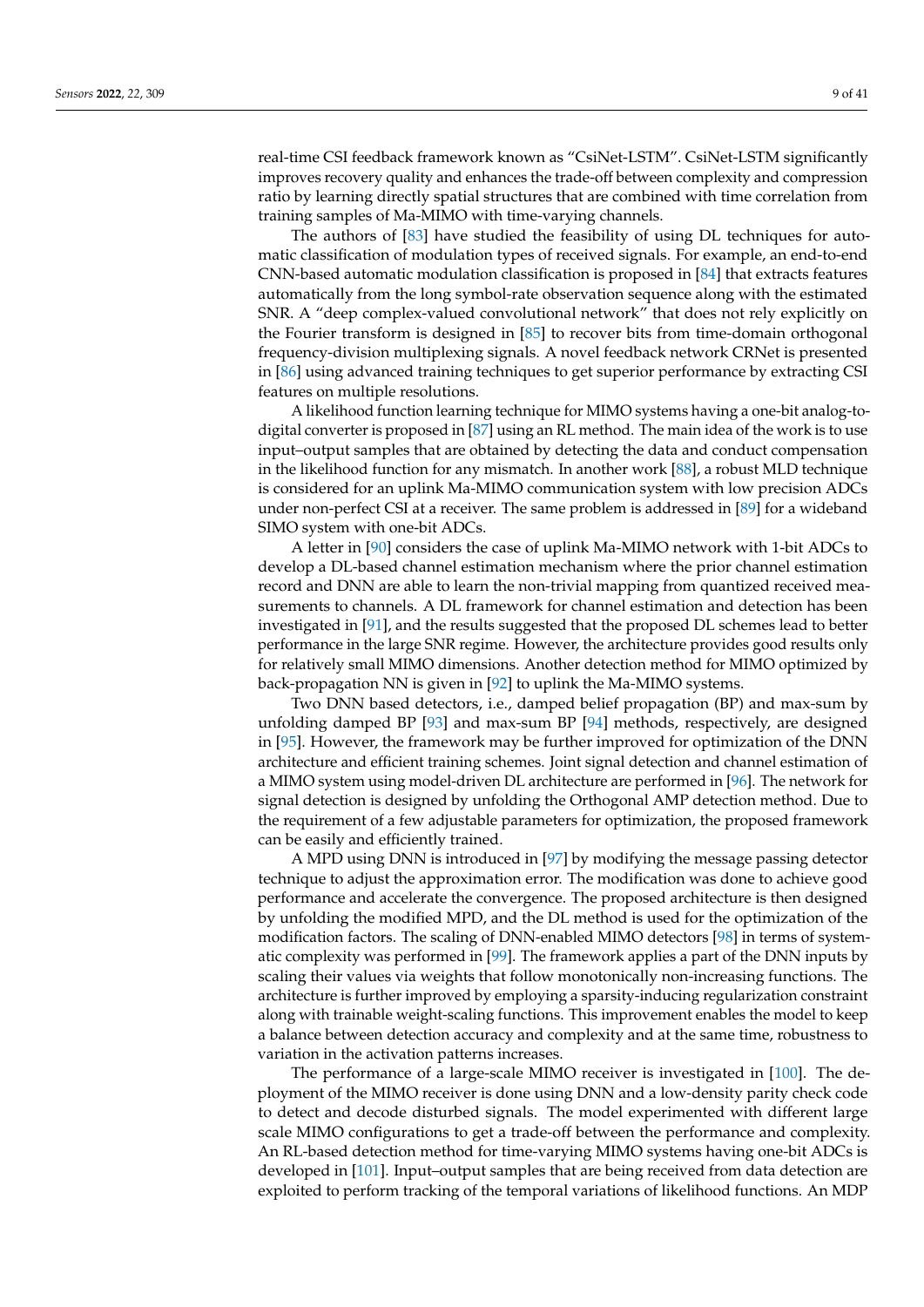is modeled to handle the uncertainty of the information due to a data detection error and it enhances the accuracy of the likelihood function. In the end, an RL algorithm is used to solve the modeled MDP with less computational complexity.

Implementation methodologies for conventional MIMO transmitters of DL-based signal detection are presented in [\[102\]](#page-32-15). The authors have used a DNN architecture of a one-tap MIMO channel for signal detection while CNN and RNN models are applied with a multipath fading channel. A DL framework for the detection of MIMO signal for high-speed railway case is given in [\[103\]](#page-32-16). The proposed architecture is divided into two steps: offline training process and online detection. Another detection scheme for large-scale overloaded MIMO systems by employing DL is given in [\[104\]](#page-32-17), where the optimization of trainable internal parameters can be performed by using standard DL schemes, i.e., SGD and back-propagation methods.

Two scenarios of channel information at the receiver using the DL model are considered in [\[105\]](#page-32-18) for uplink pilot-assisted MU-MIMO systems. In the first case, the channel matrix is available at BS and the DNN is used as a detector and the channel matrix in the second case is not known at BS. Signal detection for Ma-MIMO systems is performed in [\[106\]](#page-32-19) using a DL-based trainable AMP scheme. The trainable AMP model includes a preprocessing layer and a few detection layers. Moreover, the network adds trainable parameters to control prior mean-variance of MMSE denoiser. Another method for MIMO detection known as MMNet is designed in [\[107\]](#page-32-20). MMNet's architecture is based on the idea of iterative soft-thresholding methods and applies a new training scheme that takes advantage of spectral and temporal correlation in real channels to speed up the training.

The BP-MMSE-based algorithm is proposed in [\[108\]](#page-32-21) that initiates from the MMSE solution and updates the prior in every iteration with the loopy BP belief. The graph NNs are used to prevent the complexity of computing MMSE, we use Graph Neural Networks (GNNs). The graph NN model learns a message-passing scheme to solve the inference problem on the same graph. A simplification with three improvements is introduced in [\[109\]](#page-32-22) to simplify the detection network. The first improvement is the reduction of the number of inputs, and the second is changing the network from full to sparse connectivity and decreasing the number of network layers by 50% to simplify network connection structure. While the final improvement is to optimize the loss function to prevent irreversible issues with the matrix. With these improvements, the network complexity may be reduced from  $O(64n^2)$  to  $O(3n)$ .

A DL empowered detector is designed in [\[110\]](#page-32-23) that after an off-line training able to detect signals communicated in a channel with impulsive noise. The proposed detector has less complexity than the average sphere decoder complexity and shows better performance. A Multisegment mapping model based on DNN for Ma-MIMO detection is proposed in [\[111\]](#page-33-0). The proposed network is developed by optimizing the prior detection networks (ScNet and DetNet) and minimizes network complexity. The authors have also introduced an activation function to enhance the performance of Ma-MIMO detection for high-order modulation cases. Tabu search detection in Ma-MIMO systems is considered in [\[112\]](#page-33-1). First, A DNN model for symbol detection is proposed by optimizing the DetNet and ScNet networks. Then, a tabu search algorithm based on DL is presented, where the starting solution is approximated by the first DNN model.

A likelihood ascent search detection approach based on CNN is given in [\[113\]](#page-33-2) by using a graphical detection type for uplink multiuser Ma-MIMO systems. The proposed method needs lower average received SNRs to achieve better BER performance. Signal detection in MIMO-OFDM system has been addressed in [\[114\]](#page-33-3) by applying extreme learning machine and autoencoder network. This combined architecture does not require the channel matrix for the signal detection process. A novel NN architecture, radial basis function networks are proposed in [\[115\]](#page-33-4). The model is optimized by a quantum genetic algorithm and is used to solve signal detection issues in MIMO-OFDM.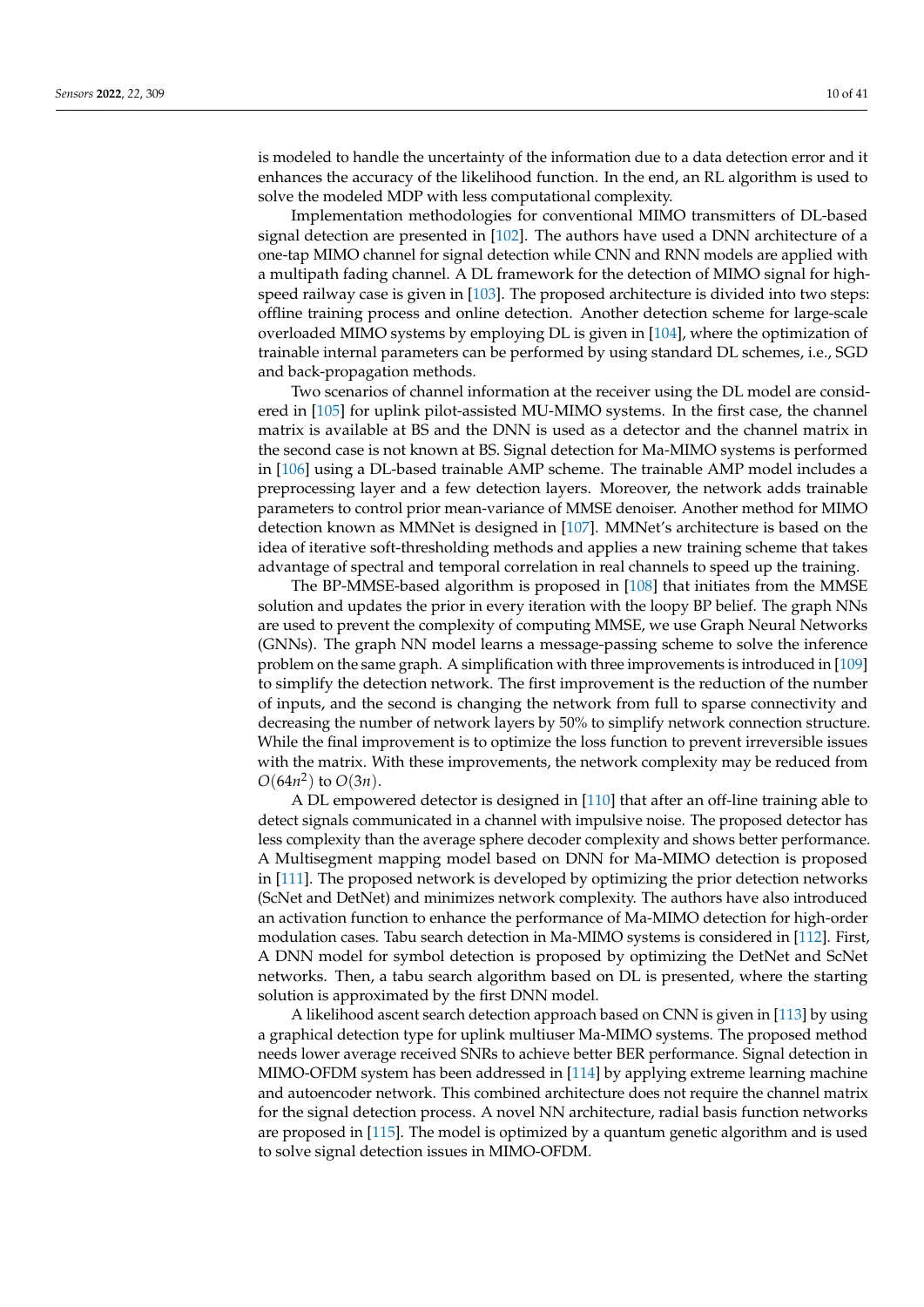### <span id="page-10-0"></span>*4.2. Channel Estimation*

RL techniques, in particular, the DL method, have proven important tools to improve the accuracy of channel estimation to enhance the performance of Ma-MIMO [\[116\]](#page-33-5) utilized in different applications such as Virtual reality, 5G systems, Internet of Things, and autonomous driving [\[117\]](#page-33-6). These applications demand the design of wireless systems [\[118\]](#page-33-7) to provide ultra-low latency, large numbers of connections, and ultra-high data rates [\[119\]](#page-33-8). MIMO systems especially large-scale MIMO are one of the potential candidates to meet these requirements. This subsection will present the application of RL and DL for MIMO channel estimation.

Direction-of-arrival and channel estimation using RL techniques for Ma-MIMO systems are discussed in [\[120\]](#page-33-9). Authors have employed a DNN to realize end-to-end performance and conduct an online–offline learning mechanism. This is an efficient way of learning wireless channel statistics and the spatial structures in the angle domain, while only direction-of-arrival estimation using DL was considered in [\[121\]](#page-33-10). A DL method is used in [\[122\]](#page-33-11) for channel estimation in ultra Ma-MIMO systems. The methodology can address the issues of high processing complexities and computation time with estimation efficiency and accuracy.

Channel estimation for double directional channels with limited feedback for mmWave Ma-MIMO is done in [\[123\]](#page-33-12). The BS estimates the downlink channel by recovering a lowrank matrix, using samples of the compressed channel matrix and feedback from the mobiles. This results in the prevention of doing resource-consuming tasks for users. The letter in [\[124\]](#page-33-13) applied DL for estimation of the uplink channels for mixed ADCs Ma-MIMO systems. Authors have considered some antennas equipped with high-resolution ADCs and some use low-resolution ADCs at the BS. First, a direct-input DNN is used to estimate channels by employing the received signals of all antennas. Then, a selective-input prediction DNN is applied for elimination of the adverse impact of the coarsely quantized signals. Similar work was also done in [\[125\]](#page-33-14) where low-resolution, ADC-quantized received pilot signals are used with one of three different methods: (1) "High-resolution quantized pilot + All low-resolution quantized pilot (High + All)", (2) "High-resolution quantized pilot + Argument of low-resolution quantized pilot (High + Arg)", and (3) "High-resolution quantized pilot + Modulus of low-resolution quantized pilot (High + Mod)".

Channel estimation with few-bit ADCs in MIMO systems is the focus of the work in [\[126\]](#page-33-15). A DNN is considered first and then trained as a nonlinear MMSE channel estimator. Next, the authors used a DNN for concurrent optimization of the MMSE channel estimator and the training signal. The work in [\[127\]](#page-33-16) also considers MIMO systems with low-resolution ADCs and proposes DL based channel estimation method. Several deep multimodal learning-enabled frameworks in Ma-MIMO systems for channel prediction are developed in [\[128\]](#page-33-17) by taking advantage of fusion levels and modality combinations. This work on channel prediction in massive MIMO provides a significant example that may be followed in designing different deep multimodal learning-based communication approaches.

A new concept of channel mapping in space and frequency is introduced in [\[129\]](#page-33-18). The mapping has been done between (1). Channels at one group of antennas and one frequency band and (2) channels at another group of antennas and frequency band. Authors have first proved the existence of such channel-to-channel mapping under certain conditions and then use DNN for learning this non-trivial channel mapping function efficiently. The joint impact of nonlinear hardware impairments at UEs and the BS on the uplink performance of single-cell Ma-MIMO in practical Rician fading channel is considered in [\[130\]](#page-33-19) using DL approach. The quality of estimation is improved as compared to distortion-aware and distortion-unaware Bayesian linear MMSE.

A new channel estimation framework is proposed in [\[131\]](#page-33-20) with the assistance of DL technology to improve the channel estimation that is received by the least-squares method. Authors have used a MIMO system with a multi-path channel case for simulations in 5G-and-beyond networks for the scenario of mobility expressed by the Doppler effects. Although, the architecture is developed for an arbitrary number of transmitter and receiver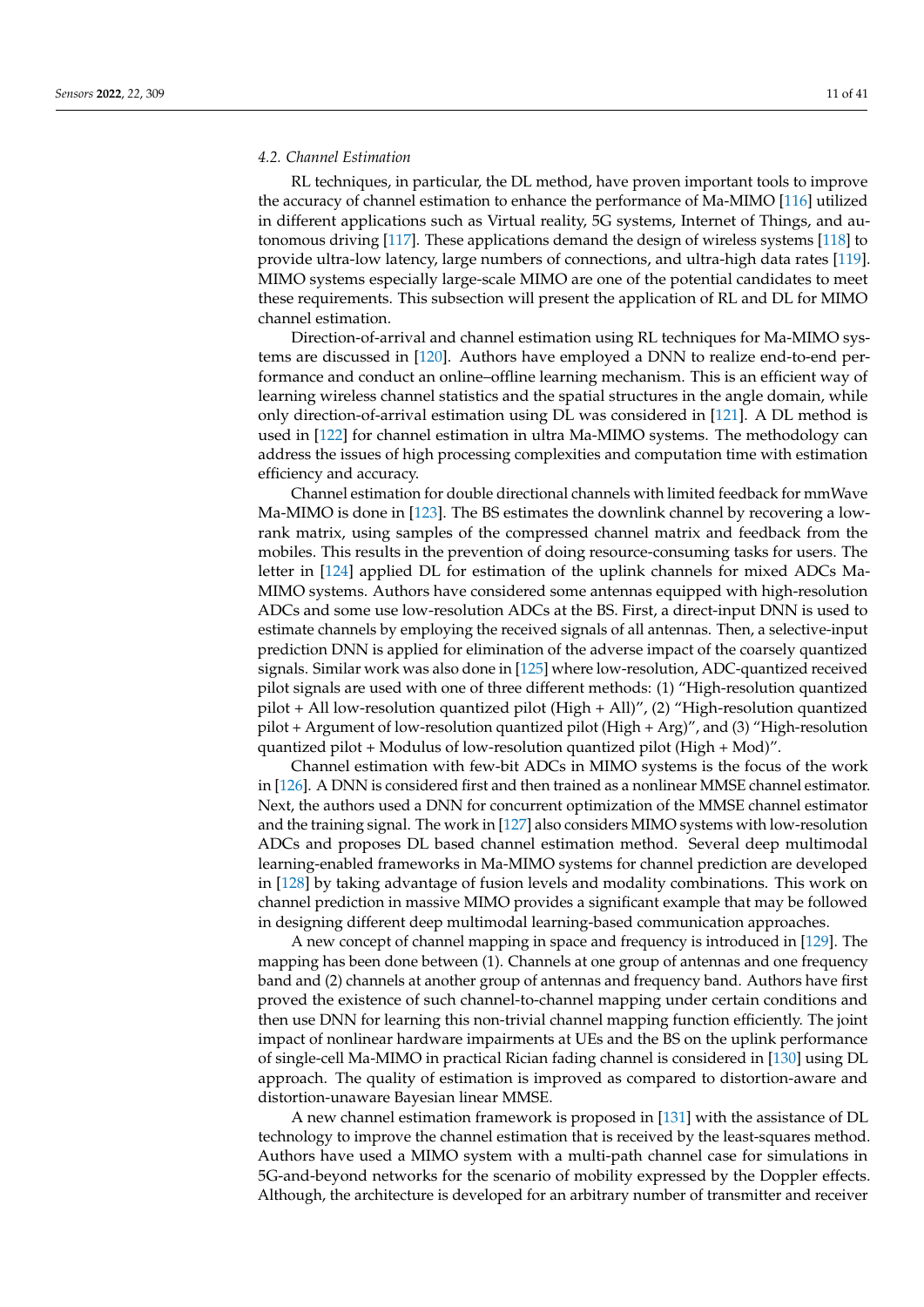antennas, but it can be generalized. In another work [\[132\]](#page-33-21), the potential application of NN to optimize a particular physical layer block in a communication system by considering some salient characteristics of the emerging radio methods based on 5G standards such as beamforming, MIMO, and mmWave are investigated.

A DL-enabled method for channel estimation to improve the performance of the Ma-MIMO system is given in [\[133\]](#page-33-22). The used approach improves the recovery quality and enhances the trade-off between the complexity and compression ratio of the Ma-MIMO system. The method based upon using the CSI network combined with the gated recurrent unit and dropout technique scheme was used to minimize overfitting during the learning process. However, the use of the gated recurrent unit layers can increase the complexity due to the subsequent expected increase in the run time. The authors of [\[134\]](#page-33-23) propose two channel estimation schemes using DL in TDD Ma-MIMO systems under the presence of pilot contamination and claim to have better performance than the least-squares and the covariance estimation methods in terms of the channel normalized mean square error for imperfect timing synchronization and perfect one.

The theoretical analysis on the use of DL in MIMO system channel estimation is discussed in [\[135\]](#page-33-24). Authors have first interpreted DL-based channel estimation by considering multiple antennas system under linear, nonlinear, and inaccurate channel statistics and have shown that DL estimator equipped with a rectified linear unit DNN is equal to that of a piecewise linear function mathematically. The Bayesian learning method is used for the estimation of channel parameters only of the interesting links in the desired cell only for the interference connections from adjacent cells [\[136\]](#page-33-25). The authors have claimed the possibility of obtaining an accurate estimation of the channel parameters with the exploitation of the propagation properties of Ma-MIMO systems.

Channel estimation when both low-resolution ADCs and hybrid analog–digital processing in Ma-MIMO systems are utilized is considered in [\[137\]](#page-34-0). The authors have formulated the quantized sparse channel estimation into a sparse Bayesian learning architecture and provide the solution with variational Bayesian technique. A Bayesian channel estimation method based on the AMP algorithm in Ma-MIMO systems is introduced in [\[138\]](#page-34-1), and this framework requires statistical CSI. The derivation of the covariance is done for CSI acquisition by analyzing the channel model in the beam domain.

A DL-enabled architecture for channel estimation and joint pilot design of MU-MIMO channels is given in [\[139\]](#page-34-2). The pilot is designed using two-layer NNs and the channel estimator is modeled using DNNs and they reduce MSE of channel estimation after join training. Authors have also applied successive interference cancellations to minimize the interference that may be present among the multiple users. The pilot design for the MU-MIMO system using DL technology is also considered in [\[140\]](#page-34-3) to reduce the sum of MSE of channel estimation where the pilot signal of every user and the power assigned to every pilot sequence is represented as a weighted superposition of orthonormal pilot sequence basis and corresponding weight respectively. Moreover, DNN is used for the optimization of power allocation to every pilot pattern to reduce the sum MSE where the input is channel large-scale fading coefficients and the pilot power allocation vector is the output.

A decision-directed method for channel estimation using DNN is developed in [\[141\]](#page-34-4) for the MIMO system. The work was done for STBC MIMO systems by considering the highly dynamic vehicular scenario. DNN was used for k-step channel prediction for STBC while the DL empowered decision-directed channel estimator removes the requirement for Doppler rate estimation where channels are time-varying quasi-stationary. Hybrid precoding and channel estimation for multi-user mmWave MIMO system are considered in [\[142\]](#page-34-5) using DL compressed sensing method. The prediction of beamspace channel amplitude is performed by training offline the channel estimation NN using simulated environments and the reconstruction of the channel is done using the acquired indices of entries of the dominant beamspace channel. Then, after the channel estimation, the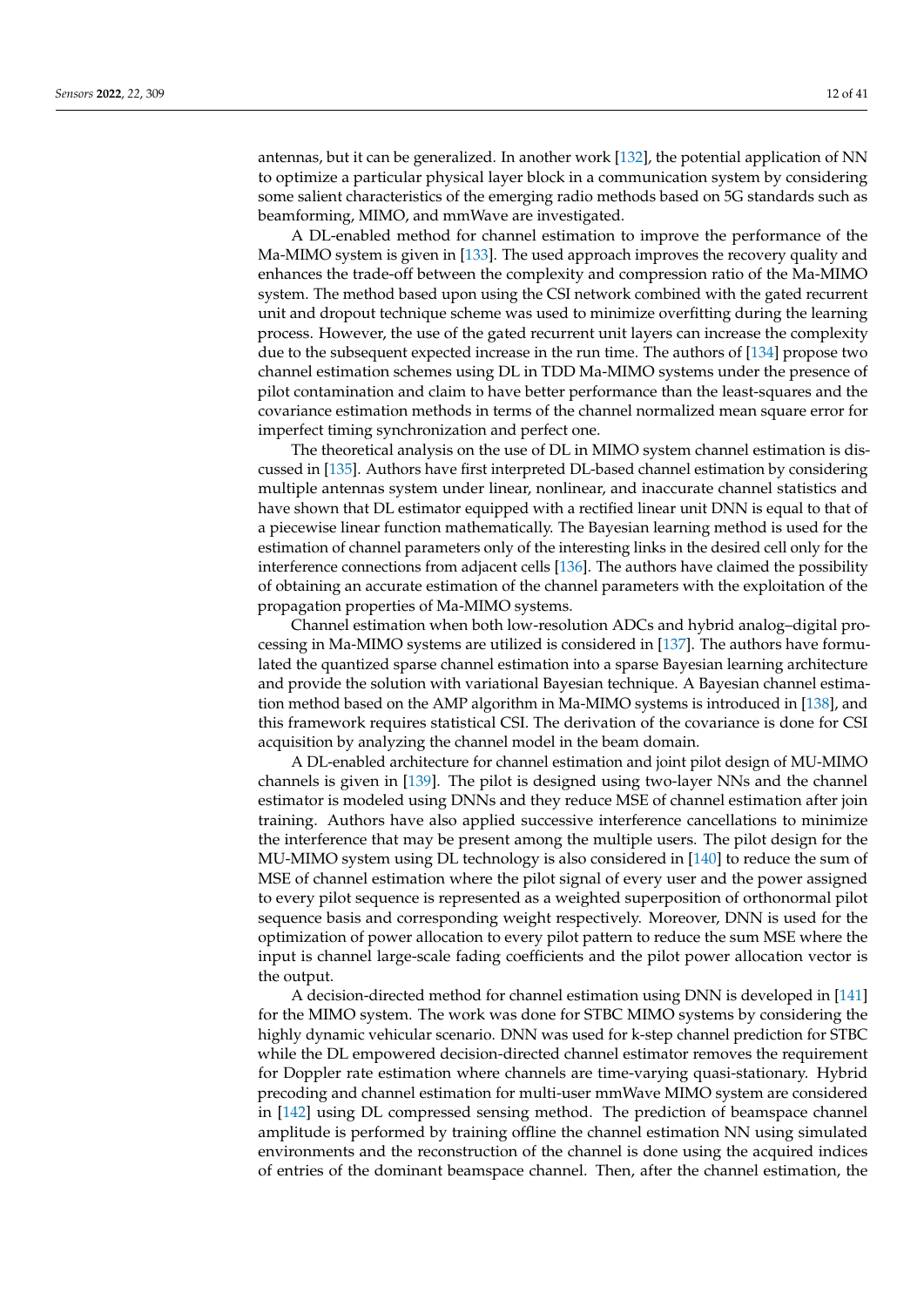quantized phase hybrid precoder is developed using DL and its training is performed offline with approximate phase quantization.

Channel estimation with received SNR feedback is investigated in [\[143\]](#page-34-6) to estimate the MIMO channel coefficients using the received SNR feedback from a receiver at a transmitter based to reduce the MSE. Authors have considered time-varying fading and quasi-static block fading cases for their experiments. In another study [\[144\]](#page-34-7), fast and flexible denoising CNN has been used for channel estimation. The framework is suitable for a wide variety of SNR levels with a variable noise level map in the shape of input. Channel estimation for Terahertz Ultra-Ma-MIMO Systems with array-of-subarrays is considered in [\[145\]](#page-34-8) using a fifteen-layer deep CNN spherical-wave scheme. The training labels are phase shift matrix, the amplitude of the channel gain, and spherical-wave channel parameters including elevation and azimuth angles. In the end, supervised learning is employed with a self-defined loss function using the labeled data and the training of the deep CNN is performed offline and implemented online to conduct channel estimation.

Channel estimation using DL for MIMO systems for the case of multi-cell and interference-limited is taken into account in [\[146\]](#page-34-9). The MIMO system considered in this study is equipped with BSs and each BS serves many single antenna UE with a large number of antennas. DNN is used on the deep image prior system to denoise the received signal first and conventional least-squares estimation is done. A blind wireless channel and bandwidth-efficient estimator for the uncoded space-time labeling diversity system is designed in [\[147\]](#page-34-10). An NN-ML channel estimator with transmitting power-sharing is used to perform blind channel estimation for the given system and to reduce the bandwidth utilization. A wideband low-complexity DOA estimation scheme for Ma-MIMO systems is given in [\[148\]](#page-34-11) using principal component analysis NN. The framework prevents complex angle pre-estimation by designing a focusing matrix and minimizes the complexity of the eigenvalue decomposition by using the signal subspace estimation method. Another DL-based channel estimator is designed in [\[149\]](#page-34-12) by considering the impact of hardware impairments in a multiple-antenna BS and UEs on the uplink performance.

Effective interference cancellation and reliable channel estimation are necessary for improving the performance of MIMO UAC systems. A single carrier MIMO UAC has been considered in [\[150\]](#page-34-13) to study a robust receiver framework using Bayesian learning for iterative channel estimation that is embedded in Turbo equalization. The proposed architecture updates the joint estimates of a channel covariance matrix, residual noise, and channel impulse response. Authors have also designed a "low complexity space-time soft decision feedback equalizer" using Bayesian learning with successive soft interference cancellations. Bayesian learning is also used in [\[151\]](#page-34-14) as sparse learning via iterative minimization for the MIMO UAC system. The authors have also implemented a linear MMSE enabled symbol detection method by using conjugate gradient scheme and diagonalization characteristics of circulant matrices.

A MIMO receiver with inadequate pilots in a fast fading channel is considered in [\[152\]](#page-34-15) as well as a DL-empowered Turbo-MIMO receiver that contains channel decoding, signal detection, and modules. A short pilot sequence is used to generate an estimate of the channel matrix by applying the linear MMSE method. Then, a re-estimate is done with the support of symbols that are reliably estimated. Data symbols are re-detected using the channel decoder's soft statistics. Signal detection is performed at the receiver by applying the expectation propagation technique as multi-layer deep feed-forward networks. A blind channel estimation scheme based on DL technology is designed in [\[153\]](#page-34-16) for OFDM-based large-scale MIMO systems. A denoising CNN has been deployed to mitigate the remaining channel and noise effect. This will help to detect the transmitted data symbols accurately at the channel sounding step. The CSI of all used was then detected as virtual pilots at each BS antennas.

A task-oriented quantization model with scalar ADCs based on DL for MIMO channel estimation is designed in [\[154\]](#page-34-17). The proposed quantization system does not require explicit recovery of the system model and proper quantization rule. Two receiver designs—pilot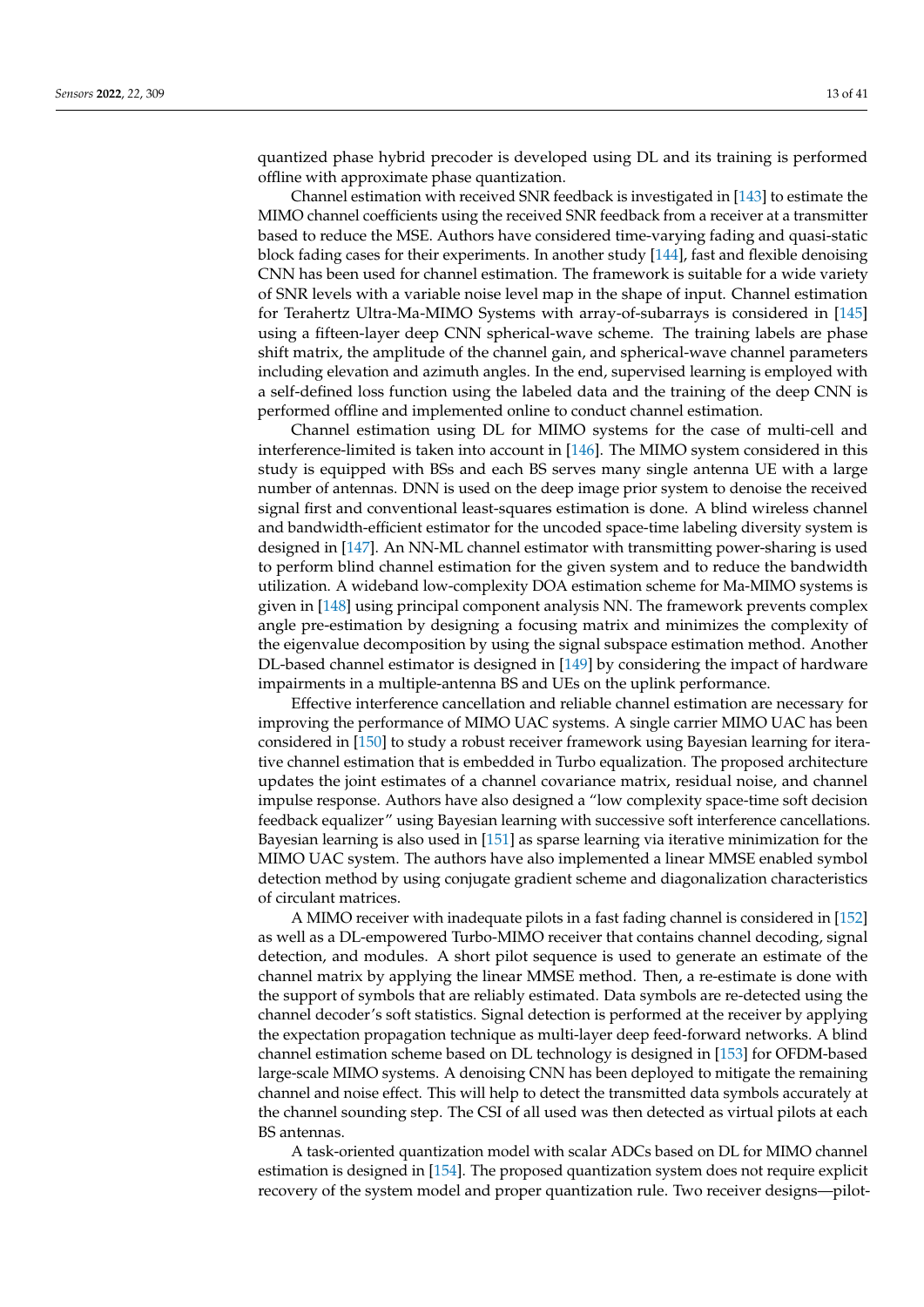assisted and model-drive—using DL for uplink MIMO systems are proposed in [\[155\]](#page-34-18). The formal receiver is developed using a data-driven full connected NNs and the transmitted signal can be recovered directly in this scheme in an end-to-end manner without the need for channel estimation. The later receiver combines communication knowledge with DL and divides the MIMO receiver into signal detection subnet and channel estimation subnet. Moreover, the application of CNN estimators has been studied in [\[156\]](#page-34-19) for MIMO-OFDM channel estimation. The channel values of the reference signal are interpolated to estimate the channel of the full OFDM resource element matrix. Authors have developed a 2D CNN model using U-net, and a 3D CNN structure to tackle spatial correlation.

A joint design of channel estimator and pilot signal based on data-driven DL methodology for wideband Ma-MIMO systems are designed in [\[157\]](#page-34-20). High-dimensional channels are reconstructed using DL from underdetermined measurements by exploiting the MIMO channel's angular-domain compressibility. The DNN architecture is employed for downlink multiuser precoding, feedback, quantization, and distributed channel estimation for a FDD Ma-MIMO system in [\[158\]](#page-34-21), where a BS serves many mobile users. However, the feedback from the users to the BS is rate-limited. A feedback and channel estimation mechanism is developed in [\[159\]](#page-34-22) using DL. The framework can estimate, compress and reconstruct downlink channels for FDD Ma-MIMO systems.

### <span id="page-13-0"></span>*4.3. Positioning, Sensing, and Localization*

MIMO systems are meeting the growing need for reliable and faster communications in wireless systems having a large number of terminals. MIMO systems can also be used to estimate the position of a terminal utilizing multipath propagation in multiple antennas. CSI-based user positioning systems using DL technology achieving a high accuracy without any overhead have shown great potential in the MIMO system. These systems are capable of positioning indoor users in both LoS and non-LoS environments with reasonable accuracy. Moreover, with the availability of smart devices and recent development in AI-based wireless systems [\[160\]](#page-34-23), localization is enabling many location-based applications [\[161](#page-34-24)[,162\]](#page-34-25). Demand for localization has increased because of more application of high accuracy, high bandwidth, and location-based services [\[163\]](#page-35-0). These applications need precise localization of users to enhance BF and resource management [\[164\]](#page-35-1). In this subsection, we will review DL-based architectures for exploiting MIMO-based CSI to improve indoor localization and positioning.

Fingerprinting has been an emerging research area for indoor positioning due to its location-related characteristics and ubiquity [\[165\]](#page-35-2). A novel DL method for Ma-MIMO fingerprint-based positioning has been investigated in [\[166\]](#page-35-3). They have used CNNs with a feedforward structure and measured channel snapshots. CNNs can compactly summarize and generalize relevant positioning information for channels with large data sets, e.g., in highly clustered propagation cases with Line of Sight (LOS) or without LoS. Similarly, an "angle-delay channel amplitude matrix" method for extraction of fingerprint and a deep convolutional NN-based localization scheme for Ma-MIMO-OFDM systems are proposed in [\[167](#page-35-4)[,168\]](#page-35-5). The latter method can overcome the error of modeling for fingerprint similarity calculation.

A deterministic "uplink-to-downlink mapping function" is revealed in [\[169\]](#page-35-6) and a sparse complex-valued neural network is proposed for the approximation of this function, where the position-to-channel mapping is bijective. The authors have demonstrated that the proposed architecture performs well as compared to the other network in terms of prediction accuracy with remarkable robustness. Later on, some of these authors have formulated the downlink channel prediction as a deep transfer learning problem and introduced the direct transfer method [\[170\]](#page-35-7) using the fully-connected NN framework, when the network is trained in the form of classical DL and fine-tuned for new environments afterward.

The achievable rate of the mmWave Ma-MIMO system can be improved by minimizing training pilots using the DL model for sensing joint channel and hybrid precoding framework [\[171\]](#page-35-8). According to this study, the channel encoder first considers the NN to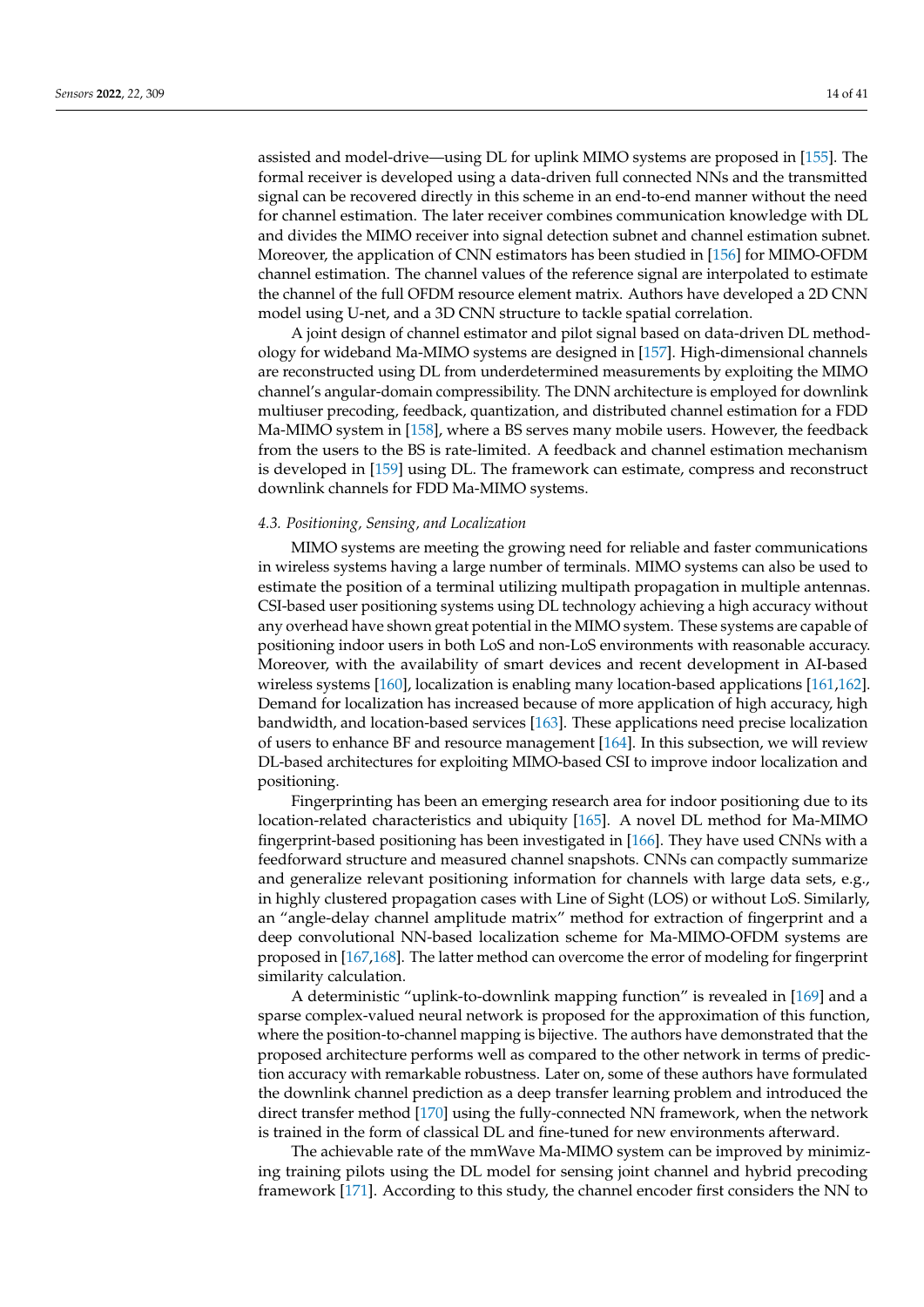improve the channel sensation vectors to strengthen the sensing ability on its successful attempts, and then the precoder predicts the hybrid framework RF BF/combining vectors directly from the received sensing vector. Similar work on joint channel sensing and hybrid BF for mmWave Ma-MIMO systems using DL techniques is considered in [\[172\]](#page-35-9). The encoder learns to optimize the channel sensing vectors to concentrate the sensing power on the potential directions, while the precoder learns to predict the RF BF/combining vectors of the hybrid framework from the obtained sensing vector directly.

A channel sounder framework that can measure multi-subcarrier and multiantenna CSI different propagation, antenna geometries, and frequency bands are introduced in [\[173\]](#page-35-10). The architecture can acquire a superior accuracy of more than 75 cm for LoS and is comparable to the conventional positioning schemes and achieve the same precision for the challenging scenario of non-LoS. The feasibility of an indoor positioning framework based on NNs and CSI of a large-scale MIMO system is investigated in [\[174\]](#page-35-11). The proposed tailored NN architecture has a feature extractor in the shape of an additional phase branch that minimized the number of trainable parameters, resulting in a reduction in the amount of target training data. The measurements were performed for indoor environments covering a big area of 80  $m<sup>2</sup>$  with up to 64 antennas.

MIMO user positioning using DL techniques that are based on only the OFDM complex channel coefficients is examined in [\[175\]](#page-35-12). The proposed architecture is employed on the top of available OFDM-MIMO system and does not need any extra piloting overhead. Training of the model is done in two phases: in the first step, training on simulated LoS data, and then in the second phase, fine-tuning on measured NLoS positions. This results in minimization of the necessary measured training locations and consequently decreases the attempt for data acquisition. CNN, multilayer perceptron NN and K-nearest neighbors techniques are used in [\[176\]](#page-35-13) for localization of a MIMO transmitter in indoor–outdoor scenarios. The proposed work has won the first position among eight teams worldwide in the indoor positioning competition organized by "IEEE's Communication Theory Workshop" by achieving an MSE of 2.3  $\text{cm}^2$ .

Accuracy of localization using CSI is improved by combing multi-layer perceptron NN and K-nearest neighbors techniques in [\[177\]](#page-35-14). Both schemes then tested for generalization aspect in different scenarios by dividing the training and validation data in a sense that the intersection is minimized as compared to the uniform random splitting. In another work of [\[178\]](#page-35-15), deep NN was used in the development of a robust and accurate localization scheme for a distributed massive MIMO system. CSI-based positioning is discussed in [\[179\]](#page-35-16) using CNNs a black box and experimented on the opening of the black box using. The authors have also discussed the advantages and disadvantages of the use of an open dataset collected in a real scenario 64-antenna Ma-MIMO system. The position of a user using the CSI is inferred through CNN and then evaluated on a dataset that consists of indoor Ma-MIMO CSI measurements of three different antenna configurations, i.e., covering a  $(2.5 \text{ m} \times 2.5 \text{ m})$  indoor area [\[180\]](#page-35-17). The CNN model can be trained for the estimation of the user position inside (2.5 m  $\times$  2.5 m) with an average error of less than half a wavelength.

Indoor localization based on DL and CSI for 28 MIMO antenna is considered in [\[181\]](#page-35-18). The input to the multi-layer perceptron NN is the change in the magnitude component of the CSI and the learning process is improved using data augmentation. To enhance the estimation of the position, an ensemble NN scheme is applied to process the predictions of the MLPs. An improvement in indoor positioning is done in [\[182\]](#page-35-19) by exploiting the MIMO-CSI using the proposed CNN architecture. The performance of the proposed three CNN variants is then compared with five state-of-the-art NN schemes in terms of accurate estimation of position. User positioning in OFDM Ma-MIMO systems based on 3D CNN is considered in [\[183,](#page-35-20)[184\]](#page-35-21) when the BS has a uniform planar array and traditional fingerprint type is replaced with the "angle-delay channel power matrix". This methodology is beneficial to positioning as it embeds angles, with power in the horizontal and vertical directions.

Dynamic localization using predictive RNN for Ma-MIMO systems is investigated in [\[185\]](#page-35-22). The authors have designed dynamic localization structures in time-varying en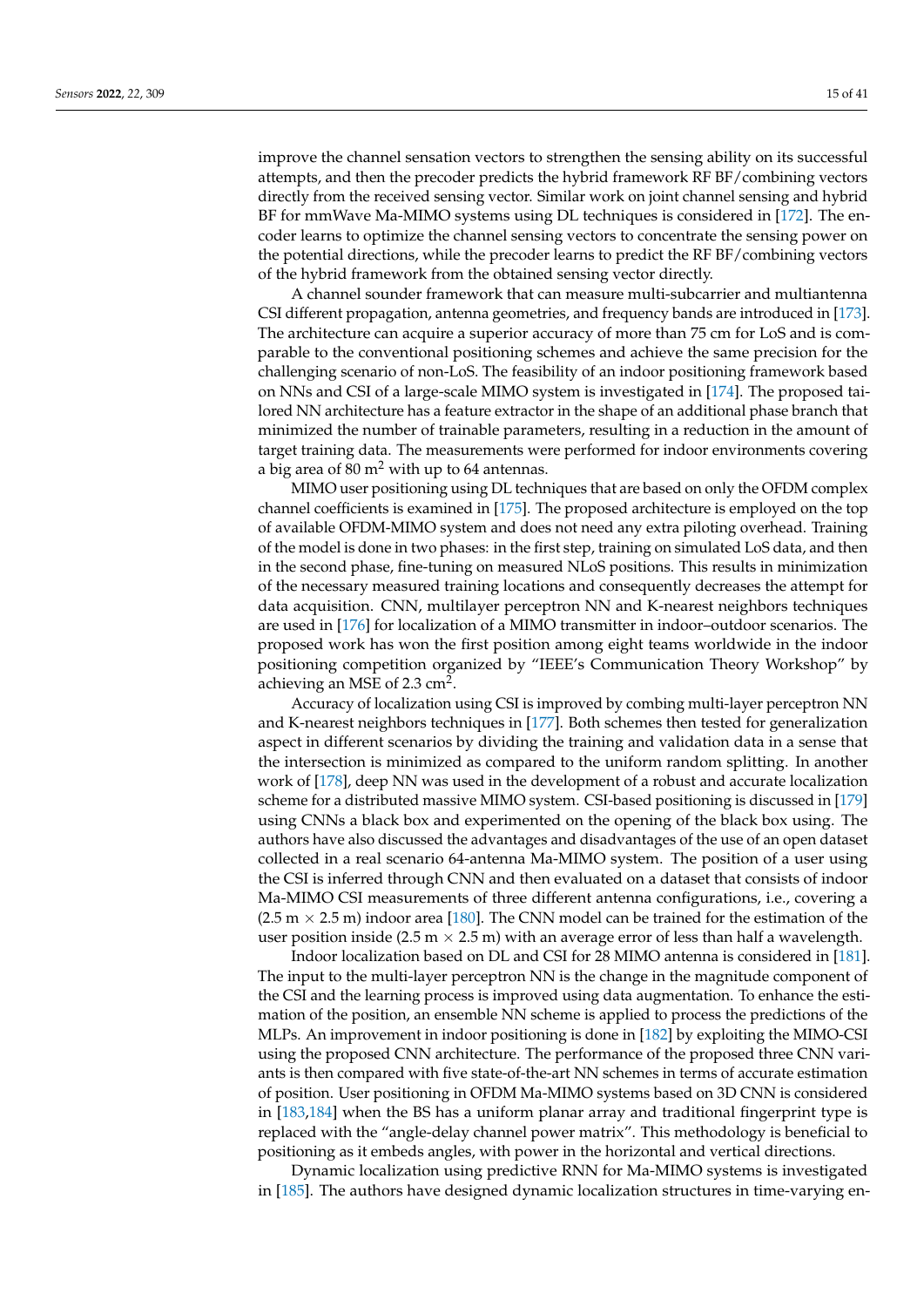vironments to perform localization and demonstrated the performance of the proposed architecture in indoor and outdoor scenarios with reasonable localization accuracy. Accurate mmWave positioning is important, and recently few works have been done in this area using DL techniques [\[186\]](#page-35-23). Positioning in mmWave Ma-MIMO using DL is considered in [\[187\]](#page-35-24), and different NN models are applied over beamformed fingerprints such as CNN, Deep Convolution GP, LSTM, and GP LSTM to reduce the location error in the outdoor environment near to 1 m. An actor–critic RL scheme is proposed in [\[188\]](#page-36-0) using NN approximator affine MIMO nonlinear discrete-time type systems, where disturbances and functions are not known. One NN is used as an action network to produce the best control signal while the second NN is used as a critic network cost function approximation.

### <span id="page-15-0"></span>*4.4. CSI Acquisition and Feedback, Security, and Robustness*

MIMO communication systems are a major enabler of the excessive throughput requirements NGN, e.g., 5G due to its ability to serve many users at a time with high energy and spectral efficiency. However, the MIMO system requires timely and accurate CSI, which is obtained by a training process including the transmission of a pilot, estimation of CSI, and feedback [\[189\]](#page-36-1). The training process experiences a training overhead, that scales with variation in the number of subcarriers, users, and antennas. Therefore, minimizing the training overhead in MIMO systems has been an important area of research over the last few years. Recently, DL-enabled methods have been used to reduce the overhead in feedback and CSI acquisition and have shown significant improvement compared to traditional schemes [\[190,](#page-36-2)[191\]](#page-36-3). Here, we will present state-of-the-art DL frameworks used for CSI acquisition and feedback. This subsection will also review literature work on MIMO security and robustness aspects.

A DL approach for secure MIMO communications has been employed in [\[192\]](#page-36-4) by exploiting the advantage of CNN learning network to generate more accurate CSI and to reduce the BER of the receiver. Both the ideal CSI and imperfect CSI are included in the training set that then may be used in different scenarios. An RNN-based DL approach is proposed in [\[193\]](#page-36-5) to learn temporal correlation. The architecture uses depthwise separable convolution to shrink the network. Results have shown a reasonable performance in terms of recovery accuracy and quality and obtain considerable robustness at low CR.

Time-varying features have been exploited in [\[194\]](#page-36-6) using two modules: recurrent compression/uncompression to provide an approach to minimize the parameter size. The work is extended to MU-MIMO by separately assigning a decoder network for every user at the BS. A DL-based scheme for channel calibration in Ma-MIMO systems in nonlinear settings is proposed in [\[195\]](#page-36-7). The framework is able to exhibit robustness in generic nonlinear scenarios even with the limited number of training sequences.

A CSI feedback mechanism based on bi-directional reciprocal channel properties and limited feedback is introduced in [\[196\]](#page-36-8). The Ma-MIMO BS uses the uplink CSI to recover the unknown downlink CSI from low-rate UE feedback. The DL enables architecture to minimize the CSI feedback payload significantly based on the multipath reciprocity. A DLbased denoise network is designed in [\[197\]](#page-36-9) to enhance the channel feedback performance, and it has shown good performance at low SNR.

A CS and DL empowered CSI feedback framework for FDD Ma-MIMO communication system is propose in [\[198\]](#page-36-10) where the CSI is compressed first at the UE using on CS scheme and then at BS CSI is reconstructed using a DL enabled signal recovery solver. Deep autoencoder is used in [\[199\]](#page-36-11) to study CSI feedback in the FDD-MIMO system by considering the feedback delay and errors. The autoencoder is constructed by using the CSI feedback process, which contains feedback transmission delays and errors. The proposed architecture claims to minimize the effect of the feedback delay and errors.

The work in [\[200\]](#page-36-12) presents a multiple-rate CS-NN model for compression and quantization of the CSI. The authors have adopted two network design principles and develop a novel quantization mechanism and training scheme. The proposed model improves the network feasibility by reducing the storage space at UE and enhancing the reconstruction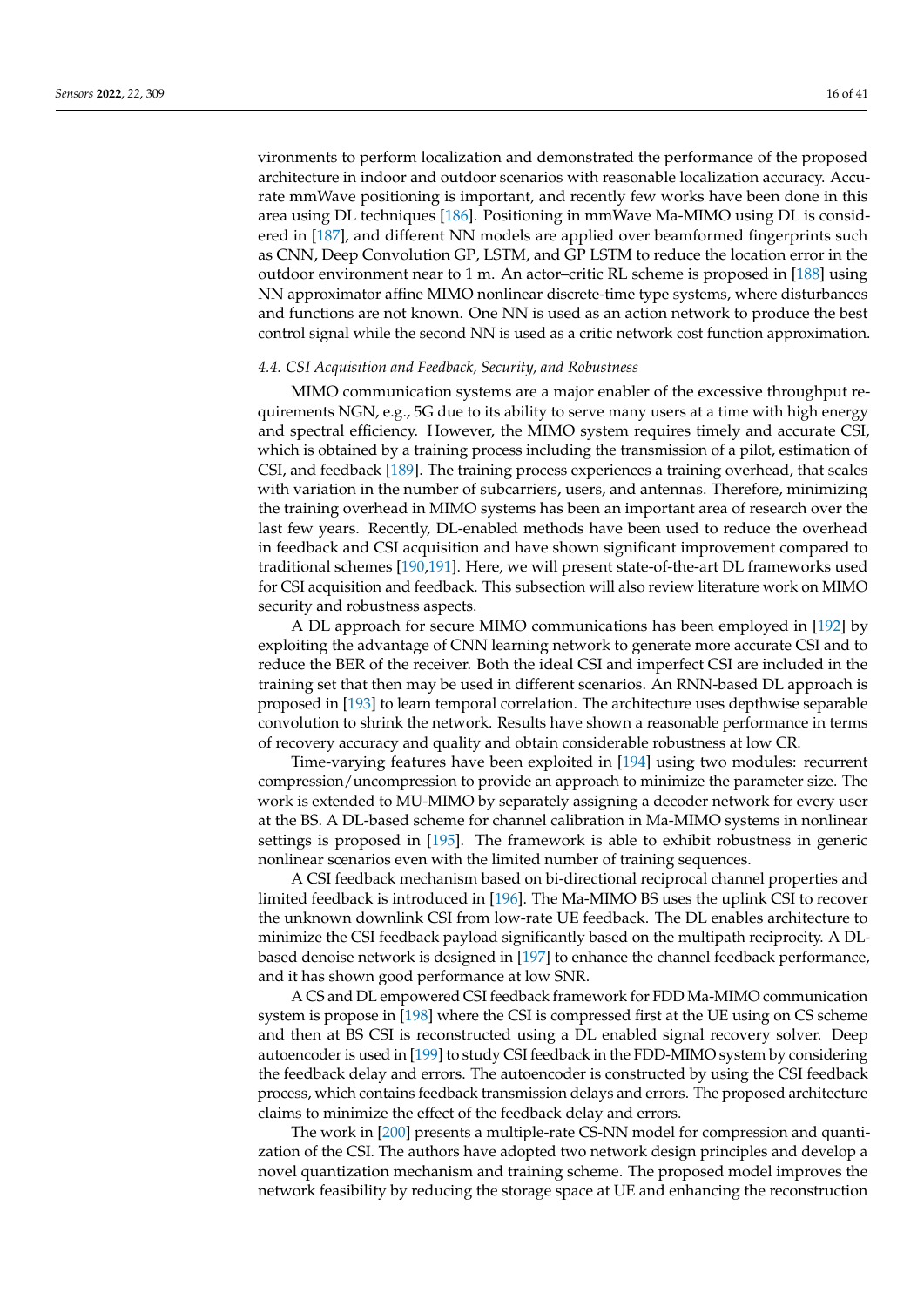accuracy. Similarly, a quantization method and training framework for CSI feedback using DL are given in [\[201\]](#page-36-13). The model uses the current CSI feedback in a real communication network and but reduces the introduced quantization distortion to enhance the quality of reconstruction.

A Bayesian CS-based feedback scheme for MIMO systems is considered in [\[202\]](#page-36-14). The wireless channel used in the study is time-varying temporally and spatially correlated vector autoregression. The relationship between downlink capacity and the feedback rate is obtained in closed form in statistics to perform rate-adaptive feedback. A CNN-enabled analog feedback method that maps the downlink CSI to uplink channel input directly is given in [\[203,](#page-36-15)[204\]](#page-36-16). The DL channel estimate is reconstructed by another CNN-based corresponding noisy channel output. The framework gives a low-latency solution for rapidly changing MIMO channels because the model does not need explicit modulation, coding, and quantization.

A compression technique for channel state matrix using DL that is consists of convolutional layers and quantization and entropy coding blocks come after is proposed in [\[205\]](#page-36-17). The model enhances the quality of CSI reconstruction even at significantly low feedback rates. The distributed version of this work for an MU-MIMO environment is proposed in [\[206\]](#page-36-18), where each user compresses its CSI matrices in a distributed form and reconstruction is done jointly at the BS. The Distributed version not only uses the inherent CSI pattern of a single MIMO user, but also supports the channel correlations among neighbor MIMO users.

CSI reporting which is important for MIMO system transceivers to acquire energy efficiency and high capacity in FDD form is considered in [\[207\]](#page-36-19) using DL technology. The proposed DL-based compression architecture jointly handles recovery, codeword quantization, and CSI compression under the bandwidth constraint to enhance the encoding performance of CSI feedback. The correlation between nearby UE has been exploited in [\[208\]](#page-36-20) by designing a DL-based CSI feedback and cooperative recovery mechanism to minimize the overhead of the feedback. Authors have also proposed a baseline NN framework with LSTM for a UE equipped with multiple antennas to extract the correlation of surrounding antennas and two magnitude-dependent phase feedback schemes that present instant CSI and statistical magnitude information.

Spatial correlation-based CSI compression feedback for FDD Ma-MIMO systems is considered in [\[209\]](#page-36-21) and a DL-based CSI compression feedback scheme is used in singleuser as well as multi-user environments. The framework takes into account the spatial correlation of Ma-MIMO system uniform linear antenna arrays and takes advantage of full of the channel information during the training. Single-cell and multi-cell scenarios are also discussed in [\[210\]](#page-36-22) in terms of CSI feedback for BF to optimize the BF performance gain instead of the feedback accuracy. The encoder at the user in a single-cell does compression of the CSI and the BF vector is generated at the decoder, while in the multicell system, two kinds of CSI feedback has to be sent, i.e., the targeted and the interfering CSI. A binarization assisted feedback NN is proposed in [\[211\]](#page-36-23) to improve the performance under customized training and inference approaches.

Implicit feedback framework based on DL is applied in [\[212\]](#page-36-24) to inherit the lowoverhead features. The given architecture uses NNs to interchange the precoding matrix indicator encoding and decoding components. Moreover, a correlation between sub-bands is also employed for more improvement in feedback efficiency. A compressive sampled CSI feedback scheme for Ma-MIMO system using DL is proposed in [\[213\]](#page-36-25), where the channel matrix is sampled in frequency/time dimension uniformly before feeding into NNs. This will minimize the computational time/resource at UE and improve the accuracy of the CSI recovery at the BS. A CSI feedback network using DL for the FDD-MIMO system is studied in [\[214\]](#page-36-26), but its application to the mobile terminal is not effective due to the large numbers of parameters. Thus using the developed network, authors have designed a new lightweight CSI feedback framework. Similar work on the development of lightweight NN for MIMO CSI feedback was also done in [\[215\]](#page-37-0). An FDD Ma-MIMO communication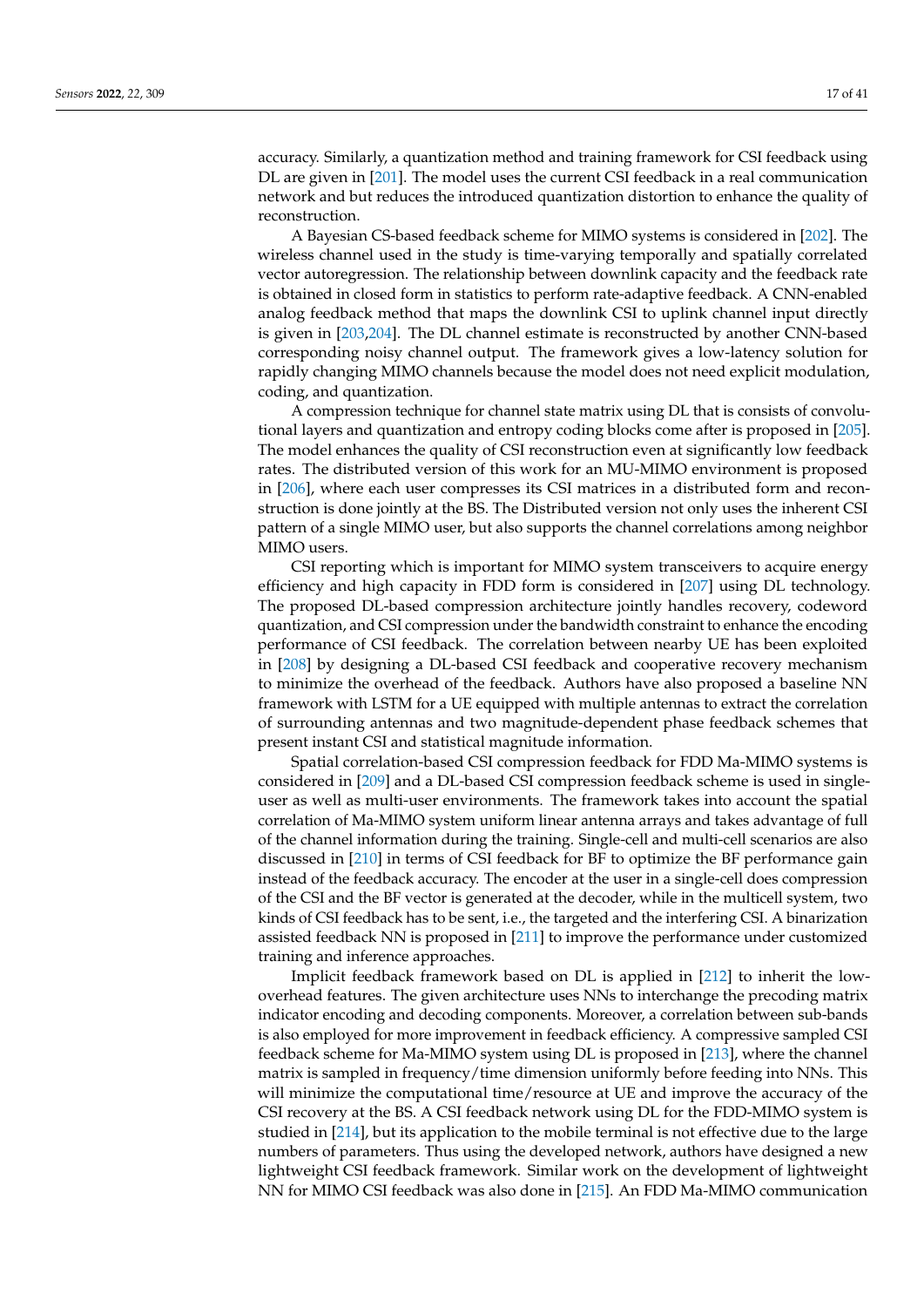system that prevents signaling overhead by applying a DL-enabled channel extrapolation is demonstrated in [\[216\]](#page-37-1).

A scheme to protect the DL-based CSI feedback process from white-box adversarial is presented in [\[217\]](#page-37-2). The authors have also shown that jamming attacks may be crafted with some precautions.

A CNN-based network known as aggregated channel reconstruction model is constructed in [\[218\]](#page-37-3) to enhance feedback performance with parametric ReLU activation and network aggregation. In particular, the elastic feedback method is introduced to flexibly adjust the network to address various resource limitations. Moreover, the network binarization scheme is integrated with the feature quantization for practical deployment. Long-range dependencies are captured efficiently in [\[219\]](#page-37-4) by using DL-based CSI feedback method and taking benefits of non-local blocks. Additionally, the feature of the refinement part is strengthened by adopting dense connectivity. AnciNet, a DNN empowered framework is designed in [\[220\]](#page-37-5) to manage CSI feedback with limited bandwidth. The proposed architecture extracts noise-free patterns from the noisy samples of CSI to obtain CSI compression for the feedback effectively.

An uplink-assisted downlink channel acquisition architecture using DL is presented in [\[221\]](#page-37-6) to minimize feedback and high training overheads. The proposed framework takes into account the full downlink CSI acquisition process such as channel estimation, downlink pilot design, and feedback. A CNN model is developed on the Markovian model in [\[222\]](#page-37-7) to encode forward CSI differentially in time to enhance reconstruction accuracy effectively. Authors have also explored convolutional layers for the compression of feedback and spherical normalization of input data. A fully convolutional NN is presented in [\[223\]](#page-37-8) for the compressing and decompressing the downlink CSI. The proposed model enhance the reconstruction accuracy of downlink CSI and minimize the training parameters and computational parameters.

Superimposed coding and DL techniques are combined in [\[224\]](#page-37-9) for CSI feedback. The proposed methodology first spread downlink CSI and then superimposed it on uplink user data patterns toward the BS. A NN framework is then designed for BS for the recovery of downlink CSI and uplink user data sequences. A deep transfer learning scheme is developed in [\[225\]](#page-37-10) to addressed the high training cost of the NN used for 5G MIMO downlink CSI feedback. The proposed architecture uses a comparatively less number of samples for fine-tuning of a pre-trained model and provides the possibility to achieve a new model with reduced training cost.

A DL-based scheme for the prediction of downlink CSI in Ma-MIMO FDD systems is presented in [\[226\]](#page-37-11). The given architecture utilizes a complex-valued NN in a complex domain to tackle complex CSI matrices and adjusts 3D convolution operations for the extraction of features. Similarly, a model-driven DL-enabled downlink channel reconstruction design is proposed in [\[227\]](#page-37-12) for FDD massive MIMO systems.

#### <span id="page-17-0"></span>*4.5. mmWave Communications*

Deep learning techniques have been utilized recently for interesting and important applications in mmWave and Ma-MIMO systems. DL provides solutions to hard optimization problems due to its powerful capabilities of learning unknown models.

A DL-based compressed sensing channel estimation and quantized phase hybrid precoder design scheme is proposed in [\[142\]](#page-34-5) for the MU mmWave Ma-MIMO communication systems. The proposed work claims to have better performance in terms of spectral efficiency as compared to other techniques having low phase shifter resolution. A novel DL-based method is developed in [\[228\]](#page-37-13) to estimate the channel for beamspace mmWave Ma-MIMO communication systems. This framework uses a learned denoising-based approximate message passing network by taking advantage of iterative signal recovery methods and DL techniques. A DL-based analog and digital beamforming method for mmWave point-to-point Ma-MIMO system are given in [\[229,](#page-37-14)[230\]](#page-37-15) for reduction of system bit error rate and improvement in the spectral efficiency.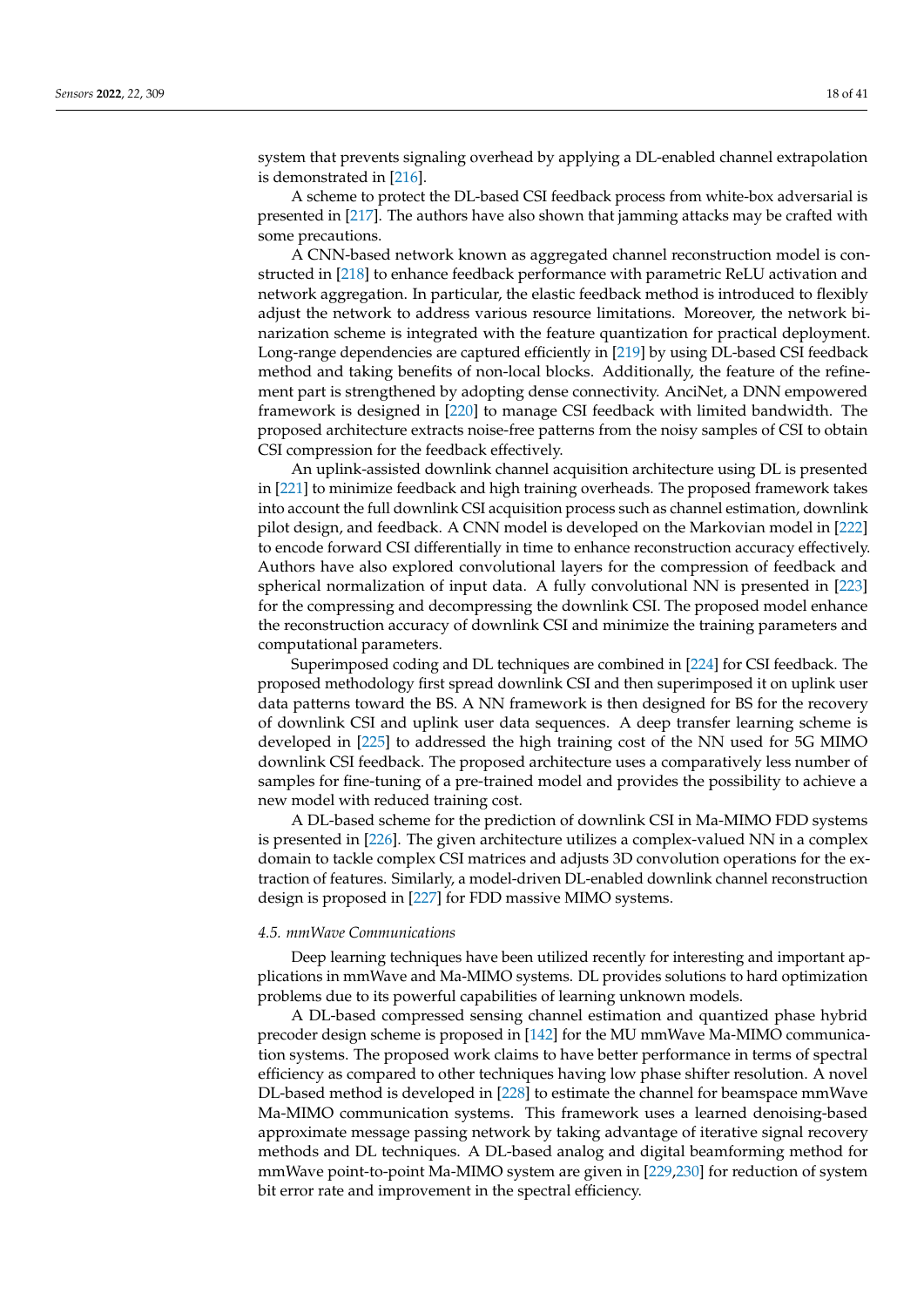An integration of ML and coordinated BF scheme is employed in [\[231\]](#page-37-16) to enable highly mobile applications for large antenna array mmWave MIMO systems. Authors have taken the benefit of DL that learns the mapping between beam training results and Omni-received uplink pilots. Similarly, another RL-based solution for mmWave Ma-MIMO system is proposed in [\[232\]](#page-37-17) for effective hybrid precoding, where every choice of the precoders for achieving the optimal decoder is considered as a mapping mechanism in DNN. In particular, the hybrid precoder is chosen via DNN-based training to optimize the process of precoding process in mmWave Ma-MIMO.

A generic dataset for mmWave/Ma-MIMO channels known as the DeepMIMO dataset was introduced in [\[233\]](#page-37-18) with two important features: (1) The construction of the DeepMIMO channels is based on accurately obtained ray-tracing data from the "Remcom Wireless InSite". That means it captures the dependence on the locations of transmitter/receiver and environment geometry/materials and this is essential for many ML applications. (2) The DeepMIMO dataset is parameterized/generic so that one can adjust a set of channel and system parameters to tailor the generated DeepMIMO dataset for the target ML application. A ray-tracing [\[234\]](#page-37-19) and vehicle traffic simulator are combined in [\[235\]](#page-37-20) to produce channel realizations that represent 5G situations with mobility of both objects and transceivers. Authors have used a particular dataset to investigate beam selection method on vehicle-toinfrastructure using mmWave MIMO.

A hybrid processing model for the mmWave Ma-MIMO system is normally employed to minimize cost and complexity. However, channel estimation may be very challenging through this method. The work in [\[236\]](#page-37-21) presents a deep CNN that can exploit both the frequency and spatial correlation, while the input into the CNN has corrupted channel matrices at adjacent subcarriers simultaneously. The same research group used Deep CNN to carry out estimation for the wideband channel of mmWave Ma-MIMO systems in [\[237\]](#page-37-22). The proposed scheme exploits the frequency correlation in addition to the exploitation of spatial correlation and here the input into CNN are channel matrices estimated tentatively at multiple adjacent subcarriers.

Beamforming gains are achievable and high path loss is preventable in mmWave systems by deploying a large number of antennas. However, with a large number of antennas, implementation of digital precoders is difficult due to hardware constraints and, at the same time, analog precoders have performance limitations. Hybrid precoding is an important task in mmWave MIMO systems to reduce the cost and complexity as well as to obtain a sufficient sum rate. Greedy methods or optimization techniques have been used in literature for hybrid precoding. However, these schemes depend on the channel data quality and achieve sub-optimum performance, and also give higher complexity. Therefore, in the next few paragraphs, we will discuss few proposals on the use of DL-based hybrid precoding. Some alternating algorithms for hybrid precoding for mmWave may be seen in [\[238\]](#page-37-23).

Two schemes, i.e., CNN-based and equivalent channel precoding, are designed in [\[239\]](#page-37-24) for mmWave Ma-MIMO systems. The complexity is decreased significantly with equivalent channel precoding but the performance is a little less than full digital precoding while the CNN precoding method shows much better robustness to imperfect CSI. In another related work [\[240\]](#page-37-25), authors have considered the case of multi-user and proposed a DNN based hybrid BF system. They have simultaneously inferred users and sub-optimal beam codewords of the BS by applying the received signals only on the target RF beamformers and hence reducing the complexity of beam training.

A DL empowered hybrid precoding architecture is proposed in [\[241\]](#page-37-26) that uses largescale information for the prediction of decoder and hybrid precoders parameters. The statistics of the channel covariance matrix are applied to design the hybrid precoders and decoders. The architecture is able to optimize the hybrid precoder and decoder in terms of maximum spectral efficiency after training. Moreover, a CNN architecture for the joint design of precoder and combiners is designed in [\[242\]](#page-38-0) that takes the input of the channel matrix and returns the output of analog and baseband beamformers. The underlying CNN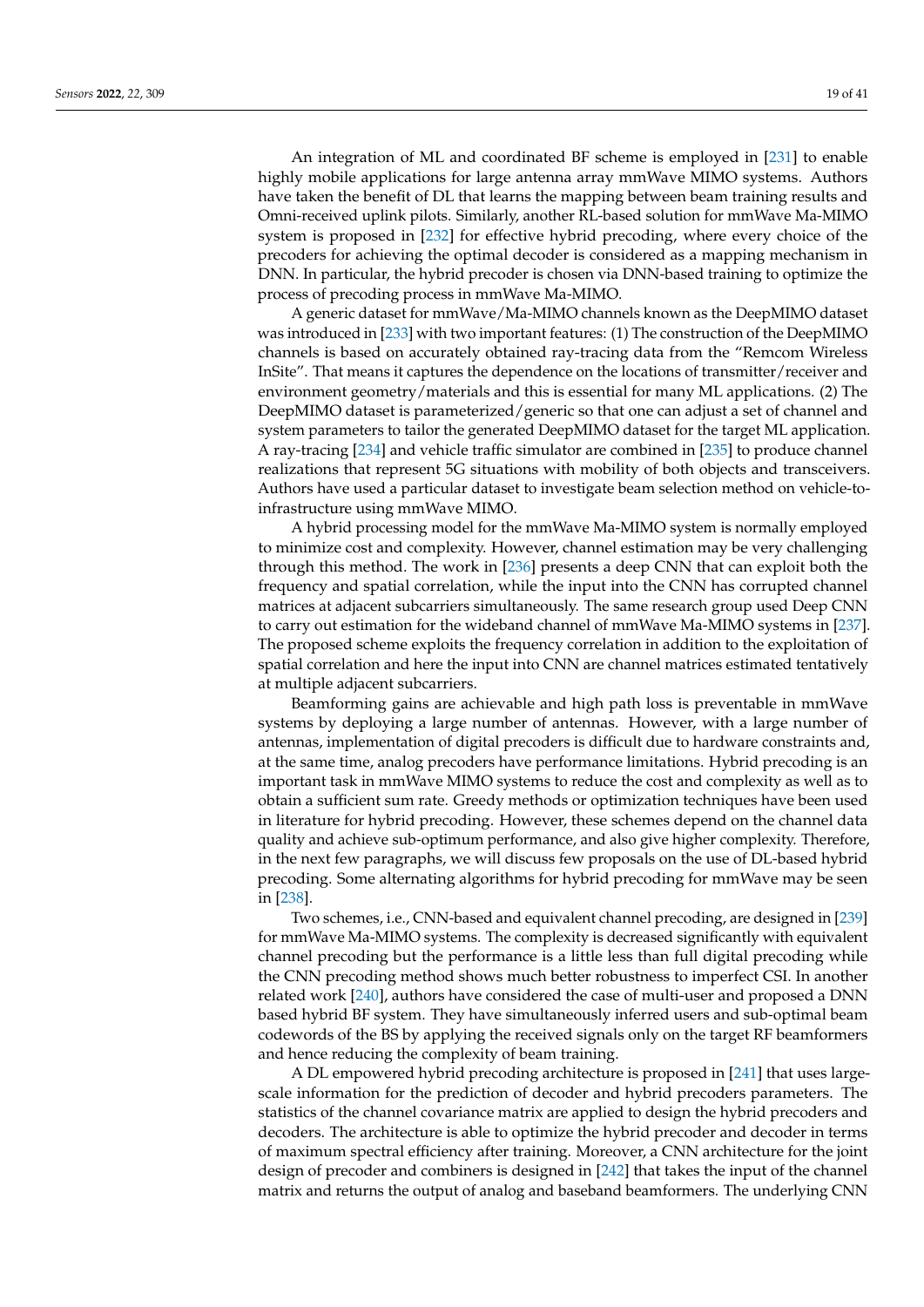scheme does not need knowledge of steering vectors of array responses and it achieves higher capacity performance.

Hybrid precoding for MU-MIMO system is done in [\[243\]](#page-38-1) using CNN. The framework accepts an imperfect channel matrix as input and at the output gives the combiner and analog precoder. An exhaustive search algorithm is developed first, to chose combiners and the analog precoder from a predefined codebook. In the second step, combiners and precoder are employed as output labels during the training network.

Fully convolutional denoising (FCD) AMP scheme is introduced in [\[244\]](#page-38-2) by combining FCD networks with learned AMP networks in mmWave Ma-MIMO system by considering NN framework able to learn channel patterns and extract noise features. A beamspace channel estimation method using prior-aided Gaussian mixture DNN empowered learned AMP is given in [\[245\]](#page-38-3). A prior-aided GA beamspace channel estimation method using prior-aided Gaussian mixture learned AMP network is designed by replacing the original shrinkage function with that of the derived Gaussian mixture for accurate estimation of the beamspace channel.

A DL-CS channel estimation method consisting of channel reconstruction and beamspace channel amplitude estimation is given in [\[246\]](#page-38-4). The NN is trained offline based on simulated environments using the mmWave channel model and the correlation between the measurement matrix, and the received signal vectors are applied as input to the trained NN which is used for the prediction of the beamspace channel amplitude. Then, reconstruction of the channel is done using the acquired indices of entries of the dominant beamspace channel. A mmWave OFDM-MIMO receiver is considered in [\[247\]](#page-38-5) with a generalized hybrid structure where RF chains and low-resolution ADCs are deployed simultaneously. The authors have developed a computationally efficient Bayesian data detection scheme that gives an MMSE estimate on data symbols. The authors have also designed a lowcomplexity realization where only matrix-vector multiplications and fast Fourier transform are needed.

Beamforming for mmWave MIMO systems is considered in [\[248\]](#page-38-6) using the multiagent distributed double deep Q-learning approach, where many BSs can dynamically and automatically adaptable their beams to serve many highly mobile UEs. Authors have assumed the largest received power mapping criterion for UEs with a realistic channel model. A frequency-selective wideband mmWave network is considered in [\[249\]](#page-38-7) with two DL compressive sensing assisted schemes. The proposed methodology learns important a priori information from training data to give the most accurate channel estimates with reduced training overhead. Estimation of a channel for mmWave MIMO system is discussed in [\[250\]](#page-38-8). A modified convolutional blind denoising model is developed to boost the robustness in the noisy channel by adjusting asymmetric joint loss functions, on-blind denoising subnetwork, and noise level estimation subnetwork for the blind channel estimation. Moreover, the proposed network can minimize the noise interactively by adopting the estimated noise level map in the channel matrix.

Uplink mmWave Ma-MIMO systems are considered in [\[251\]](#page-38-9) using Bayesian learning. In this work, an angle domain off-grid channel estimation method is developed by using the spatial sparse pattern in mmWave channels. Similarly, sparse Bayesian learning is also used in [\[252\]](#page-38-10) in hybrid mmWave systems for channel estimation. The proposed model exploits spatial sparsity in the wireless channels that exist due to a highly directional pattern of propagation. The large intelligent surface-assisted mmWave Ma-MIMO systems are the focus of work in [\[253\]](#page-38-11) and DL architecture is proposed for channel estimation. A twin CNN framework is developed for estimating both the direct and the cascaded channels by feeding CNN with the received pilot signals. Hybrid precoding and channel estimation mmWave MIMO systems using DL has been studied in [\[254\]](#page-38-12). Authors have used the hierarchical codebook based method for channel estimation. An adaptable DNN based low-rank channel recovery methodology is presented in [\[255\]](#page-38-13) for a hybrid array based massive MIMO system. The proposed framework includes a common feature extraction element and the adaptable recovery module.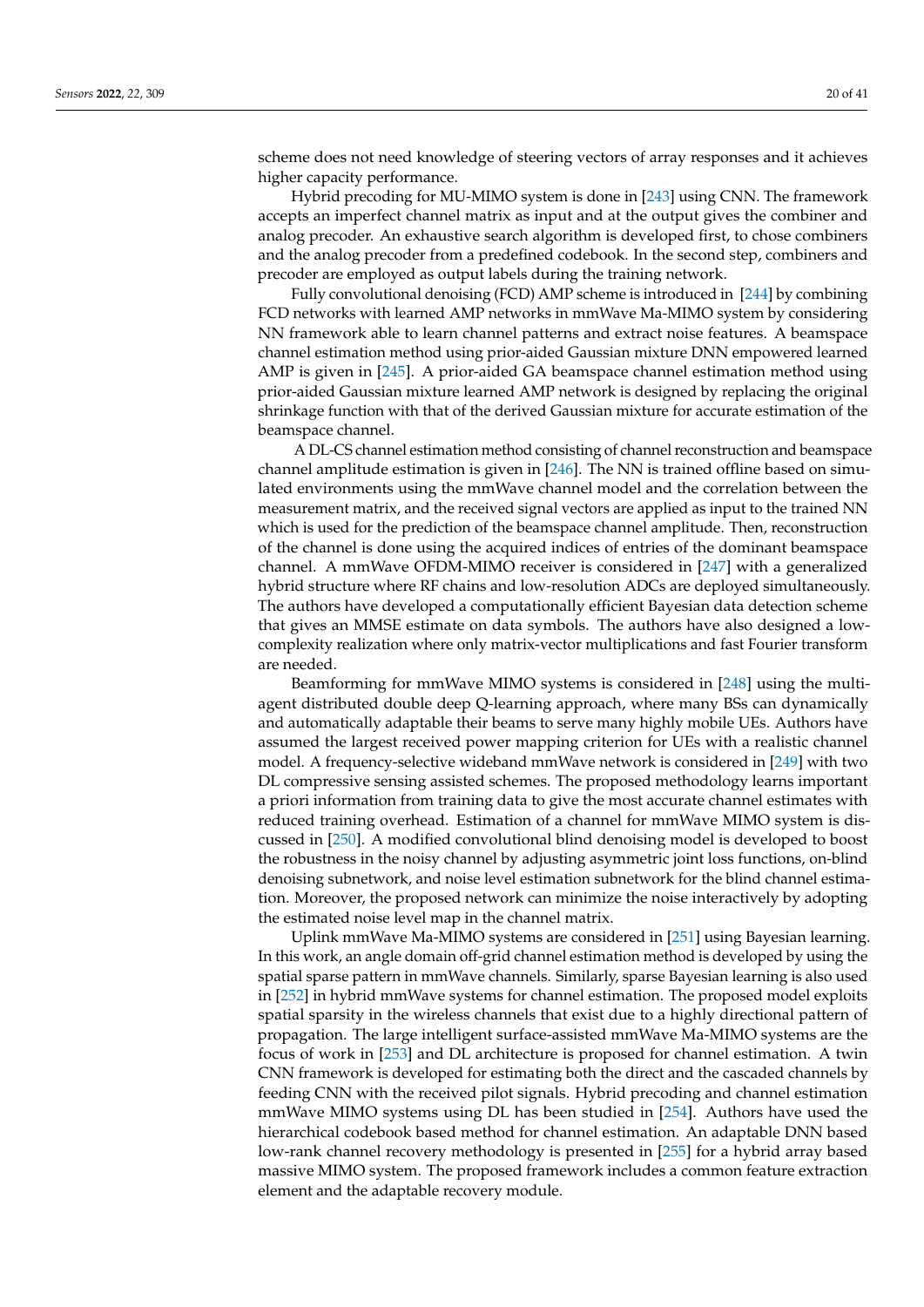### <span id="page-20-0"></span>*4.6. Resource Management and Scheduling*

Radio Resource management [\[256\]](#page-38-14) and user scheduling [\[257](#page-38-15)[,258\]](#page-38-16) in MU-MIMO and Ma-MIMO is very crucial for achieving good performance and often solve using techniques from optimization theory. The heterogeneity and increased complexity of MIMO systems like Ma-MIMO demands a paradigm shift from conventional resource management mechanisms. RL and DL are powerful techniques wherein DL a multi-layer NN may be trained to model a resource allocation algorithm using available data. Therefore, there is no need for intensive online computations for resource management decisions which would be required otherwise for the solution of resource allocation problems. This subsection focuses on the applications of RL and DL on solving the problem of radio resource allocation for different types of MIMO systems.

Deep learning has been used in [\[259\]](#page-38-17) for the prediction of the power allocation profiles for a new group of users' positions. A DNN was used that learns the mapping between optimal power allocation policies and the positions of UE after training. A Q-learning method is proposed in [\[260\]](#page-38-18) to maximize the overall capacity of the network when BS is densely and randomly distributed with reasonable improvement in stability and convergence speed. The authors of [\[261\]](#page-38-19) have introduced a DL technique for "heterogeneous fifth-generation new radio networks" to improve the performance of the downlink coordinated multipoint. The proposed methodology is based on the construction of a surrogate coordinated multipoint trigger function where the cooperating set is a single-tier of sub-6 GHz heterogeneous BS operating in the FDD mode.

A universal DRL-based framework is given in [\[262\]](#page-38-20) for access control and resource management. The framework adopts both CNN and RNN for automatically modeling the sequential features and potential spatial features from the raw wireless signal. An RL-based power control method is presented in [\[263\]](#page-38-21) for the downlink NOMA transmission without the knowledge of radio channel parameters and jamming. They formulated the power allocation of a multiple antennas BS in a NOMA system contending with a smart jammer as a zero-sum game where the first BS selects the transmit power on multiple antennas and then the jammer chooses the jamming power to cause an interruption in the transmission of users.

A DQN-based technique is used in [\[264\]](#page-38-22) for resource allocation in Ma-MIMO-NOMA systems. The RL method is employed for the development of an iterative optimization structure for beamforming, power allocation, and user clustering. In particular, a DQN is modeled to group the users in accordance with the reward that has been calculated after beamforming and power allocation. Moreover, as a part of the study, the use of DL for the optimization of power control in Ma-MIMO systems has been investigated in [\[265\]](#page-38-23). The article [\[266\]](#page-38-24) considers deep spatial learning methods for scheduling that have the possibility to bypass the channel estimation step. The authors have applied a DNN to produce a near-optimal schedule only based on the geographic locations of the receiver and transmitters in the system.

The optimization of sum spectral efficiency for multi-cell Ma-MIMO communication systems is considered in [\[267\]](#page-38-25) for a different number of active users. The proposed methodology employs the information of large-scale fading for the prediction of both data power and the pilot. Authors have used the problem structure to model a single NN able to handle a different number of active users that are varying dynamically. A similar optimization algorithm is presented in [\[268\]](#page-39-0), inspired by the weighted MMSE method, to get a stationary point in polynomial time. Authors then use DL to train a CNN for performing the pilot power control and joint data in sub-millisecond runtime.

The optimization of downlink beamforming via DL techniques is for the MISO system is done in [\[269](#page-39-1)[,270\]](#page-39-2). The method is based on CNN and exploitation of the downlink-uplink duality and the known pattern of optimal solutions. A novel DRL-based capacity and coverage optimization method is proposed in [\[271\]](#page-39-3). The architecture also contained a DRLenabled user scheduling method and a novel intercell interference coordination technique to address capacity and coverage in Ma-MIMO networks. Similarly, the work in [\[272\]](#page-39-4)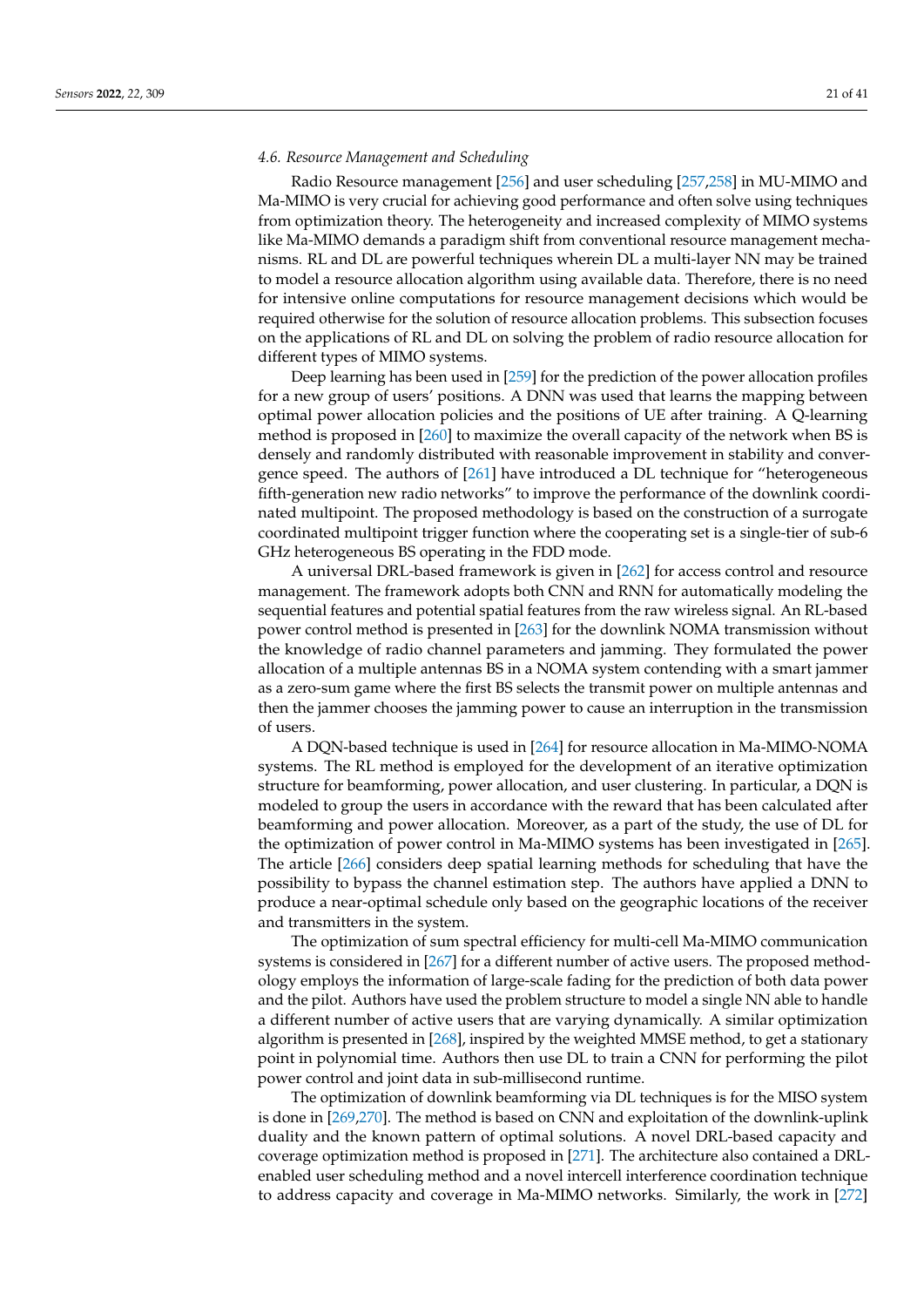discusses the use of the DL approach for load balancing and user association for sum rate optimization.

A pilot assignment technique using DL for a Ma-MIMO system equipped with a large number of antennas is given in [\[273\]](#page-39-5) to improve the performance of cellular networks with severe pilot contamination by learning the mapping between users' location pattern and pilot assignment. The proposed architecture was implemented through a commercially available deep multilayer perceptron model. A combination of RL and radio service maps is used in [\[274\]](#page-39-6) to switches off BSs effectively and evaluated by utilizing a 3D ray-tracing model on computer simulations. An inter-cell interference management method for MIMO systems is presented in [\[275\]](#page-39-7). The framework contains interference cancellation on the receiver and NNs power control on the transmitter end. The authors have evaluated networks of MIMO systems with the power optimization using a few intercell interference coordination techniques: the belief propagation, the greedy search, and NN, combined with IC on the receiver side. Another work in [\[276\]](#page-39-8) considers the suppression of intercell interference for OFDM-MIMO systems. The authors have employed a complex-valued NN architecture using the traditional interference rejection combining.

An intelligent algorithm to optimize the performance of the Ma-MIMO beamforming is introduced in [\[277\]](#page-39-9). The proposed framework combines three NNs to implement the deep adversarial RL workflow cooperatively. One NN is trained to produce realistic patterns of user mobility, being used by the second NN to generate a corresponding antenna diagram. The third NN does the estimation of the efficiency of the generated antenna diagram and returns respective reward to two networks.

### <span id="page-21-0"></span>*4.7. Miscellaneous Applications*

The results of some recent works indicate that deep learning models can learn a form of decoding algorithm, instead of only a classifier. These studies provide that DL architectures can be applied for improving a standard belief propagation decoder, although having large example space [\[278\]](#page-39-10). Moreover, identical improvements are achieved for the min-sum algorithm.

Metric normalized validation error is introduced in [\[279\]](#page-39-11) to investigate the applications and limitations of DL-based decoding for different performance metrics, e.g., complexity. The authors of [\[280\]](#page-39-12) present an iterative belief propagation CNN model for channel decoding under correlated noise. The framework concatenates a trained CNN with a standard belief propagation decoder. A recurrent neural decoder model using the technique of successive relaxation is introduced in [\[281\]](#page-39-13). The authors have observed better performance over standard belief propagation are on sparser Tanner graph representations of the codes.

A practical issue of imperfect successive interference cancellation decoding for realworld NOMA system is considered in [\[282\]](#page-39-14). A novel DL-based scheme is proposed by authors for the downlink of the MIMO-NOMA system where both successive interference cancellation decoding and precoding are jointly optimized. Another problem of dynamic multichannel access is discussed in [\[283\]](#page-39-15) in which multiple correlated channels observe an unknown joint Markov model and UEs choose the channel for the transmission of data. The goal of the study is to find a policy that optimizes the aggregated future successful transmissions. The scenario is formulated as a POMDP without known system dynamics.

A novel physical layer DL scheme for MIMO system using an autoencoder is developed in [\[284\]](#page-39-16) by using a transmitter and receiver which is an extension to the work on joint optimization of physical layer representation as well as encoding-decoding processes from to the multi-antenna case. An unsupervised DL-based autoencoder is also used in [\[285\]](#page-39-17) for single-user MIMO communications to introduce a novel physical layer approach. The research contribution is an extension of joint optimization [\[286\]](#page-39-18) of physical layer representation as well as the encoding-decoding processes as a single end-to-end task. The work is extended for multi-antenna cases by expanding transmitter and receivers.

A DL-based channel prediction scheme is developed in [\[287\]](#page-39-19) to enable FDD large-scale MIMO for deployment. Authors have removed large signaling overhead using DL based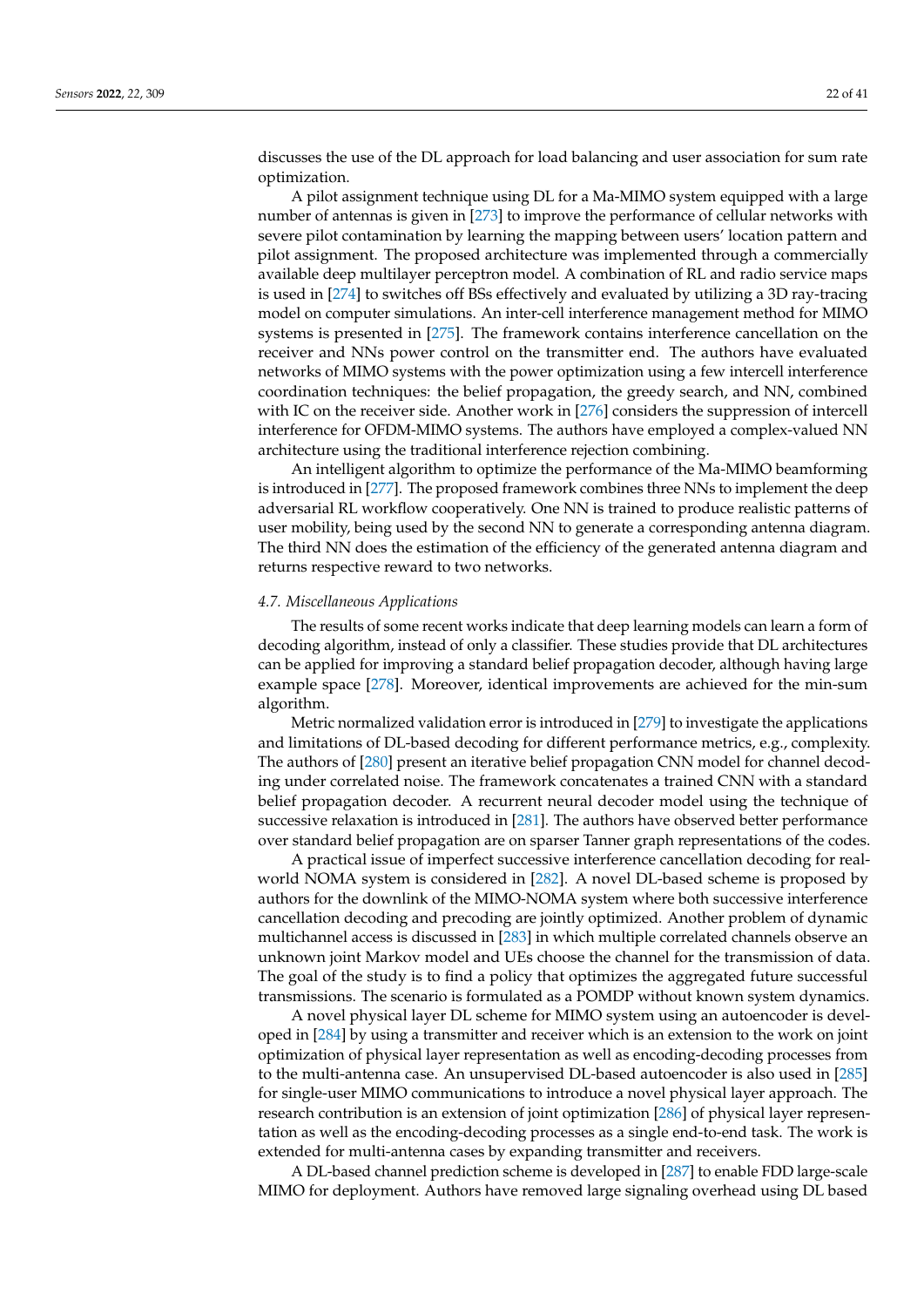channel prediction method and used a NN at the BS to infer the DL CSI that is centered around a frequency *fDL* by only observing uplink CSI on a different but nearby frequency region around *fUL*. Then, there is no requirement of reporting/pilot overhead with a genuine TDD-based system. A DL-based autonomous channel measurement framework that can accurately predict channel information consisting of a few multi-path effects is developed in [\[288\]](#page-39-20). The architecture attains channel magnitude measurements autonomously using eight antennas through a mobile robot containing a transmitter that receives wireless commands from a central computer.

Channel characteristics are predicted in [\[289\]](#page-39-21) using the ML method and CNN for 3D mmWave Ma-MIMO system indoor channels. Elevation angle of arrival, azimuth angle of arrival, the elevation angle of departure, azimuth angle of departure, amplitude, and delay are produced by ray-tracing software. While channel statistical characteristics can be obtained after data preprocessing to train the CNN. A DNN-enabled decoding framework for screen-camera communications and a unity 3D-based evaluation scheme is introduced in [\[290\]](#page-39-22) to boost the obtainable throughput and to synthetically learn the DNN structure for being robust against multiple different screen-camera scenarios respectively. Jointly sparse support and jointly sparse signal recoveries have been investigated in [\[291\]](#page-39-23) in multiple measurement vector schemes for complex signals that may appear in various applications in signal processing and communications.

An RL actor–critic enabled fault-tolerant control problem is discussed in [\[292\]](#page-40-0) for MIMO nonlinear discrete-time communication systems. The authors have considered both abrupt faults and incipient faults. An action NN is designed to produce the optimal control signal while the cost function is approximated with the critic network. MIMO uncertain nonlinear dynamic networks having unknown varying control direction matrix and external disturbance are considered in [\[293\]](#page-40-1) and a continuous tracking control law is introduced. The proposed framework includes a robust term, an online approximator (represented by a two-layer NN), Nussbaum gain matrix selector, and high-gain feedback.

A robust adaptive NN control is discussed in [\[294\]](#page-40-2) for a general type of uncertain MIMO nonlinear systems having input nonlinearities and control coefficient matrices are not known. The proposed framework combines Lyapunov synthesis and backstepping with variable structure control for nonsymmetric input nonlinearities of deadzone and saturation. In another work on MIMO uncertain nonlinear systems with actuator saturation and extern disturbances [\[295\]](#page-40-3), an adaptive controller by taking into account a priori actuator saturation effects is presented and gives the guarantee of performance tracking. Authors have used adaptive radial basis function NNs for the approximation of unknown nonlinearities. Moreover, an auxiliary system is designed for the compensation of actuator saturation effects.

ANC for uncertain MIMO nonlinear systems is introduced in [\[296\]](#page-40-4) when input saturation and external disturbances are present. The uncertainties of the system are handled by NN approximation and unknown disturbances are tackled by the Nussbaum disturbance observer. A dynamic adaptive output feedback NN controller for MIMO affine in the control uncertain nonlinear systems is developed in [\[297\]](#page-40-5). The controller can guarantee prescribed performance limits on the system's output and the boundedness of closed-loop signals.

An adaptive backstepping control approach is proposed in [\[298\]](#page-40-6) uncertain MIMO incommensurate fractional-order nonlinear systems. Approximation of unknown nonlinear uncertainties is done by the radial basis function NN in every step of the backstepping process. An ANC scheme for MIMO nonlinear systems with different constraints is developed in this [\[299\]](#page-40-7). The ANC architecture is combined with disturbance observer, barrier Lyapunov function, radial basis function NN, backstepping method to tackle the constrained states, and nonsymmetric input nonlinearity. Similar works on ANC for uncertain MIMO nonlinear systems using NN are done in [\[300,](#page-40-8)[301\]](#page-40-9). An adaptive DL empowered unmanned aerial vehicle receiver is designed in [\[302\]](#page-40-10) for coded MIMO systems. Authors have employed the linear convolutional code at the transmitter. The proposed iterative unmanned aerial vehicle receiver consists of three parts such as ZF or MMSE detector, the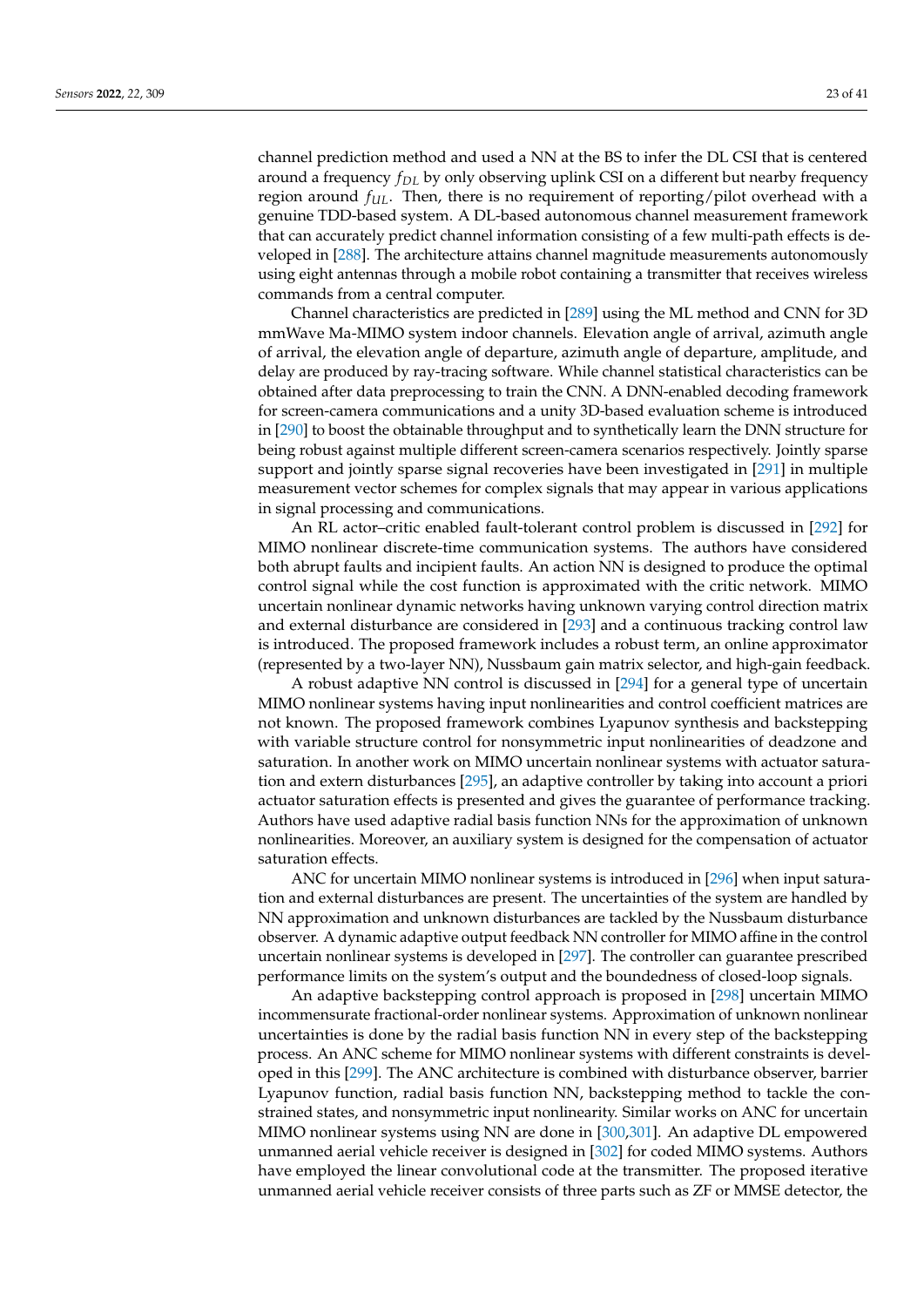deep CNN that can suppress the noise by capturing the correlation characteristics among noise, and the Viterbi decoding decoder.

### <span id="page-23-0"></span>**5. Statistics and Impact**

This section presents statistics about the surveyed papers and an analysis of their impact.

First, we have grouped the literature in four different periods as can be seen in Table [2.](#page-23-1) It is possible to quantify the remarkable improvement in the adoption of DL and RL over the last five years in MIMO systems. Details about the number of papers published by years, from 2010 up to 2021, are reported in Figure [3.](#page-23-2)

<span id="page-23-1"></span>**Table 2.** Number of papers from 2010 to 2021.

| Period              | <b>Number of Papers</b> |
|---------------------|-------------------------|
| 2010 to 2012        | 4                       |
| 2013 to 2015        | ⇁                       |
| 2016 to 2018        | 51                      |
| 2019 to August 2021 | 148                     |

<span id="page-23-2"></span>

**Figure 3.** Number of papers from 2010 to 2021.

Next, we have considered different categories. Therefore, Figure [4](#page-23-3) reports the total number of papers concerning different issues of MIMO communication and exploiting RL and/or DL technologies.

<span id="page-23-3"></span>

**Figure 4.** Number of papers surveyed by category.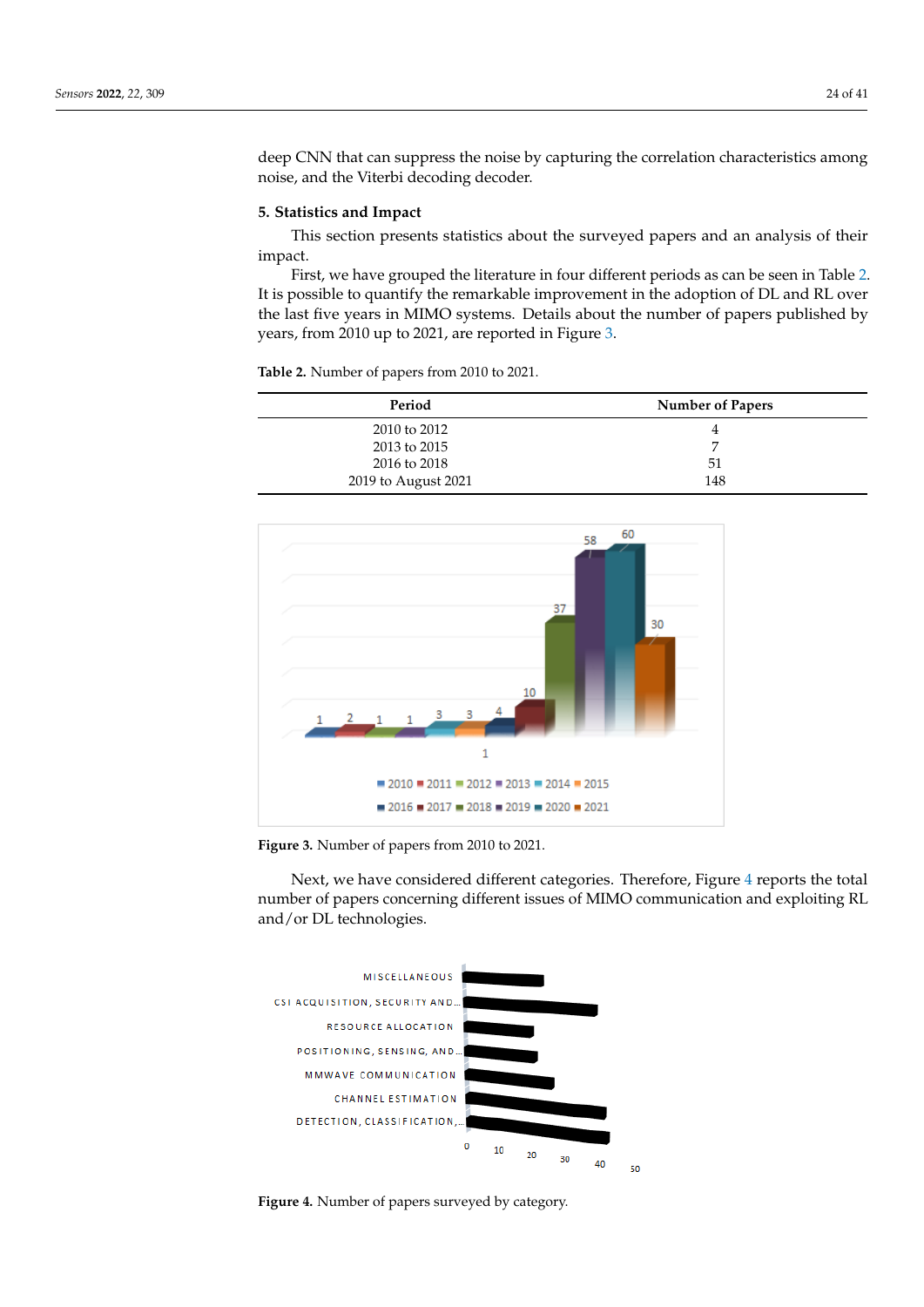Figure [5](#page-24-0) shows how the surveyed papers are distributed with respect to the analyzed categories. Note that such papers are more or less equally distributed. From Figures [4](#page-23-3) and [5,](#page-24-0) it is possible to deduce that most of the article concerns three categories (Sections [4.1,](#page-7-2) [4.2](#page-10-0) and [4.4\)](#page-15-0). In these three categories, we have considered more topics and there are more papers related to them. Similarly, the number of papers related to the other three categories (Sections [4.3,](#page-13-0) [4.5](#page-17-0) and [4.6\)](#page-20-0) is almost the same, but definitively lower. Moreover, there is also a significant amount of work presented in Section [4.7](#page-21-0) that we have not listed among the previous six categories. Most of the works presented in this section are related to channel encoding–decoding and adaptive control in uncertain MIMO nonlinear systems.

<span id="page-24-0"></span>

**Figure 5.** Distribution of the surveyed papers with respect to the different categories.

Figures [6](#page-24-1) and [7](#page-25-0) show the distribution of surveyed papers according to DL and RL architectures respectively. Figure [6](#page-24-1) concerns DL architectures. Most of the applications rely on DNN architectures. While a significant amount of papers also take advantage of the CNN framework. We can also see the contribution of other DL architectures such as RNN, RBFNN and Autoencoder. Similarly, Figure [7](#page-25-0) presents the exploitation of different RL schemes. Data indicates that most of the works rely on Bayesian and Q-learning.

<span id="page-24-1"></span>

**Figure 6.** Percentage of papers surveyed by DL architecture.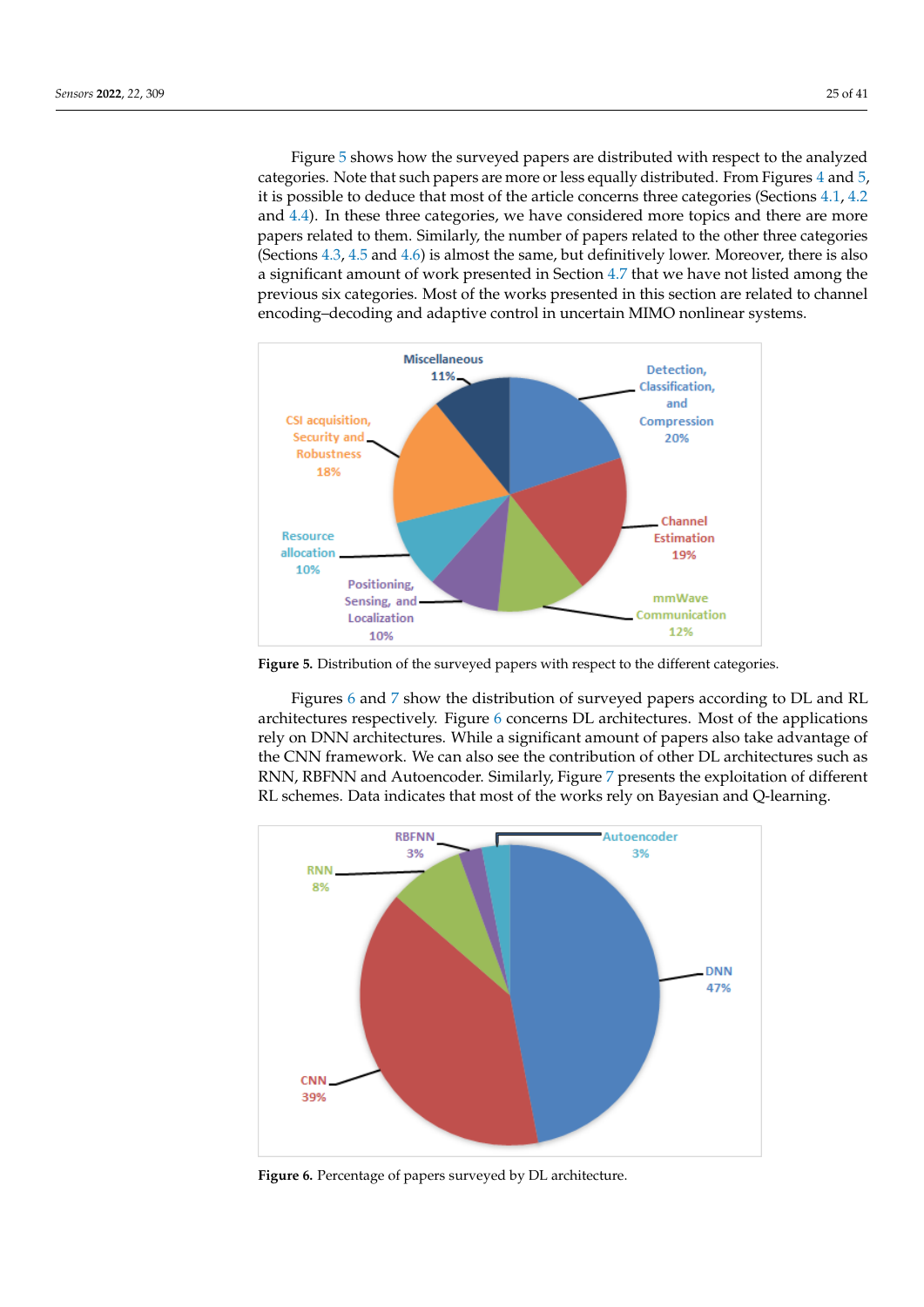<span id="page-25-0"></span>

**Figure 7.** Percentage of papers surveyed by RL algorithm.

Finally, as a further detail of data reported in Figure [8,](#page-25-1) we have also listed the top five most cited papers for each category in Table [3.](#page-25-2) This can provide information about the papers with a higher impact on the research community.

<span id="page-25-2"></span>

|  |  |  |  | Table 3. Top most cited papers from each category (left to right in descending order). |  |
|--|--|--|--|----------------------------------------------------------------------------------------|--|
|  |  |  |  |                                                                                        |  |

| Category                                   | Paper-1            | Paper-2 | Paper-3 | Paper-4 | Paper-5 |
|--------------------------------------------|--------------------|---------|---------|---------|---------|
| Detection, Classification, and Compression | $\left[ 81\right]$ | $[103]$ | [75]    | [82]    | $[76]$  |
| Channel Estimation                         | [120]              | $[285]$ | $[144]$ | $[129]$ | $[124]$ |
| mmWaye Communication                       | [228]              | [232]   | [231]   | [233]   | $[236]$ |
| Positioning, Sensing, and Localization     | [188]              | $[166]$ | [169]   | $[172]$ | $[173]$ |
| Resource allocation                        | [266]              | [262]   | [268]   | [273]   | $[277]$ |
| CSI acquisition, Security and Robustness   | $[200]$            | [194]   | [196]   | [199]   | $[193]$ |
| Miscellaneous                              | [294]              | [279]   | [281]   | [136]   | $[283]$ |

<span id="page-25-1"></span>

**Figure 8.** Number of citations by category.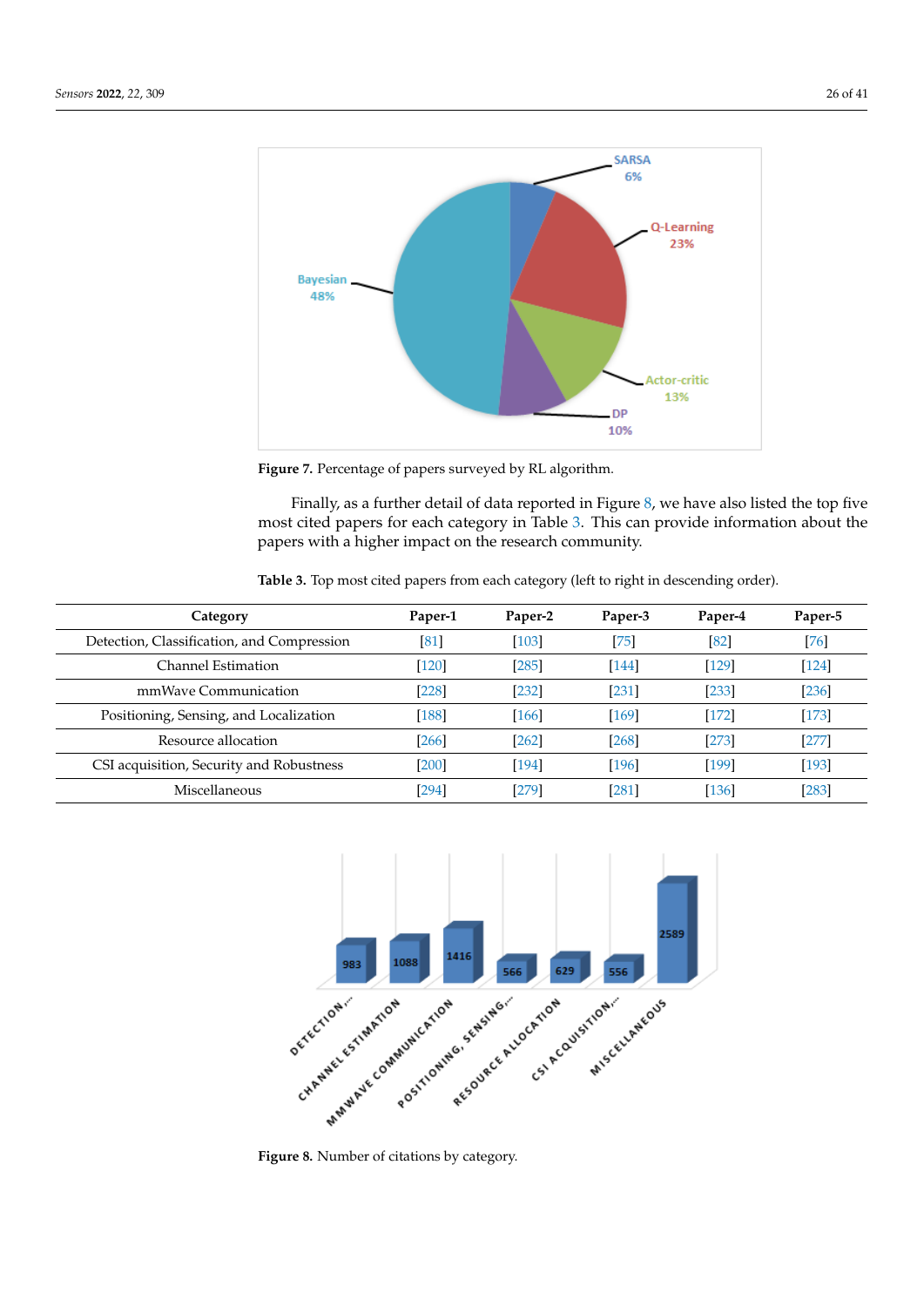### <span id="page-26-0"></span>**6. Discussion**

This section discusses the surveyed papers by highlighting the strengths and limitations, along with future directions.

It is noted from results of channel estimation that DL frameworks show better results in the large SNR environments, but are outperformed by standard iterative message passing methods. Moreover, adopted DL schemes are suitable for high MIMO dimensions, but converged for comparatively small MIMO dimensions for decoding [\[91\]](#page-32-4). Therefore, there is the need for efficient DL architectures to handle the convergence issues that appear in time-varying channels and 1-bit quantization.

Many problems are associated with 5G Ma-MIMO technology, which can be mitigated through the use of DL. For example, it is difficult to estimate the accuracy of the channel by employing conventional estimation schemes and with a suitable number of pilots. The performance of the low complexity least-squares estimator is not satisfactory. On the other hand, MMSE channel estimation is relatively complex [\[70\]](#page-31-11). Therefore, DL can be applied to bypass these issues as done in [\[81,](#page-31-22)[117,](#page-33-6)[124,](#page-33-13)[228,](#page-37-13)[303–](#page-40-11)[305\]](#page-40-12).

In addition, within linear systems, the DL estimator is near to the linear MMSE estimator, but it outperforms this last one significantly when there is a nonlinear signal model. However, it is sensitive to the training data quality and estimation performance may degrade appreciably when the data in real regimes distribute wider than that of the training data [\[135\]](#page-33-24). Both the advantages and cost of the DL estimator should be considered when applying it in real wireless communication systems for channel estimation. There is a need to keep a balance between state-of-the-art channel estimation and DL-empowered channel estimation.

The computing capabilities and limited memory of wireless devices may not suite for complex DL algorithms. A considerable amount of time is required for collecting a sufficient number of samples and for training DL models. This can become a critical impediment to implement such algorithms on wireless devices with limited storage and power. Moreover, some MIMO applications need on-fly sampling as well as real-time processing, which makes training difficult. Obtaining more samples and long-time model training results in slow feedback. Therefore, DL models should be designed to acquire optimal accuracy with fewer samples and shorter periods.

User privacy is the most important concern of service providers. While deploying DL in wireless systems, one challenge is how the training is enabled on a dataset associated with users without sharing the input data and exposing personal data to risks. It is important to have a security scheme to speed up the integration of DL in MIMO communications.

Security of DL networks is another challenge, as NNs are prone to adversarial attacks. These attackers may affect the process of training by inserting fake training data, which can reduce the accuracy of the DL models. This may lead to a wrong design, which can affect the overall performance of the network. Research in the security of RL and DL techniques remains shallow.

Multiple antennas are required to mitigate high path loss and to achieve BF gains in mmWave systems. However, it is difficult to employ digital precoders in presence of many antennas due to hardware constraints. Similarly, the performance of analog precoders is limited [\[241\]](#page-37-26). Therefore, hybrid precoding using DL architecture is a feasible solution as the DL-based precoder takes advantage of the large-scale information for parameters prediction of hybrid precoders, as well as of decoders.

Despite the remarkable progress of DL in communication, still, research efforts are required in many directions to ease the integration of RL and RL. The acceleration of DNN alongside distributed RL systems, cloud computing, faster algorithm, and advanced parallel computing provides an opportunity for 5G to develop the intelligence in its communication systems to provide ultra-low latency and high throughput. Recently, some efforts have been done in DNN acceleration [\[306\]](#page-40-13). The acceleration of DNN can be at architecture, computation, and implementation levels.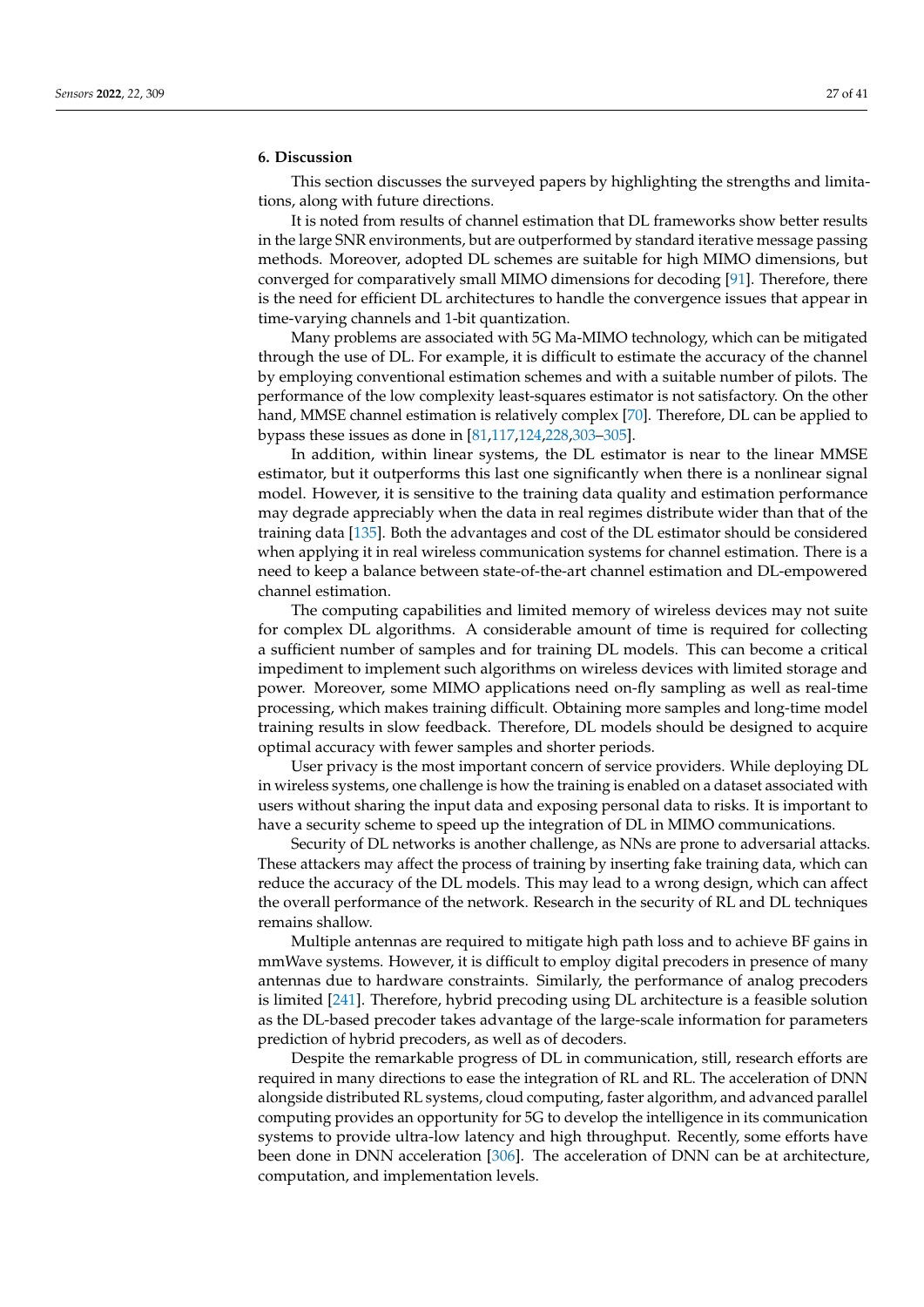Techniques such as knowledge distillation [\[307\]](#page-40-14), projection [\[308\]](#page-40-15), pruning [\[309\]](#page-40-16) and layer decomposition [\[310\]](#page-40-17) can be used at architecture level. Many characteristics may be investigated for the implementation level, including FPGA designs [\[311\]](#page-40-18) and advanced GPU [\[312\]](#page-40-19). With the use of DL acceleration schemes, we can lower the complexity of DL with reduced loss in the accuracy of this architecture. A combination of these approaches may decrease the amount of parameters by more than 50%.

Furthermore, more exploration of the acceleration of these models may have a significant impact on the adoption of DL to develop intelligence in MIMO systems. Integration of DL and RL in MIMO communication systems can speed up by data collection and subsequent cleansing. With the availability of datasets, researchers can build and test their architectures. Therefore, efforts are required to build systems that can produce datasets.

### <span id="page-27-0"></span>**7. Conclusions**

We presented a comprehensive review of the applications of RL and DL to different issues of MIMO communication systems. First, we presented an introduction of both classes of AI methods (i.e., RL and DL) and MIMO systems. Afterward, we have presented various applications of such AI technologies in MIMO systems. Then, we have analyzed the impact of research papers in the field. Finally, we have outlined open issues, some limitations, and future research directions.

**Author Contributions:** Conceptualization, M.N. and A.C.; methodology, M.N. and A.C.; investigation, M.N. and G.D.P.; writing—original draft preparation, M.N.; writing—review and editing, G.D.P. and A.C.; supervision, G.D.P.; funding acquisition, G.D.P. and A.C. All authors have read and agreed to the published version of the manuscript.

**Funding:** This research has been partly supported by the project ASMARA—Applicazioni pilota post Direttiva 2010/65 in realtà portuali italiane della Suite MIELE a supporto delle Authority per ottimizzazione della inteRoperabilità nell'intermodalitA' dei flussi città porto—SCN\_00529—MIUR P.O.N. Smart Cities and Communities and Social Innovation.

**Data Availability Statement:** No database has been used during this work.

**Conflicts of Interest:** Authors declares no conflict of interest.

### **List of Acronyms**

| RL         | Reinforcement Learning              |
|------------|-------------------------------------|
| DRL        | Deep Reinforcement Learning         |
| AI         | Artificial Intelligence             |
| MDP        | <b>Markov Decision Process</b>      |
| МC         | Monte Carlo                         |
| TD         | Temporal Difference                 |
| DP         | Dynamic Programming                 |
| VIA        | Value Iteration Algorithm           |
| <b>PIA</b> | Value Iteration Algorithm           |
| AC.        | Actor-Critic                        |
| A2C        | Advantage Actor–Critic              |
| A3C        | Asynchronous Advantage Actor-Critic |
| <b>DQN</b> | Deep Q-Network                      |
| NΝ         | Neural Network                      |
| TS         | Thompson Sampling                   |
| <b>CNN</b> | Convolutional Neural Network        |
| FC         | <b>Fully Conntected</b>             |
| UCB        | Upper Confidence Bound              |
| RMSE       | Root Mean Square Error              |
| SARSA      | State-Action-Reward-State-Action    |
| ANN        | Artificial Neural Network           |
| DBN        | Deep Belief Network                 |
|            |                                     |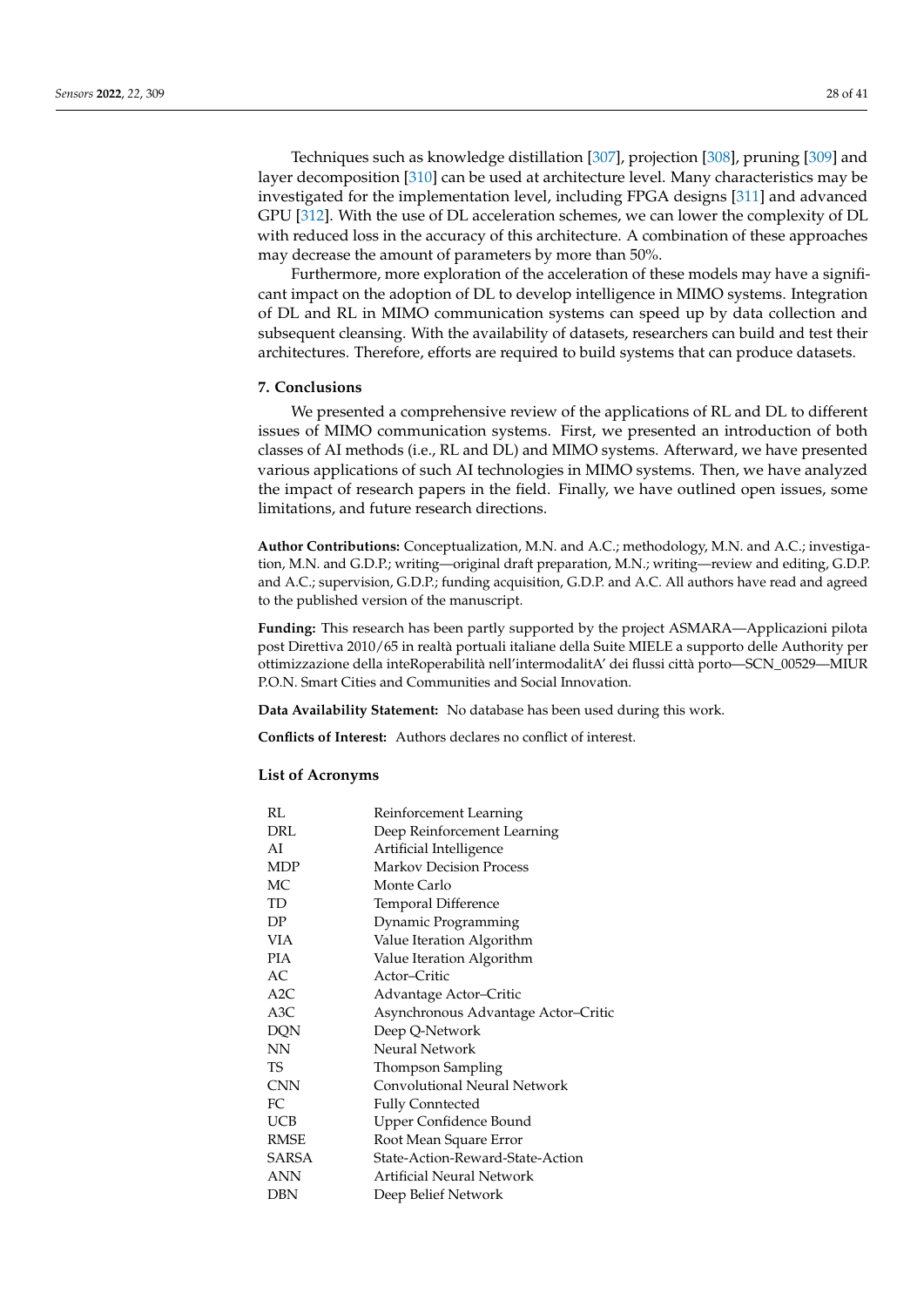| NEC                        | Neural Episodic Network                                          |
|----------------------------|------------------------------------------------------------------|
| DRL                        | Deep Reinforcement Learning                                      |
| IRL                        | <b>Inverse Reinforcement Learning</b>                            |
| DNN                        | Deep Neural Network                                              |
| <b>MIMO</b>                | Multiple-Input and Multiple-Output                               |
| RNN                        | <b>Recurrent Neural Network</b>                                  |
| VBC                        | Variance-Based Control                                           |
| МL                         | Machine Learning                                                 |
| BS                         | <b>Base Station</b>                                              |
| TD                         | Temporal Difference                                              |
| UE                         | User Equipment                                                   |
| LTE                        | Long-Term Evolution                                              |
| DS                         | Delivery System                                                  |
| DL                         | Deep Learning                                                    |
| RMS                        | Real-time multimedia streaming                                   |
| ITS                        | Intelligent transportation systems                               |
| МC                         | Monte Carlo                                                      |
| DP                         | Dynamic Programming                                              |
| FDD                        | <b>Frequency Division Duplex</b>                                 |
| MU-MIMO                    | Multi-User MIMO                                                  |
| <b>NOMA</b>                | Non-Orthogonal Multiple Access                                   |
|                            | Partially Observable Markov Decision                             |
| <b>POMDP</b>               | Process                                                          |
| ADC                        | Analogue-to-Digital Converter                                    |
| MLD                        | Maximum-Likelihood Detection                                     |
| <b>CSI</b>                 | Channel State Information                                        |
| SISO                       |                                                                  |
| ΒF                         | Single-Input Multiple-Output                                     |
|                            | Beamforming                                                      |
| <b>LSTM</b><br><b>MMSE</b> | Long Short-Term Memory                                           |
|                            | Minimum Mean Square Error                                        |
| mmWave                     | millimeter wave<br>Bit Error Rate                                |
| BER<br>SNR                 |                                                                  |
| TDD                        | Signal-to-Noise Ratio                                            |
|                            | <b>Time Division Duplex</b>                                      |
| CR<br>NGN                  | Compression Ratio<br>Next-Generation Network                     |
|                            |                                                                  |
| MSE                        | Mean Square Error                                                |
| STBC                       | Space Time Block Coded                                           |
| AMP                        | Approximate Message Passing                                      |
| MPD<br>DoA                 | <b>Message Passing Detector</b><br>Direction of Arrival          |
| <b>UAC</b>                 | <b>Underwater Acoustic Communication</b>                         |
|                            |                                                                  |
| CS<br><b>SGD</b>           | <b>Compressive Sensing</b><br><b>Stochastic Gradient Descent</b> |
|                            |                                                                  |
| OFDM                       | Orthogonal Frequency Division                                    |
|                            | Multiplexing                                                     |
| MLP                        | Multi-Layer Perceptron<br><b>Three Dimensional</b>               |
| 3D                         |                                                                  |
| GP                         | <b>Gaussian Process</b>                                          |
| 5G                         | <b>Fifth Generation</b>                                          |
| 3GPP                       | 3rd Generation Partnership Project                               |
| DDPG                       | Deep Deterministic Policy Gradient                               |
| NEC                        | Neural Episodic Control                                          |
| Ma-MIMO                    | Massive MIMO                                                     |
| ReLU                       | Rectified Linear Unit                                            |
| ANC                        | <b>Adaptive Neural Control</b>                                   |
| <b>RBFNN</b>               | Radial Basis Function Neural network                             |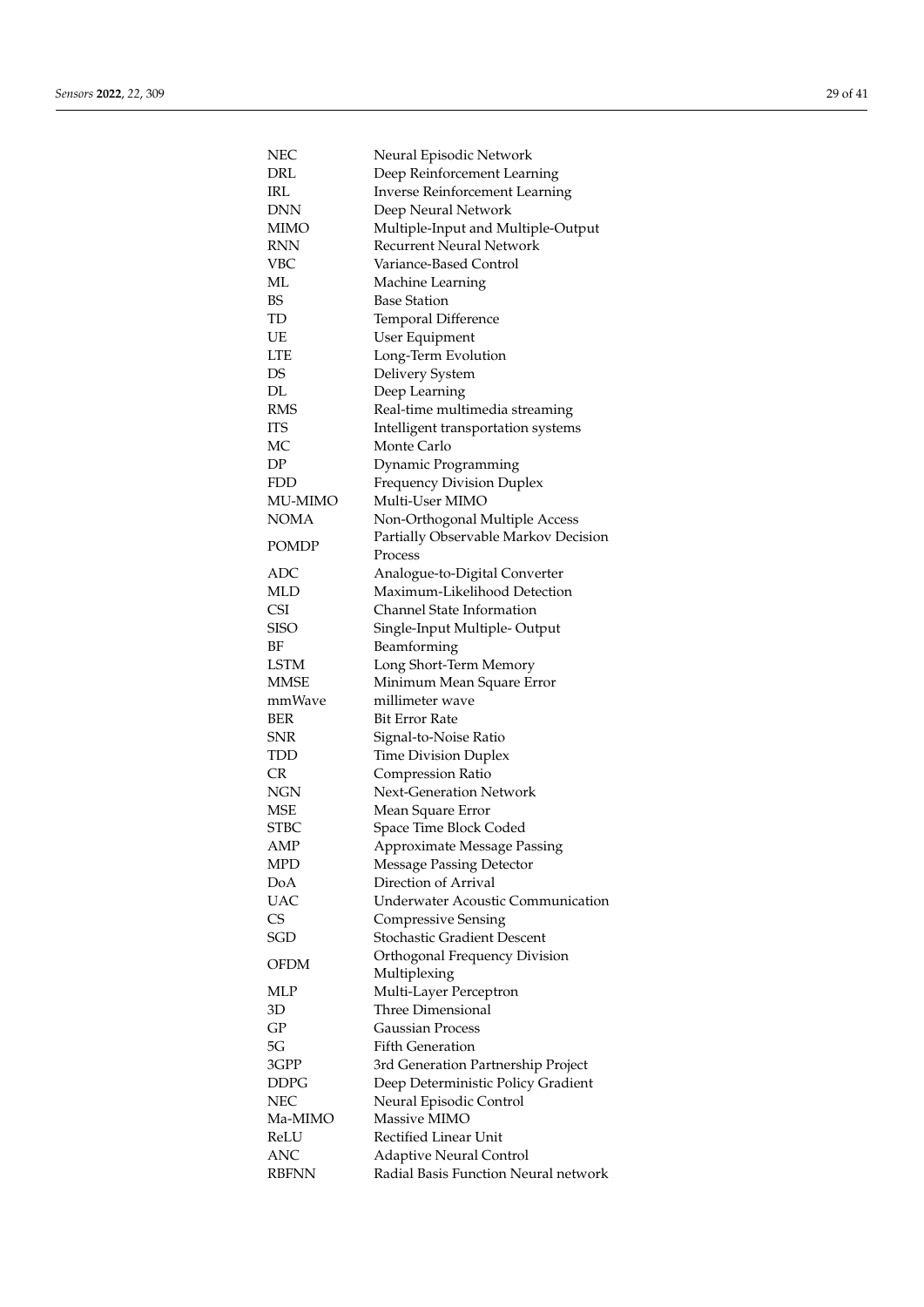# **References**

- <span id="page-29-0"></span>1. Rusek, F.; Persson, D.; Lau, B.K.; Larsson, E.G.; Marzetta, T.L.; Edfors, O.; Tufvesson, F. Scaling up MIMO: Opportunities and challenges with very large arrays. *IEEE Signal Process. Mag.* **2012**, *30*, 40–60. [\[CrossRef\]](http://doi.org/10.1109/MSP.2011.2178495)
- <span id="page-29-1"></span>2. Larsson, E.G.; Edfors, O.; Tufvesson, F.; Marzetta, T.L. Massive MIMO for next generation wireless systems. *IEEE Commun. Mag.* **2014**, *52*, 186–195. [\[CrossRef\]](http://dx.doi.org/10.1109/MCOM.2014.6736761)
- <span id="page-29-2"></span>3. Marzetta, T.L. Massive MIMO: An introduction. *Bell Labs Tech. J.* **2015**, *20*, 11–22. [\[CrossRef\]](http://dx.doi.org/10.15325/BLTJ.2015.2407793)
- <span id="page-29-3"></span>4. Sutton, R.S.; Barto, A.G. *Introduction to Reinforcement Learning*; MIT Press: Cambridge, MA, USA, 1998; Volume 135.
- <span id="page-29-4"></span>5. Kormushev, P.; Calinon, S.; Caldwell, D. Reinforcement Learning in Robotics: Applications and Real-World Challenges. *Robotics* **2013**, *2*, 122–148. [\[CrossRef\]](http://dx.doi.org/10.3390/robotics2030122)
- 6. Argall, B.; Chernova, S.; Veloso, M.; Browning, B. A survey of robot learning from demonstration. *Robot. Auton. Syst.* **2009**, *57*, 469–483. [\[CrossRef\]](http://dx.doi.org/10.1016/j.robot.2008.10.024)
- 7. Guenter, F.; Hersch, M.; Calinon, S.; Billard, A. Reinforcement learning for imitating constrained reaching movements. *Adv. Robot.* **2007**, *21*, 1521–1544. [\[CrossRef\]](http://dx.doi.org/10.1163/156855307782148550)
- <span id="page-29-5"></span>8. Kober, J.; Bagnell, J.A.; Peters, J. Reinforcement learning in robotics: A survey. *Int. J. Robot. Res.* **2013**, *32*, 1238–1274.
- <span id="page-29-6"></span>9. Chen, M.; Challita, U.; Saad, W.; Yin, C.; Debbah, M. Machine learning for wireless networks with artificial intelligence: A tutorial on neural networks. *arXiv* **2017**, arXiv:1710.02913.
- 10. Mao, Q.; Hu, F.; Hao, Q. Deep learning for intelligent wireless networks: A comprehensive survey. *IEEE Commun. Surv. Tutor.* **2018**, *20*, 2595–2621. [\[CrossRef\]](http://dx.doi.org/10.1109/COMST.2018.2846401)
- 11. Fadlullah, Z.M. State-of-the-art deep learning: Evolving machine intelligence toward tomorrow's intelligent network traffic control systems. *IEEE Commun. Surv. Tutor.* **2017**, *19*, 2432–2455. [\[CrossRef\]](http://dx.doi.org/10.1109/COMST.2017.2707140)
- <span id="page-29-7"></span>12. Xin, Y. Machine learning and deep learning methods for cybersecurity. *IEEE Access* **2018**, *6*, 35365–35381. [\[CrossRef\]](http://dx.doi.org/10.1109/ACCESS.2018.2836950)
- <span id="page-29-8"></span>13. He, J.; Chen, J.; He, X.; Gao, J.; Li, L.; Deng, L.; Ostendorf, M. Deep reinforcement learning with a natural language action space. In Proceedings of the Association for Computational Linguistics Annual Meeting (ACL), Berlin, Germany, 7–12 August 2016.
- 14. Guu, K.; Pasupat, P.; Liu, E.Z.; Liang, P. From language to programs: Bridging reinforcement learning and maximum marginal likelihood. In Proceedings of the Association for Computational Linguistics Annual Meeting (ACL), Vancouver, BC, Canada, 30 July–4 August 2017.
- 15. Narasimhan, K.; Yala, A.; Barzilay, R. Improving information extraction by acquiring external evidence with reinforcement learning. In Proceedings of the Conference on Empirical Methods in Natural Language Processing (EMNLP), Austin, TX, USA, 1–4 November 2016.
- <span id="page-29-9"></span>16. Radford, A.; Jozefowicz, R.; Sutskever, I. Learning to Generate Reviews and Discovering Sentiment. *arXiv* **2017**, arXiv:1704.01444.
- <span id="page-29-10"></span>17. Jeerige, A.; Bein, D.; Verma, A. Comparison of Deep Reinforcement Learning Approaches for Intelligent Game Playing. In Proceedings of the 9th Annual Computing and Communication Workshop and Conference (CCWC), Las Vegas, NV, USA, 7–9 January 2019; pp. 0366–0371.
- 18. Shao, K.; Tang, Z.; Zhu, Y.; Li, N.; Zhao, D. A Survey of Deep Reinforcement Learning in Video Games. *arXiv* **2019**, arXiv:1912.10944.
- 19. Aytar, Y. Playing hard exploration games by watching youtube. In Proceedings of the Annual Conference on Neural Information Processing Systems 2018, NeurIPS 2018, Montreal, QC, Canada, 3–8 December 2018.
- <span id="page-29-11"></span>20. Christopher, B.; Greg, B.; Brooke, C. Dota 2 with large scale deep reinforcement learning. *arXiv* **2019**, arXiv:1912.06680.
- <span id="page-29-12"></span>21. Saravanan, M.; Kumar, P.S.; Sharma, A. IoT Enabled Indoor Autonomous Mobile Robot using CNN and Q-Learning. In Proceedings of the 2019 IEEE International Conference on Industry 4.0, Artificial Intelligence, and Communications Technology (IAICT), Bali, Indonesia, 1–3 July 2019.
- 22. Künzel, G.; Cainelli, G.P.; Müller, I.; Pereira, C.E. Weight adjustments in a routing algorithm for wireless sensor and actuator networks using Q-learning. *IFAC-PapersOnLine* **2018**, *51*, 58–63. [\[CrossRef\]](http://dx.doi.org/10.1016/j.ifacol.2018.06.236)
- 23. Liu, X.; Qin, Z.; Gao, Y. Resource allocation for edge computing in IoT networks via reinforcement learning. In Proceedings of the ICC 2019—2019 IEEE International Conference on Communications (ICC), Shanghai, China, 20–24 May 2019; pp. 1–6.
- 24. Testa, A.; Cinque, M.; Coronato, A.; Pietro, G.; Augusto, J. Heuristic strategies for assessing wireless sensor network resiliency: An event-based formal approach. *J. Heuristics* **2015**, *21*, 145–175. [\[CrossRef\]](http://dx.doi.org/10.1007/s10732-014-9258-x)
- 25. Bakhouya, M.; Campbell, R.; Coronato, A.; Pietro, G.d.; Ranganathan, A. Introduction to special section on formal methods in pervasive computing. *ACM Trans. Auton. Adapt. Syst.* **2012**, *7*, 1–9. [\[CrossRef\]](http://dx.doi.org/10.1145/2168260.2168266)
- <span id="page-29-13"></span>26. Qiu, X.; Nguyen, T.A.; Crow, M.L. Heterogeneous energy storage optimization for microgrids. *IEEE Trans. Smart Grid* **2016**, *7*, 1453–1461. [\[CrossRef\]](http://dx.doi.org/10.1109/TSG.2015.2461134)
- <span id="page-29-14"></span>27. Zhang, W.; Dietterich, T.G. A reinforcement learning approach to job-shop scheduling. In Proceedings of the Fourteenth International Joint Conference on Artificial Intelligence, IJCAI 95, Montreal, QC, Canada, 20–25 August 1995; Morgan Kaufmann Publishers Inc.: San Francisco, CA, USA, 1995; Volume 2, pp. 1114–1120.
- 28. Mao, H.; Alizadeh, M.; Menache, I.; Kandula, S. Resource Management with Deep Reinforcement Learning. In Proceedings of the 15th ACM Workshop on Hot Topics in Networks (HotNets '16), Atlanta, GA, USA, 9–10 November 2016; ACM: New York, NY, USA, 2016; pp. 50–56.
- 29. Tesauro, G. Online Resource Allocation Using Decompositional Reinforcement Learning. In Proceedings of the AAAI, Pittsburgh, PA, USA, 9–13 July 2005; ISBN 978-1-57735-236-5.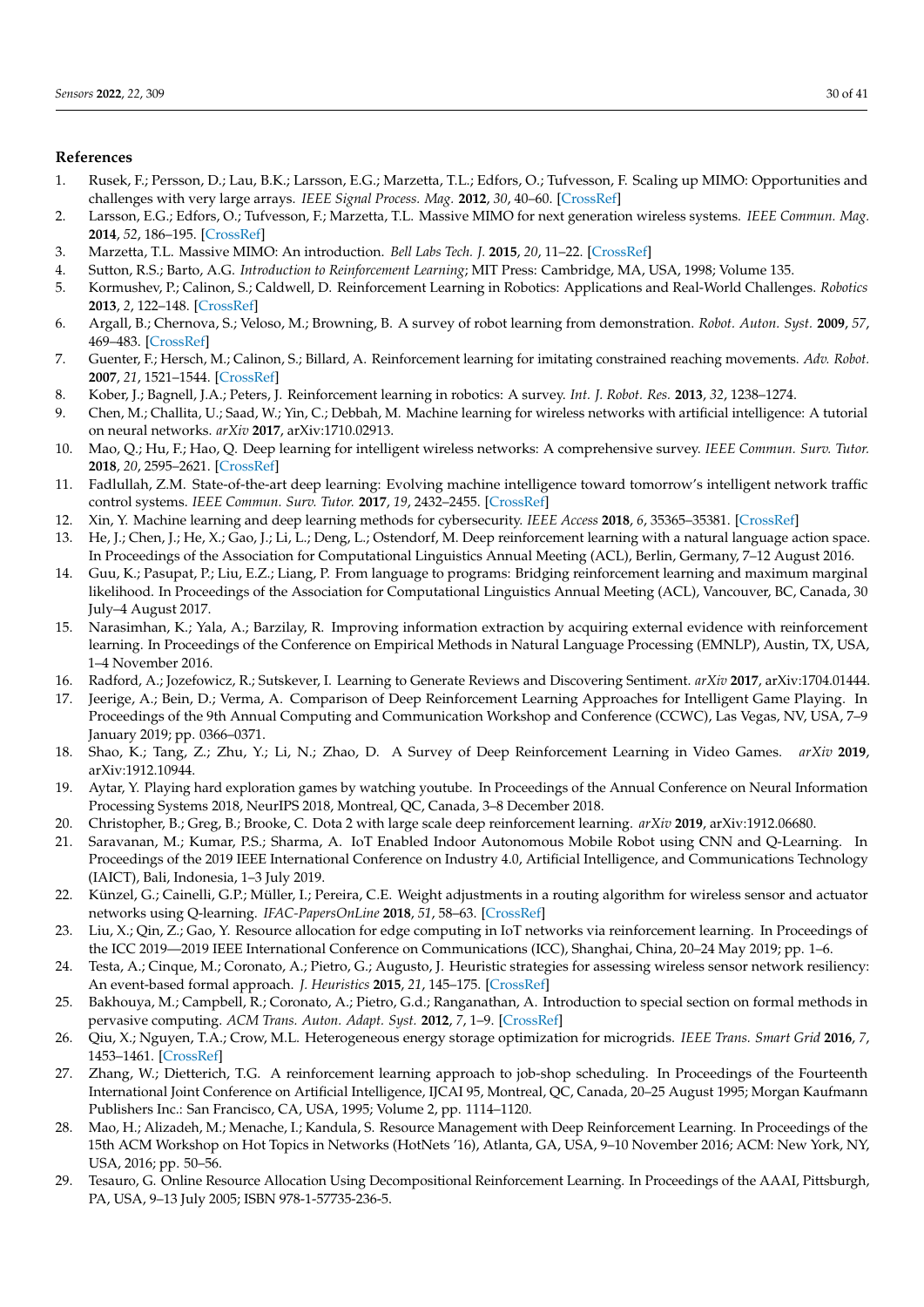- <span id="page-30-0"></span>30. Boyan, J.A.; Littman, M.L. Packet routing in dynamically changing networks: A reinforcement learning approach. In Proceedings of the 6th International Conference on Neural Information Processing Systems (NIPS'93), Denver, CO, USA, 29 November–2 December 1993; pp. 671–678.
- <span id="page-30-1"></span>31. Brunner, G.; Richter, O.; Wang, Y.; Wattenhofer, R. Teaching a machine to read maps with deep reinforcement learning. In Proceedings of the AAAI Conference on Artificial Intelligence (AAAI), New Orleans, LA, USA, 2–7 February 2018,
- 32. Cao, Q.; Lin, L.; Shi, Y.; Liang, X.; Li, G. Attention-aware face hallucination via deep reinforcement learning. In Proceedings of the IEEE Conference on Computer Vision and Pattern Recognition (CVPR), Honolulu, HI, USA, 21–26 July 2017.
- 33. Mao, H.; Alizadeh, M.; Menache, I.; Kandula, S. Resource management with deep reinforcement learning. In Proceedings of the IEEE Conference on Computer Vision and Pattern Recognition (CVPR), Atlanta, GA, USA, 9–10 November 2016.
- <span id="page-30-2"></span>34. Liu, F.; Li, S.; Zhang, L.; Zhou, C.; Ye, R.; Wang, Y.; Lu, J. 3DCNN-DQN-RNN: A deep reinforcement learning framework for semantic parsing of large-scale 3d point clouds. In Proceedings of the IEEE International Conference on Computer Vision (ICCV), Venice, Italy, 22–29 October 2017.
- <span id="page-30-3"></span>35. Coronato, A.; Naeem, M.; De Pietro, G.; Paragliola, G. Reinforcement learning for intelligent healthcare applications: A survey. *Artif. Intell. Med.* **2020**, *109*, 101964. [\[CrossRef\]](http://dx.doi.org/10.1016/j.artmed.2020.101964) [\[PubMed\]](http://www.ncbi.nlm.nih.gov/pubmed/34756216)
- 36. Cinque, M.; Coronato, A.; Testa, A. A failure modes and effects analysis of mobile health monitoring systems. In *Innovations and Advances in Computer, Information, Systems Sciences, and Engineering*; Springer: New York, NY, USA, 2013; pp. 569–582.
- <span id="page-30-4"></span>37. Naeem, M.; Paragliola, G.; Coronato, A. A reinforcement learning and deep learning based intelligent system for the support of impaired patients in home treatment. *Expert Syst. Appl.* **2021**, *168*, 114285. [\[CrossRef\]](http://dx.doi.org/10.1016/j.eswa.2020.114285)
- <span id="page-30-5"></span>38. Alsheikh, M.A.; Niyato, D.; Lin, S.; Tan, H.P.; Han, Z. Mobile big data analytics using deep learning and apache spark. *IEEE Netw.* **2016**, *30*, 22–29. [\[CrossRef\]](http://dx.doi.org/10.1109/MNET.2016.7474340)
- <span id="page-30-6"></span>39. Sutton, R.S.; Barto, A.G. *Reinforcement Learning: An Introduction*; A Bradford Book; MIT Press: Cambridge, MA, USA, 2018.
- <span id="page-30-7"></span>40. Shah, S.I.H.; Coronato, A. Inverse Reinforcement Learning Through Max-Margin Algorithm. In Proceedings of the Intelligent Environments 2021: Workshop Proceedings of the 17th International Conference on Intelligent Environments, Dubai, United Arab Emirates, 21–24 June 2021; Volume 29, p. 190.
- 41. Shah, S.I.H.; De Pietro, G. An Overview of Inverse Reinforcement Learning Techniques. In Proceedings of the Intelligent Environments 2021: Workshop Proceedings of the 17th International Conference on Intelligent Environments, Dubai, United Arab Emirates, 21–24 June 2021; Volume 29, p. 202.
- <span id="page-30-8"></span>42. Shah, S.I.H.; Coronato, A. Learning Tasks in Intelligent Environments via Inverse Reinforcement Learning. In Proceedings of the 2021 17th International Conference on Intelligent Environments (IE), Dubai, United Arab Emirates, 21–24 June 2021; pp. 1–4.
- <span id="page-30-9"></span>43. Naeem, M.; Rizvi, S.T.H.; Coronato, A. A Gentle Introduction to Reinforcement Learning and its Application in Different Fields. *IEEE Access* **2020**, *8*, 209320–209344. [\[CrossRef\]](http://dx.doi.org/10.1109/ACCESS.2020.3038605)
- <span id="page-30-10"></span>44. Sarker, I.H. Deep Learning: A Comprehensive Overview on Techniques, Taxonomy, Applications and Research Directions. *SN Comput. Sci.* **2021**, *2*, 420. [\[CrossRef\]](http://dx.doi.org/10.1007/s42979-021-00815-1) [\[PubMed\]](http://www.ncbi.nlm.nih.gov/pubmed/34426802)
- <span id="page-30-11"></span>45. Mathew, A.; Amudha, P.; Sivakumari, S. Deep Learning Techniques: An Overview. In *International Conference on Advanced Machine Learning Technologies and Applications*; Springer: Singapore, 2020; pp. 599–608.
- <span id="page-30-12"></span>46. Le, Q.V. A tutorial on deep learning part 2: Autoencoders, convolutional neural networks and recurrent neural networks. *Google Brain* **2015**, *20*, 1–20.
- <span id="page-30-13"></span>47. Yamashita, R.; Nishio, M.; Do, R.K.G.; Togashi, K. Convolutional neural networks: an overview and application in radiology. *Insights Imaging* **2018**, *9*, 611–629. [\[CrossRef\]](http://dx.doi.org/10.1007/s13244-018-0639-9)
- <span id="page-30-14"></span>48. Li, Z.; Liu, F.; Yang, W.; Peng, S.; Zhou, J. A Survey of Convolutional Neural Networks: Analysis, Applications, and Prospects. *IEEE Trans. Neural Netw. Learn. Syst.* **2021**, 1–21. [\[CrossRef\]](http://dx.doi.org/10.1109/TNNLS.2021.3084827)
- <span id="page-30-15"></span>49. Bianchi, F.M.; Maiorino, E.; Kampffmeyer, M.C.; Rizzi, A.; Jenssen, R. An overview and comparative analysis of recurrent neural networks for short term load forecasting. *arXiv* **2017**, arXiv:1705.04378.
- <span id="page-30-16"></span>50. Ian, G.; Pouget-Abadie, J.; Mirza, M.; Xu, B.; Warde-Farley, D. Generative Adversarial Nets. Avaliable online: [https://arxiv.org/](https://arxiv.org/pdf/1406.2661.pdf) [pdf/1406.2661.pdf](https://arxiv.org/pdf/1406.2661.pdf) (accessed on 1 December 2021).
- <span id="page-30-17"></span>51. Salakhutdinov, R.; Hinton, G. Semantic hashing. *Int. J. Approx. Reason.* **2009**, *50*, 969–978. [\[CrossRef\]](http://dx.doi.org/10.1016/j.ijar.2008.11.006)
- <span id="page-30-18"></span>52. Slyusar, V.I.; Titov, I. Correction of characteristics of transmitting channels in an active digital antenna array. *Radioelectron. Commun. Syst.* **2004**, *47*, 9–13.
- <span id="page-30-19"></span>53. Björnson, E.; Jorswieck, E. *Optimal Resource Allocation in Coordinated Multi-Cell Systems*; Now Publishers Inc.: Hanover, MA, USA, 2013.
- 54. Gesbert, D.; Hanly, S.; Huang, H.; Shitz, S.S.; Simeone, O.; Yu, W. Multi-cell MIMO cooperative networks: A new look at interference. *IEEE J. Sel. Areas Commun.* **2010**, *28*, 1380–1408. [\[CrossRef\]](http://dx.doi.org/10.1109/JSAC.2010.101202)
- <span id="page-30-20"></span>55. Karakayali, M.K.; Foschini, G.J.; Valenzuela, R.A. Network coordination for spectrally efficient communications in cellular systems. *IEEE Wirel. Commun.* **2006**, *13*, 56–61. [\[CrossRef\]](http://dx.doi.org/10.1109/MWC.2006.1678166)
- <span id="page-30-21"></span>56. Basnayaka, D.A.; Smith, P.J.; Martin, P.A. Performance analysis of macrodiversity MIMO systems with MMSE and ZF receivers in flat Rayleigh fading. *IEEE Trans. Wirel. Commun.* **2013**, *12*, 2240–2251. [\[CrossRef\]](http://dx.doi.org/10.1109/TWC.2013.032113.120798)
- <span id="page-30-22"></span>57. Marzetta, T.L. Noncooperative cellular wireless with unlimited numbers of base station antennas. *IEEE Trans. Wirel. Commun.* **2010**, *9*, 3590–3600. [\[CrossRef\]](http://dx.doi.org/10.1109/TWC.2010.092810.091092)
- <span id="page-30-23"></span>58. Jakes, W.C. *Mobile Microwave Communication*; Wiley-IEEE Press: Piscataway, NJ, USA, 1974.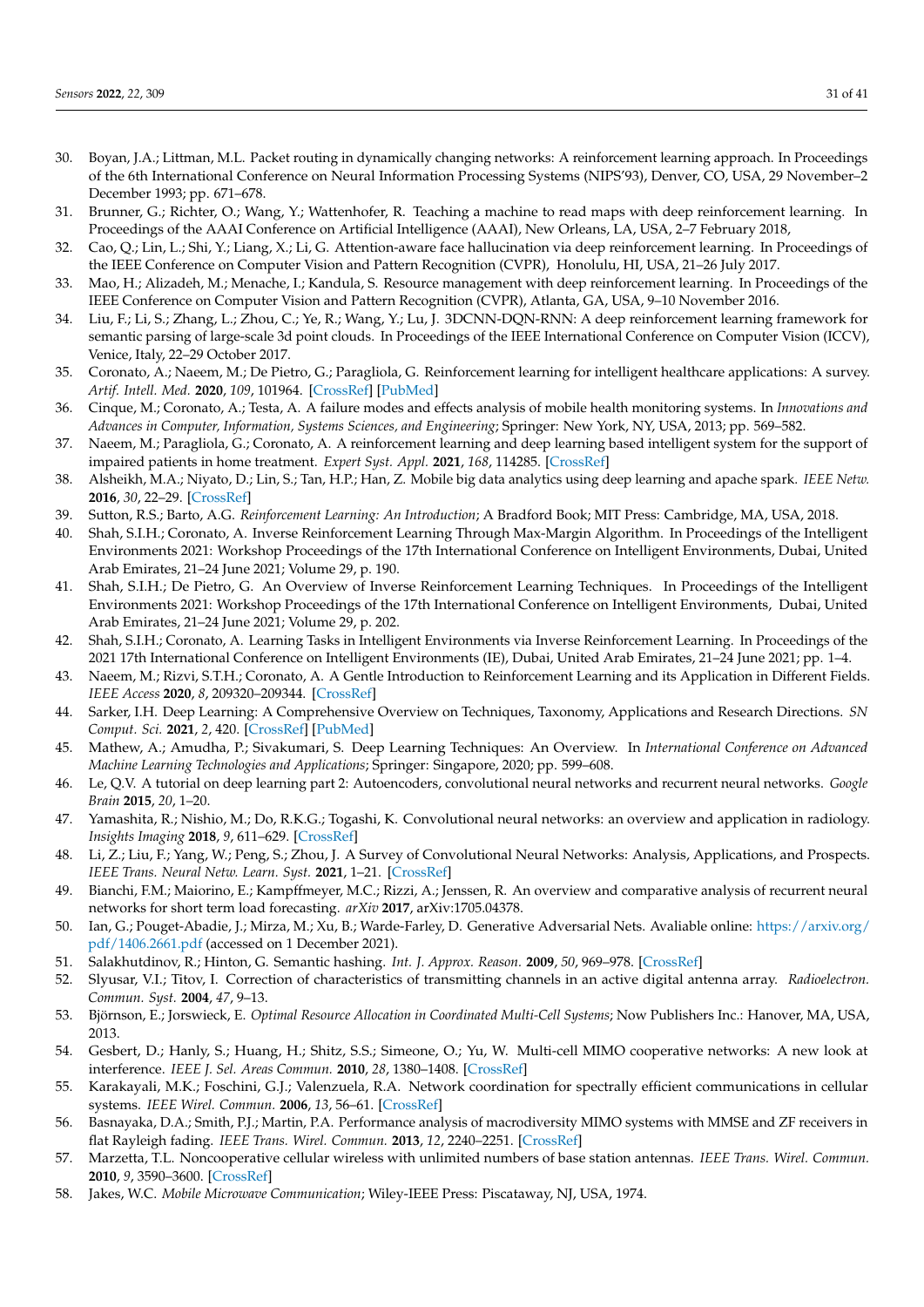- <span id="page-31-0"></span>59. Lo, T.K. Maximum ratio transmission. In Proceedings of the 1999 IEEE international conference on communications (Cat. No. 99CH36311), Vancouver, BC, Canada, 6–10 June 1999; Volume 2, pp. 1310–1314.
- <span id="page-31-1"></span>60. Yang, K.; Shen, C.; Liu, T. Deep Reinforcement Learning based Wireless Network Optimization: A Comparative Study. In Proceedings of the IEEE INFOCOM 2020-IEEE Conference on Computer Communications Workshops (INFOCOM WKSHPS), Toronto, ON, Canada, 6–9 July 2020; pp. 1248–1253.
- <span id="page-31-2"></span>61. Ahmed, K.I.; Tabassum, H.; Hossain, E. Deep learning for radio resource allocation in multi-cell networks. *IEEE Netw.* **2019**, *33*, 188–195. [\[CrossRef\]](http://dx.doi.org/10.1109/MNET.2019.1900029)
- <span id="page-31-3"></span>62. Hassan, K.; Masarra, M.; Zwingelstein, M.; Dayoub, I. Channel estimation techniques for millimeter-wave communication systems: Achievements and challenges. *IEEE Open J. Commun. Soc.* **2020**, *1*, 1336–1363. [\[CrossRef\]](http://dx.doi.org/10.1109/OJCOMS.2020.3015394)
- <span id="page-31-4"></span>63. Heath, R.W.; Gonzalez-Prelcic, N.; Rangan, S.; Roh, W.; Sayeed, A.M. An overview of signal processing techniques for millimeter wave MIMO systems. *IEEE J. Sel. Top. Signal Process.* **2016**, *10*, 436–453. [\[CrossRef\]](http://dx.doi.org/10.1109/JSTSP.2016.2523924)
- <span id="page-31-5"></span>64. Zhang, C.; Patras, P.; Haddadi, H. Deep learning in mobile and wireless networking: A survey. *IEEE Commun. Surv. Tutor.* **2019**, *21*, 2224–2287. [\[CrossRef\]](http://dx.doi.org/10.1109/COMST.2019.2904897)
- <span id="page-31-6"></span>65. Cerar, G.; Yetgin, H.; Mohorčič, M.; Fortuna, C. Machine learning for wireless link quality estimation: A survey. *IEEE Commun. Surv. Tutor.* **2021**, *23*, 696–728. [\[CrossRef\]](http://dx.doi.org/10.1109/COMST.2021.3053615)
- <span id="page-31-7"></span>66. Chataut, R.; Akl, R. Massive MIMO systems for 5G and beyond networks—overview, recent trends, challenges, and future research direction. *Sensors* **2020**, *20*, 2753. [\[CrossRef\]](http://dx.doi.org/10.3390/s20102753)
- <span id="page-31-8"></span>67. Luong, N.C.; Hoang, D.T.; Gong, S.; Niyato, D.; Wang, P.; Liang, Y.C.; Kim, D.I. Applications of deep reinforcement learning in communications and networking: A survey. *IEEE Commun. Surv. Tutor.* **2019**, *21*, 3133–3174. [\[CrossRef\]](http://dx.doi.org/10.1109/COMST.2019.2916583)
- <span id="page-31-9"></span>68. Wang, M.; Gao, F.; Jin, S.; Lin, H. An overview of enhanced massive MIMO with array signal processing techniques. *IEEE J. Sel. Top. Signal Process.* **2019**, *13*, 886–901. [\[CrossRef\]](http://dx.doi.org/10.1109/JSTSP.2019.2934931)
- <span id="page-31-10"></span>69. Rodríguez, E.; Otero, B.; Gutiérrez, N.; Canal, R. A Survey of Deep Learning Techniques for Cybersecurity in Mobile Networks. *IEEE Commun. Surv. Tutor.* **2021**, *23*, 1920–1955. [\[CrossRef\]](http://dx.doi.org/10.1109/COMST.2021.3086296)
- <span id="page-31-11"></span>70. Arjoune, Y.; Faruque, S. Artificial intelligence for 5g wireless systems: Opportunities, challenges, and future research direction. In Proceedings of the 2020 10th Annual Computing and Communication Workshop and Conference (CCWC), Las Vegas, NV, USA, 6–8 January 2020; pp. 1023–1028.
- <span id="page-31-12"></span>71. Hu, Q.; Gao, F.; Zhang, H.; Li, G.Y.; Xu, Z. Understanding Deep MIMO Detection. *arXiv* **2021**, arXiv:2105.05044.
- <span id="page-31-13"></span>72. Wang, L.; Fortunati, S.; Greco, M.S.; Gini, F. Reinforcement learning-based waveform optimization for MIMO multi-target detection. In Proceedings of the 2018 52nd Asilomar Conference on Signals, Systems, and Computers, Pacific Grove, CA, USA, 28–31 October 2018; pp. 1329–1333.
- <span id="page-31-14"></span>73. Ahmed, A.M.; Ahmad, A.A.; Fortunati, S.; Sezgin, A.; Greco, M.S.; Gini, F. A Reinforcement Learning based approach for Multi-target Detection in Massive MIMO radar. *arXiv* **2020**, arXiv:2005.04708.
- <span id="page-31-15"></span>74. Samuel, N.; Diskin, T.; Wiesel, A. Deep MIMO detection. In Proceedings of the 2017 IEEE 18th International Workshop on Signal Processing Advances in Wireless Communications (SPAWC), Lucca, Italy, 3–6 July 2017; pp. 1–5. [\[CrossRef\]](http://dx.doi.org/10.1109/SPAWC.2017.8227772)
- <span id="page-31-16"></span>75. Samuel, N.; Diskin, T.; Wiesel, A. Learning to Detect. *arXiv* **2018**, arXiv:1805.07631.
- <span id="page-31-17"></span>76. He, H.; Wen, C.K.; Jin, S.; Li, G.Y. A Model-Driven Deep Learning Network for MIMO Detection. In Proceedings of the 2018 IEEE Global Conference on Signal and Information Processing (GlobalSIP), Chennai, India, 3–5 April 2018; pp. 584–588. [\[CrossRef\]](http://dx.doi.org/10.1109/GlobalSIP.2018.8646357)
- <span id="page-31-18"></span>77. Un, M.W.; Shao, M.; Ma, W.K.; Ching, P.C. Deep Mimo Detection Using ADMM Unfolding. In Proceedings of the 2019 IEEE Data Science Workshop (DSW), Toronto, ON, Canada, 2–5 June 2019; pp. 333–337. [\[CrossRef\]](http://dx.doi.org/10.1109/DSW.2019.8755566)
- <span id="page-31-19"></span>78. Liu, X.; Li, Y. Deep MIMO Detection Based on Belief Propagation. In Proceedings of the 2018 IEEE Information Theory Workshop (ITW), Riva del Garda, Italy, 25–29 November 2018; pp. 1–5. [\[CrossRef\]](http://dx.doi.org/10.1109/ITW.2018.8613336)
- <span id="page-31-20"></span>79. Corlay, V.; Boutros, J.J.; Ciblat, P.; Brunel, L. Multilevel MIMO Detection with Deep Learning. In Proceedings of the 2018 52nd Asilomar Conference on Signals, Systems, and Computers, Pacific Grove, CA, USA, 28–31 October 2018; pp. 1805–1809. [\[CrossRef\]](http://dx.doi.org/10.1109/ACSSC.2018.8645519)
- <span id="page-31-21"></span>80. Jia, Z.; Cheng, W.; Zhang, H. A partial learning-based detection scheme for massive MIMO. *IEEE Wirel. Commun. Lett.* **2019**, *8*, 1137–1140. [\[CrossRef\]](http://dx.doi.org/10.1109/LWC.2019.2909019)
- <span id="page-31-22"></span>81. Wen, C.K.; Shih, W.T.; Jin, S. Deep Learning for Massive MIMO CSI Feedback. *IEEE Wirel. Commun. Lett.* **2018**, *7*, 748–751. [\[CrossRef\]](http://dx.doi.org/10.1109/LWC.2018.2818160)
- <span id="page-31-23"></span>82. Wang, T.; Wen, C.K.; Jin, S.; Li, G.Y. Deep learning-based CSI feedback approach for time-varying massive MIMO channels. *IEEE Wirel. Commun. Lett.* **2018**, *8*, 416–419. [\[CrossRef\]](http://dx.doi.org/10.1109/LWC.2018.2874264)
- <span id="page-31-24"></span>83. Ramjee, S.; Ju, S.; Yang, D.; Liu, X.; Gamal, A.E.; Eldar, Y.C. Fast deep learning for automatic modulation classification. *arXiv* **2019**, arXiv:1901.05850.
- <span id="page-31-25"></span>84. Meng, F.; Chen, P.; Wu, L.; Wang, X. Automatic Modulation Classification: A Deep Learning Enabled Approach. *IEEE Trans. Veh. Technol.* **2018**, *67*, 10760–10772. [\[CrossRef\]](http://dx.doi.org/10.1109/TVT.2018.2868698)
- <span id="page-31-26"></span>85. Zhao, Z.; Vuran, M.C.; Guo, F.; Scott, S.D. Deep-waveform: A learned OFDM receiver based on deep complex-valued convolutional networks. *IEEE J. Sel. Areas Commun.* **2021**, *39*, 2407–2420. [\[CrossRef\]](http://dx.doi.org/10.1109/JSAC.2021.3087241)
- <span id="page-31-27"></span>86. Lu, Z.; Wang, J.; Song, J. Multi-resolution CSI Feedback with deep learning in Massive MIMO System. *arXiv* **2019**, arXiv:1910.14322.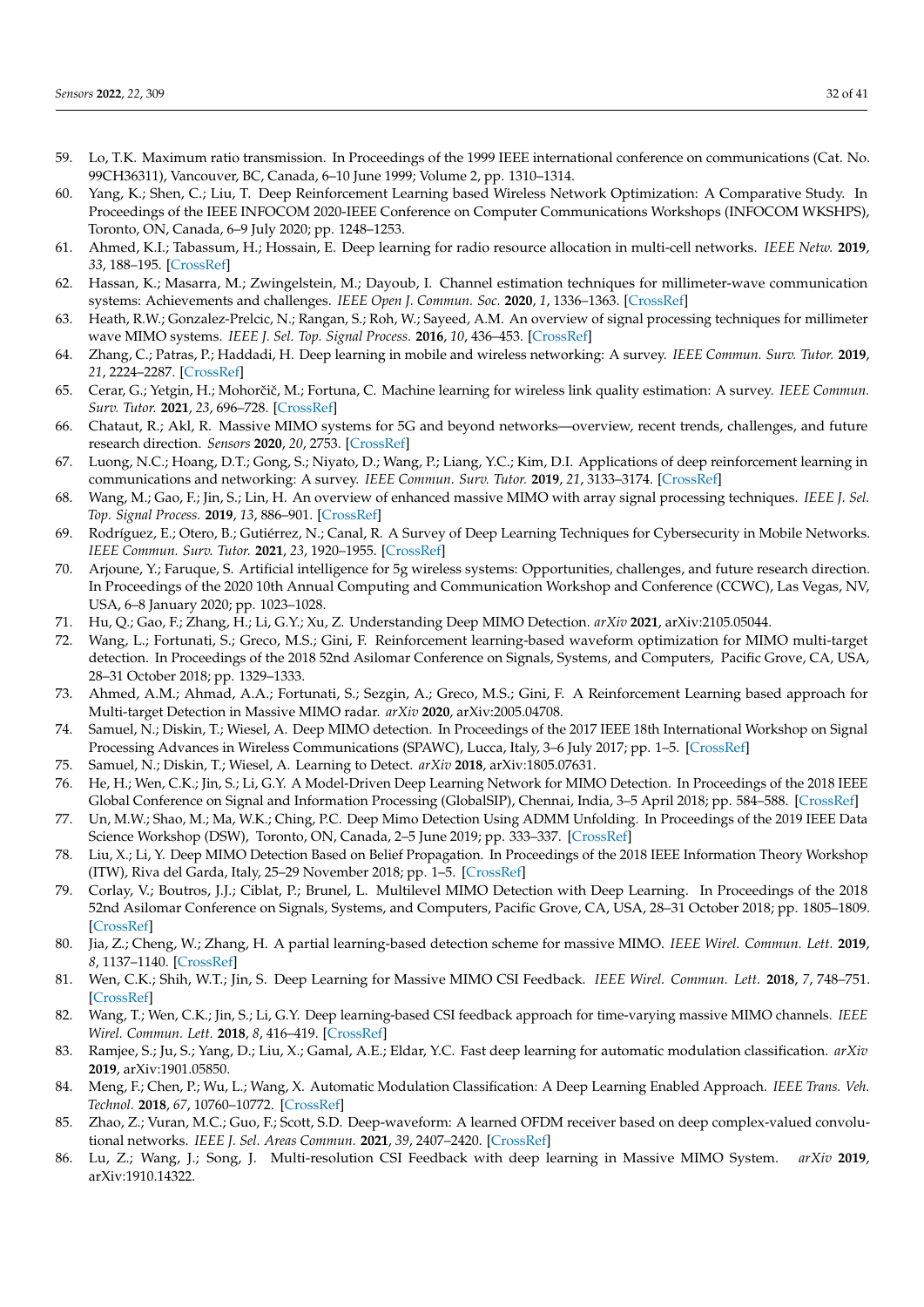- <span id="page-32-0"></span>87. Jeon, Y.S.; Lee, N.; Poor, H.V. Robust data detection for MIMO systems with one-bit ADCs: A reinforcement learning approach. *IEEE Trans. Wirel. Commun.* **2019**, *19*, 1663–1676. [\[CrossRef\]](http://dx.doi.org/10.1109/TWC.2019.2956044)
- <span id="page-32-1"></span>88. Jeon, Y.S.; So, M.; Lee, N. Reinforcement-learning-aided ML detector for uplink massive MIMO systems with low-precision ADCs. In Proceedings of the 2018 IEEE Wireless Communications and Networking Conference (WCNC), Nanjing, China, 15–18 April 2018; pp. 1–6.
- <span id="page-32-2"></span>89. Jeon, Y.S.; Lee, H.; Lee, N. Robust MLSD for wideband SIMO systems with one-bit ADCs: Reinforcement-learning approach. In Proceedings of the 2018 IEEE International Conference on Communications Workshops (ICC Workshops), Kansas City, MO, USA, 20–24 May 2018; pp. 1–6.
- <span id="page-32-3"></span>90. Zhang, Y.; Alrabeiah, M.; Alkhateeb, A. Deep learning for massive MIMO with 1-bit ADCs: When more antennas need fewer pilots. *IEEE Wirel. Commun. Lett.* **2020**, *9*, 1273–1277. [\[CrossRef\]](http://dx.doi.org/10.1109/LWC.2020.2987893)
- <span id="page-32-4"></span>91. Klautau, A.; González-Prelcic, N.; Mezghani, A.; Heath, R.W. Detection and channel equalization with deep learning for low resolution MIMO systems. In Proceedings of the 2018 52nd Asilomar Conference on Signals, Systems, and Computers, Pacific Grove, CA, USA, 28–31 October 2018; pp. 1836–1840.
- <span id="page-32-5"></span>92. Peng, Y. LLL aided MIMO detection algorithm based on BP neural network optimization. In Proceedings of the 2021 2nd International Conference on Artificial Intelligence and Information Systems, Chongqing, China, 28–30 May 2021; pp. 1–5.
- <span id="page-32-6"></span>93. Gao, Y.; Niu, H.; Kaiser, T. Massive MIMO detection based on belief propagation in spatially correlated channels. In Proceedings of the SCC 2017, 11th International ITG Conference on Systems, Communications and Coding, Hamburg, Germany, 6–9 February 2017; pp. 1–6.
- <span id="page-32-7"></span>94. Zhang, Y.; Ge, L.; You, X.; Zhang, C. Belief propagation detection based on max-sum algorithm for massive MIMO systems. In Proceedings of the 2017 9th International Conference on Wireless Communications and Signal Processing (WCSP), Changsha, China, 11–13 October 2017; pp. 1–6.
- <span id="page-32-8"></span>95. Tan, X.; Xu, W.; Be'ery, Y.; Zhang, Z.; You, X.; Zhang, C. Improving massive MIMO belief propagation detector with deep neural network. *arXiv* **2018**, arXiv:1804.01002.
- <span id="page-32-9"></span>96. He, H.; Wen, C.K.; Jin, S.; Li, G.Y. Model-driven deep learning for joint MIMO channel estimation and signal detection. *arXiv* **2019**, arXiv:1907.09439.
- <span id="page-32-10"></span>97. Tan, X.; Zhong, Z.; Zhang, Z.; You, X.; Zhang, C. Low-complexity message passing MIMO detection algorithm with deep neural network. In Proceedings of the 2018 IEEE Global Conference on Signal and Information Processing (GlobalSIP), Ottawa, ON, Canada, 26–29 November 2018; pp. 559–563.
- <span id="page-32-11"></span>98. Xu, D.; Du, Q. Space-Partition-Driven Learning Network for Efficient MIMO Detection. *Procedia Comput. Sci.* **2021**, *187*, 507–511. [\[CrossRef\]](http://dx.doi.org/10.1016/j.procs.2021.04.091)
- <span id="page-32-12"></span>99. Mohammad, A.; Masouros, C.; Andreopoulos, Y. Complexity-scalable neural-network-based MIMO detection with learnable weight scaling. *IEEE Trans. Commun.* **2020**, *68*, 6101–6113. [\[CrossRef\]](http://dx.doi.org/10.1109/TCOMM.2020.3007622)
- <span id="page-32-13"></span>100. Pham, V.Q.; Dang, H.N.; Nguyen, T.V.; Nguyen, H.T. Performance of Deep Learning LDPC Coded Communications in Large Scale MIMO Channels. In Proceedings of the 2019 6th NAFOSTED Conference on Information and Computer Science (NICS), Ho Chi Minh City, Vietnam, 12–13 December 2019; pp. 214–218.
- <span id="page-32-14"></span>101. Jeon, Y.S.; Lee, N.; Poor, H.V. Reinforcement-learning-aided detector for time-varying MIMO systems with one-bit ADCs. In Proceedings of the 2019 IEEE Global Communications Conference (GLOBECOM), Taipei, Taiwan, 9–13 December 2019.
- <span id="page-32-15"></span>102. Baek, M.S.; Kwak, S.; Jung, J.Y.; Kim, H.M.; Choi, D.J. Implementation methodologies of deep learning-based signal detection for conventional MIMO transmitters. *IEEE Trans. Broadcast.* **2019**, *65*, 636–642. [\[CrossRef\]](http://dx.doi.org/10.1109/TBC.2019.2891051)
- <span id="page-32-16"></span>103. Chen, Z.; Li, D.; Xu, Y. Deep MIMO detection scheme for high-speed railways with wireless big data. In Proceedings of the 2019 IEEE 89th Vehicular Technology Conference (VTC2019-Spring), Kuala Lumpur, Malaysia, 28 April–1 May 2019; pp. 1–5.
- <span id="page-32-17"></span>104. Takabe, S.; Imanishi, M.; Wadayama, T.; Hayashi, K. Deep learning-aided projected gradient detector for massive overloaded MIMO channels. In Proceedings of the ICC 2019—2019 IEEE International Conference on Communications (ICC), Montreal, QC, Canada, 20–24 May 2019; pp. 1–6.
- <span id="page-32-18"></span>105. Hua, H.; Wang, X.; Xu, Y. Signal detection in uplink pilot-assisted multi-user MIMO systems with deep learning. In Proceedings of the 2019 Computing, Communications and IoT Applications (ComComAp), Shenzhen, China, 26–28 October 2019; pp. 369–373.
- <span id="page-32-19"></span>106. Zheng, P.; Zeng, Y.; Liu, Z.; Gong, Y. Deep Learning Based Trainable Approximate Message Passing for Massive MIMO Detection. In Proceedings of the ICC 2020—2020 IEEE International Conference on Communications (ICC), Montreal, QC, Canada, 7–11 June 2020; pp. 1–6.
- <span id="page-32-20"></span>107. Khani, M.; Alizadeh, M.; Hoydis, J.; Fleming, P. Adaptive neural signal detection for massive MIMO. *IEEE Trans. Wirel. Commun.* **2020**, *19*, 5635–5648. [\[CrossRef\]](http://dx.doi.org/10.1109/TWC.2020.2996144)
- <span id="page-32-21"></span>108. Scotti, A. Graph Neural Networks and Learned Approximate Message Passing Algorithms for Massive MIMO Detection. Avaliable Online: [https://www.researchgate.net/publication/342915312\\_Graph\\_Neural\\_Networks\\_for\\_Massive\\_MIMO\\_Detection](https://www.researchgate.net/publication/342915312_Graph_Neural_Networks_for_Massive_MIMO_Detection) (accessed on 1 December 2021).
- <span id="page-32-22"></span>109. Gao, G.; Dong, C.; Niu, K. Sparsely connected neural network for massive MIMO detection. In Proceedings of the 2018 IEEE 4th International Conference on Computer and Communications (ICCC), Chengdu, China, 7–10 December 2018; pp. 397–402.
- <span id="page-32-23"></span>110. Delgado, O.; Labeau, F. Deep Learning Decoder for MIMO Communications with Impulsive Noise. In Proceedings of the 2020 IEEE 17th Annual Consumer Communications & Networking Conference (CCNC), Las Vegas, NV, USA, 10–13 January 2020; pp. 1–6.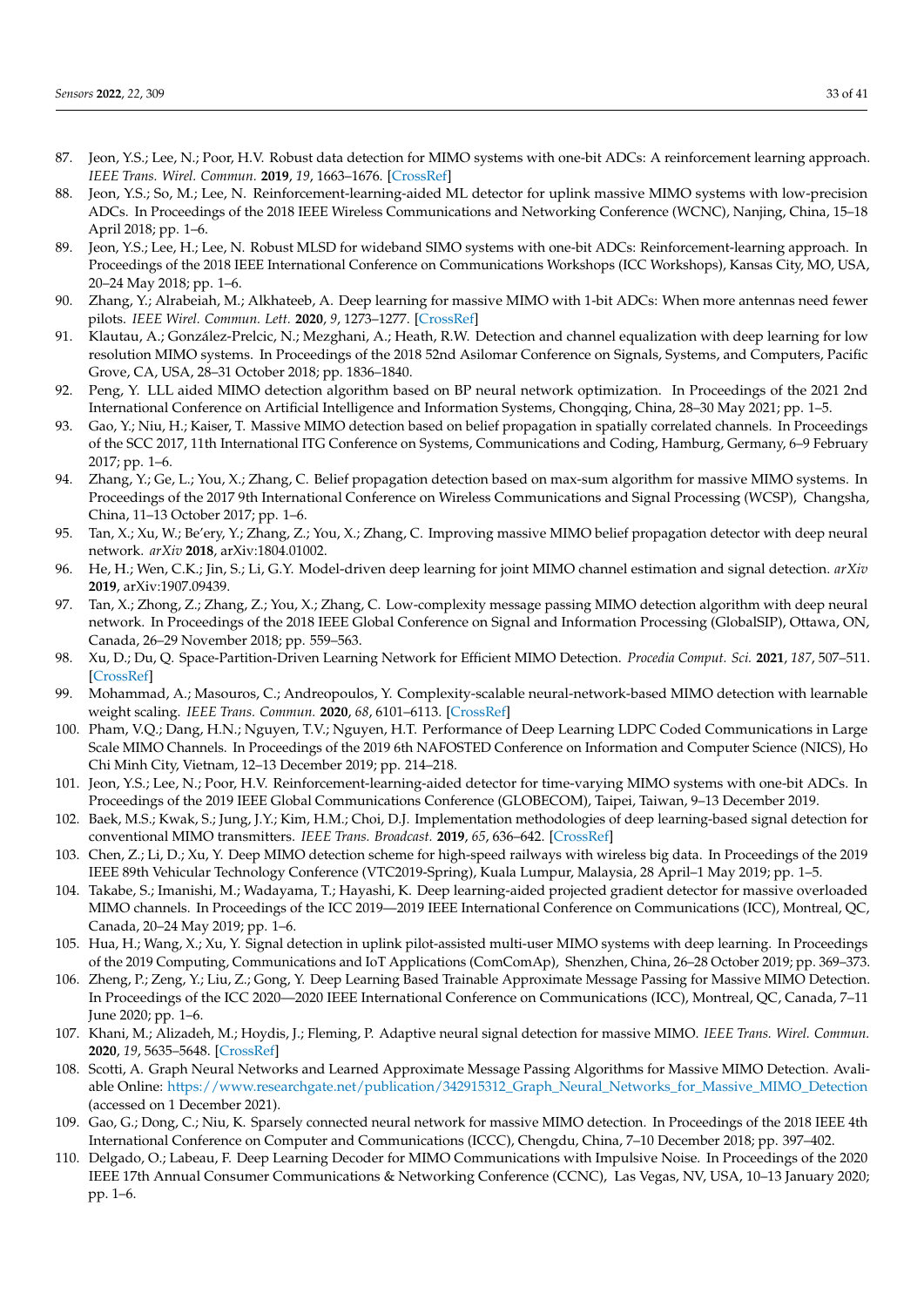- <span id="page-33-0"></span>111. Yu, Y.; Wang, J.; Guo, L. Multisegment Mapping Network for Massive MIMO Detection. *Int. J. Antennas Propag.* **2021**, *2021*, 9989634. [\[CrossRef\]](http://dx.doi.org/10.1155/2021/9989634)
- <span id="page-33-1"></span>112. Nguyen, N.T.; Lee, K. Deep learning-aided tabu search detection for large MIMO systems. *IEEE Trans. Wirel. Commun.* **2020**, *19*, 4262–4275. [\[CrossRef\]](http://dx.doi.org/10.1109/TWC.2020.2981919)
- <span id="page-33-2"></span>113. Li, L.; Hou, H.; Meng, W. Convolutional-Neural-Network-Based Detection Algorithm for Uplink Multiuser Massive MIMO Systems. *IEEE Access* **2020**, *8*, 64250–64265. [\[CrossRef\]](http://dx.doi.org/10.1109/ACCESS.2020.2985083)
- <span id="page-33-3"></span>114. Yan, X.; Long, F.; Wang, J.; Fu, N.; Ou, W.; Liu, B. Signal detection of MIMO-OFDM system based on auto encoder and extreme learning machine. In Proceedings of the 2017 International Joint Conference on Neural Networks (IJCNN), Shenzhen, China, 14–19 May 2017; pp. 1602–1606.
- <span id="page-33-4"></span>115. Li, F.; Zhou, M.; Li, H. A novel neural network optimized by quantum genetic algorithm for signal detection in MIMO-OFDM systems. In Proceedings of the Computational Intelligence in Control and Automation (CICA), Orlando, FL, USA, 11–15 April 2011; pp. 170–177.
- <span id="page-33-5"></span>116. Belgiovine, M.; Sankhe, K.; Bocanegra, C.; Roy, D.; Chowdhury, K.R. Deep Learning at the Edge for Channel Estimation in Beyond-5G Massive MIMO. *IEEE Wirel. Commun.* **2021**, *28*, 19–25. [\[CrossRef\]](http://dx.doi.org/10.1109/MWC.001.2000322)
- <span id="page-33-6"></span>117. Soltani, M.; Pourahmadi, V.; Mirzaei, A.; Sheikhzadeh, H. Deep learning-based channel estimation. *IEEE Commun. Lett.* **2019**, *23*, 652–655. [\[CrossRef\]](http://dx.doi.org/10.1109/LCOMM.2019.2898944)
- <span id="page-33-7"></span>118. Testa, A.; Coronato, A.; Cinque, M.; Augusto, J.C. Static verification of wireless sensor networks with formal methods. In Proceedings of the 2012 Eighth International Conference on Signal Image Technology and Internet Based Systems, Naples, Italy, 25–29 November 2012; pp. 587–594.
- <span id="page-33-8"></span>119. Liu, Z.; Zhang, L.; Ding, Z. Overcoming the Channel Estimation Barrier in Massive MIMO Communication via Deep Learning. *IEEE Wirel. Commun.* **2020**, *27*, 104–111. [\[CrossRef\]](http://dx.doi.org/10.1109/MWC.001.1900413)
- <span id="page-33-9"></span>120. Huang, H.; Yang, J.; Huang, H.; Song, Y.; Gui, G. Deep learning for super-resolution channel estimation and DOA estimation based massive MIMO system. *IEEE Trans. Veh. Technol.* **2018**, *67*, 8549–8560. [\[CrossRef\]](http://dx.doi.org/10.1109/TVT.2018.2851783)
- <span id="page-33-10"></span>121. Huang, H.; Gui, G.; Sari, H.; Adachi, F. Deep learning for super-resolution DOA estimation in massive MIMO systems. In Proceedings of the 2018 IEEE 88th Vehicular Technology Conference (VTC-Fall), Chicago, IL, USA, 27–30 August 2018; pp. 1–5.
- <span id="page-33-11"></span>122. Nie, S.; Akyildiz, I.F. Deep kernel learning-based channel estimation in ultra-massive MIMO communications at 0.06-10 THz. In Proceedings of the 2019 IEEE Globecom Workshops (GC Wkshps), Taipei, Taiwan, 9–13 December 2019; pp. 1–6.
- <span id="page-33-12"></span>123. Sun, H.; Zhao, Z.; Fu, X.; Hong, M. Limited feedback double directional massive MIMO channel estimation: From low-rank modeling to deep learning. In Proceedings of the 2018 IEEE 19th International Workshop on Signal Processing Advances in Wireless Communications (SPAWC), Kalamata, Greece, 25–28 June 2018; pp. 1–5.
- <span id="page-33-13"></span>124. Gao, S.; Dong, P.; Pan, Z.; Li, G.Y. Deep learning based channel estimation for massive MIMO with mixed-resolution ADCs. *IEEE Commun. Lett.* **2019**, *23*, 1989–1993. [\[CrossRef\]](http://dx.doi.org/10.1109/LCOMM.2019.2936393)
- <span id="page-33-14"></span>125. Zicheng, J.; Shen, G.; Nan, L.; Zhiwen, P.; Xiaohu, Y. Deep Learning-Based Channel Estimation for Massive-MIMO With Mixed-Resolution ADCs and Low-Resolution Information Utilization. *IEEE Access* **2021**, *9*, 54938–54950. [\[CrossRef\]](http://dx.doi.org/10.1109/ACCESS.2021.3071590)
- <span id="page-33-15"></span>126. Nguyen, D.H. Neural network-optimized channel estimator and training signal design for MIMO systems with few-bit ADCs. *IEEE Signal Process. Lett.* **2020**, *27*, 1370–1374. [\[CrossRef\]](http://dx.doi.org/10.1109/LSP.2020.3012794)
- <span id="page-33-16"></span>127. Takeda, M.Y.; Klautau, A.; Mezghani, A.; Heath, R.W. MIMO channel estimation with non-ideal ADCs: Deep learning versus GAMP. In Proceedings of the 2019 IEEE 29th International Workshop on Machine Learning for Signal Processing (MLSP), Gold Coast, Australia, 13–16 October 2019; pp. 1–6.
- <span id="page-33-17"></span>128. Yang, Y.; Gao, F.; Xing, C.; An, J.; Alkhateeb, A. Deep multimodal learning: Merging sensory data for massive MIMO channel prediction. *IEEE J. Sel. Areas Commun.* **2020**, *39*, 1885–1898. [\[CrossRef\]](http://dx.doi.org/10.1109/JSAC.2020.3041383)
- <span id="page-33-18"></span>129. Alrabeiah, M.; Alkhateeb, A. Deep learning for TDD and FDD massive MIMO: Mapping channels in space and frequency. In Proceedings of the 2019 53rd Asilomar Conference on Signals, Systems, and Computers, Pacific Grove, CA, USA, 3–6 November 2019; pp. 1465–1470.
- <span id="page-33-19"></span>130. Tugfe Demir, Ö.; Björnson, E. Channel Estimation in Massive MIMO under Hardware Non-Linearities: Bayesian Methods versus Deep Learning. *arXiv* **2019**, arXiv:1911.07316.
- <span id="page-33-20"></span>131. Le, H.A.; Van Chien, T.; Nguyen, T.H.; Choo, H.; Nguyen, V.D. Machine Learning-Based 5G-and-Beyond Channel Estimation for MIMO-OFDM Communication Systems. *Sensors* **2021**, *21*, 4861. [\[CrossRef\]](http://dx.doi.org/10.3390/s21144861)
- <span id="page-33-21"></span>132. Zimaglia, E. Deep Learning Application to 5G Physical Layer for Channel Estimation and CSI Feedback Improvement. Ph.D. Thesis, Politecnico di Torino, Torino, Italy, 2019.
- <span id="page-33-22"></span>133. Helmy, H.; El Daysti, S.; Shatila, H.; Aboul-Dahab, M. Performance Enhancement of Massive MIMO Using Deep Learning-Based Channel Estimation. In *IOP Conference Series: Materials Science and Engineering*; IOP Publishing: Bristol, UK, 2021; Volume 1051, p. 012029.
- <span id="page-33-23"></span>134. Hirose, H.; Ohtsuki, T.; Gui, G. Deep Learning-Based Channel Estimation for Massive MIMO Systems With Pilot Contamination. *IEEE Open J. Veh. Technol.* **2020**, *2*, 67–77. [\[CrossRef\]](http://dx.doi.org/10.1109/OJVT.2020.3045470)
- <span id="page-33-24"></span>135. Qiang, H.; Feifei, G.; Hao, Z.; Shi, J.; Ye, L.G. Deep Learning for MIMO Channel Estimation: Interpretation, Performance, and Comparison. *arXiv* **2019**, arXiv:1911.01918.
- <span id="page-33-25"></span>136. Wen, C.K.; Jin, S.; Wong, K.K.; Chen, J.C.; Ting, P. Channel estimation for massive MIMO using Gaussian-mixture Bayesian learning. *IEEE Trans. Wirel. Commun.* **2014**, *14*, 1356–1368. [\[CrossRef\]](http://dx.doi.org/10.1109/TWC.2014.2365813)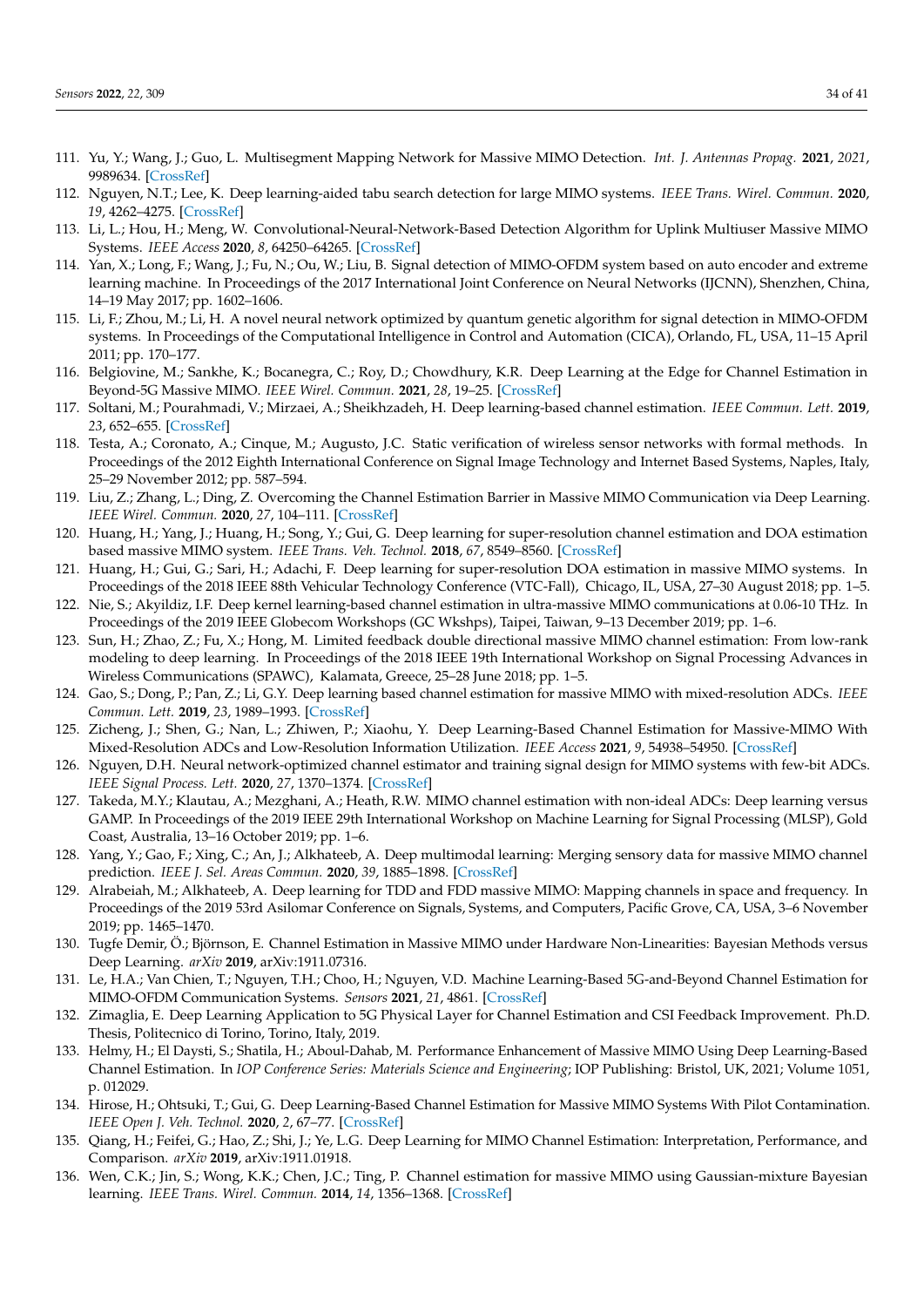- <span id="page-34-0"></span>137. Ding, Y.; Chiu, S.E.; Rao, B.D. Bayesian channel estimation algorithms for massive MIMO systems with hybrid analog-digital processing and low-resolution ADCs. *IEEE J. Sel. Top. Signal Process.* **2018**, *12*, 499–513. [\[CrossRef\]](http://dx.doi.org/10.1109/JSTSP.2018.2814008)
- <span id="page-34-1"></span>138. Zhu, C.; Zheng, Z.; Jiang, B.; Zhong, W.; Gao, X. Bayesian channel estimation for massive MIMO communications. In Proceedings of the 2016 IEEE 83rd Vehicular Technology Conference (VTC Spring), Nanjing, China, 15–18 May 2016; pp. 1–5.
- <span id="page-34-2"></span>139. Chun, C.J.; Kang, J.M.; Kim, I.M. Deep learning-based joint pilot design and channel estimation for multiuser MIMO channels. *IEEE Commun. Lett.* **2019**, *23*, 1999–2003. [\[CrossRef\]](http://dx.doi.org/10.1109/LCOMM.2019.2937488)
- <span id="page-34-3"></span>140. Xu, J.; Zhu, P.; Li, J.; You, X. Deep learning-based pilot design for multi-user distributed massive MIMO systems. *IEEE Wirel. Commun. Lett.* **2019**, *8*, 1016–1019. [\[CrossRef\]](http://dx.doi.org/10.1109/LWC.2019.2904229)
- <span id="page-34-4"></span>141. Mehrabi, M.; Mohammadkarimi, M.; Ardakani, M.; Jing, Y. Decision Directed Channel Estimation Based on Deep Neural Network *k*-Step Predictor for MIMO Communications in 5G. *IEEE J. Sel. Areas Commun.* **2019**, *37*, 2443–2456. [\[CrossRef\]](http://dx.doi.org/10.1109/JSAC.2019.2934004)
- <span id="page-34-5"></span>142. Ma, W.; Qi, C.; Zhang, Z.; Cheng, J. Sparse channel estimation and hybrid precoding using deep learning for millimeter wave massive MIMO. *IEEE Trans. Commun.* **2020**, *68*, 2838–2849. [\[CrossRef\]](http://dx.doi.org/10.1109/TCOMM.2020.2974457)
- <span id="page-34-6"></span>143. Kang, J.M.; Chun, C.J.; Kim, I.M. Deep learning based channel estimation for MIMO systems with received SNR feedback. *IEEE Access* **2020**, *8*, 121162–121181. [\[CrossRef\]](http://dx.doi.org/10.1109/ACCESS.2020.3006518)
- <span id="page-34-7"></span>144. Jin, Y.; Zhang, J.; Jin, S.; Ai, B. Channel estimation for cell-free mmWave massive MIMO through deep learning. *IEEE Trans. Veh. Technol.* **2019**, *68*, 10325–10329. [\[CrossRef\]](http://dx.doi.org/10.1109/TVT.2019.2937543)
- <span id="page-34-8"></span>145. Chen, Y.; Han, C. Deep cnn-based spherical-wave channel estimation for terahertz ultra-massive mimo systems. In Proceedings of the GLOBECOM 2020—2020 IEEE Global Communications Conference, Taipei, Taiwan, 7–11 December 2020; pp. 1–6.
- <span id="page-34-9"></span>146. Balevi, E.; Doshi, A.; Andrews, J.G. Massive MIMO channel estimation with an untrained deep neural network. *IEEE Trans. Wirel. Commun.* **2020**, *19*, 2079–2090. [\[CrossRef\]](http://dx.doi.org/10.1109/TWC.2019.2962474)
- <span id="page-34-10"></span>147. Mthethwa, B.; Xu, H. Deep Learning-Based Wireless Channel Estimation for MIMO Uncoded Space-Time Labeling Diversity. *IEEE Access* **2020**, *8*, 224608–224620. [\[CrossRef\]](http://dx.doi.org/10.1109/ACCESS.2020.3044097)
- <span id="page-34-11"></span>148. Liu, Y.; Chai, J.; Zhang, Y.; Liu, Z.; Jin, M.; Qiu, T. Low-complexity neural network based DOA estimation for wideband signals in massive MIMO systems. *AEU-Int. J. Electron. Commun.* **2021**, *138*, 153853. [\[CrossRef\]](http://dx.doi.org/10.1016/j.aeue.2021.153853)
- <span id="page-34-12"></span>149. Demir, Ö.T.; Björnson, E. Channel estimation under hardware impairments: Bayesian methods versus deep learning. In Proceedings of the 2019 16th International Symposium on Wireless Communication Systems (ISWCS), Berlin, Germany, 27–30 August 2019; pp. 193–197.
- <span id="page-34-13"></span>150. Qin, X.; Qu, F.; Zheng, Y.R. Bayesian iterative channel estimation and turbo equalization for multiple-input–multiple-output underwater acoustic communications. *IEEE J. Ocean. Eng.* **2020**, *46*, 326–337. [\[CrossRef\]](http://dx.doi.org/10.1109/JOE.2019.2956299)
- <span id="page-34-14"></span>151. Ling, J.; Tan, X.; Yardibi, T.; Li, J.; Nordenvaad, M.L.; He, H.; Zhao, K. On Bayesian channel estimation and FFT-based symbol detection in MIMO underwater acoustic communications. *IEEE J. Ocean. Eng.* **2013**, *39*, 59–73. [\[CrossRef\]](http://dx.doi.org/10.1109/JOE.2012.2234893)
- <span id="page-34-15"></span>152. Zhang, J.; He, H.; Yang, X.; Wen, C.K.; Jin, S.; Ma, X. Model-driven Deep Learning Based Turbo-MIMO Receiver. In Proceedings of the 2020 IEEE 21st International Workshop on Signal Processing Advances in Wireless Communications (SPAWC), Lucca, Italy, 26–29 May 2020; pp. 1–5.
- <span id="page-34-16"></span>153. Sabeti, P.; Farhang, A.; Macaluso, I.; Marchetti, N.; Doyle, L. Blind channel estimation for massive mimo: A deep learning assisted approach. In Proceedings of the ICC 2020—2020 IEEE International Conference on Communications (ICC), Montreal, QC, Canada, 7–11 June 2020; pp. 1–6.
- <span id="page-34-17"></span>154. Shohat, M.; Tsintsadze, G.; Shlezinger, N.; Eldar, Y.C. Deep quantization for MIMO channel estimation. In Proceedings of the ICASSP 2019—2019 IEEE International Conference on Acoustics, Speech and Signal Processing (ICASSP), Toronto, ON, Canada, 12–17 May 2019; pp. 3912–3916.
- <span id="page-34-18"></span>155. Wang, X.; Hua, H.; Xu, Y. Pilot-assisted channel estimation and signal detection in uplink multi-user MIMO systems with deep learning. *IEEE Access* **2020**, *8*, 44936–44946. [\[CrossRef\]](http://dx.doi.org/10.1109/ACCESS.2020.2978253)
- <span id="page-34-19"></span>156. Marinberg, B.; Cohen, A.; Ben-Dror, E.; Permuter, H.H. A Study on MIMO Channel Estimation by 2D and 3D Convolutional Neural Networks. In Proceedings of the 2020 IEEE International Conference on Advanced Networks and Telecommunications Systems (ANTS), New Delhi, India, 14–17 December 2020; pp. 1–6.
- <span id="page-34-20"></span>157. Ma, X.; Gao, Z. Data-driven deep learning to design pilot and channel estimator for massive MIMO. *IEEE Trans. Veh. Technol.* **2020**, *69*, 5677–5682. [\[CrossRef\]](http://dx.doi.org/10.1109/TVT.2020.2980905)
- <span id="page-34-21"></span>158. Sohrabi, F.; Attiah, K.M.; Yu, W. Deep learning for distributed channel feedback and multiuser precoding in FDD massive MIMO. *IEEE Trans. Wirel. Commun.* **2021**, *20*, 4044–4057. [\[CrossRef\]](http://dx.doi.org/10.1109/TWC.2021.3055202)
- <span id="page-34-22"></span>159. Chen, T.; Guo, J.; Wen, C.K.; Jin, S.; Li, G.Y.; Wang, X.; Hou, X. Deep learning for joint channel estimation and feedback in massive MIMO systems. *arXiv* **2020**, arXiv:2011.07242.
- <span id="page-34-23"></span>160. Wang, C.X.; Di Renzo, M.; Stanczak, S.; Wang, S.; Larsson, E.G. Artificial intelligence enabled wireless networking for 5G and beyond: Recent advances and future challenges. *IEEE Wirel. Commun.* **2020**, *27*, 16–23. [\[CrossRef\]](http://dx.doi.org/10.1109/MWC.001.1900292)
- <span id="page-34-24"></span>161. Ayyalasomayajula, R.; Arun, A.; Wu, C.; Sharma, S.; Sethi, A.R.; Vasisht, D.; Bharadia, D. Deep learning based wireless localization for indoor navigation. In Proceedings of the 26th Annual International Conference on Mobile Computing and Networking, London, UK, 21–25 September 2020; pp. 1–14.
- <span id="page-34-25"></span>162. Song, X.; Fan, X.; Xiang, C.; Ye, Q.; Liu, L.; Wang, Z.; He, X.; Yang, N.; Fang, G. A novel convolutional neural network based indoor localization framework with WiFi fingerprinting. *IEEE Access* **2019**, *7*, 110698–110709. [\[CrossRef\]](http://dx.doi.org/10.1109/ACCESS.2019.2933921)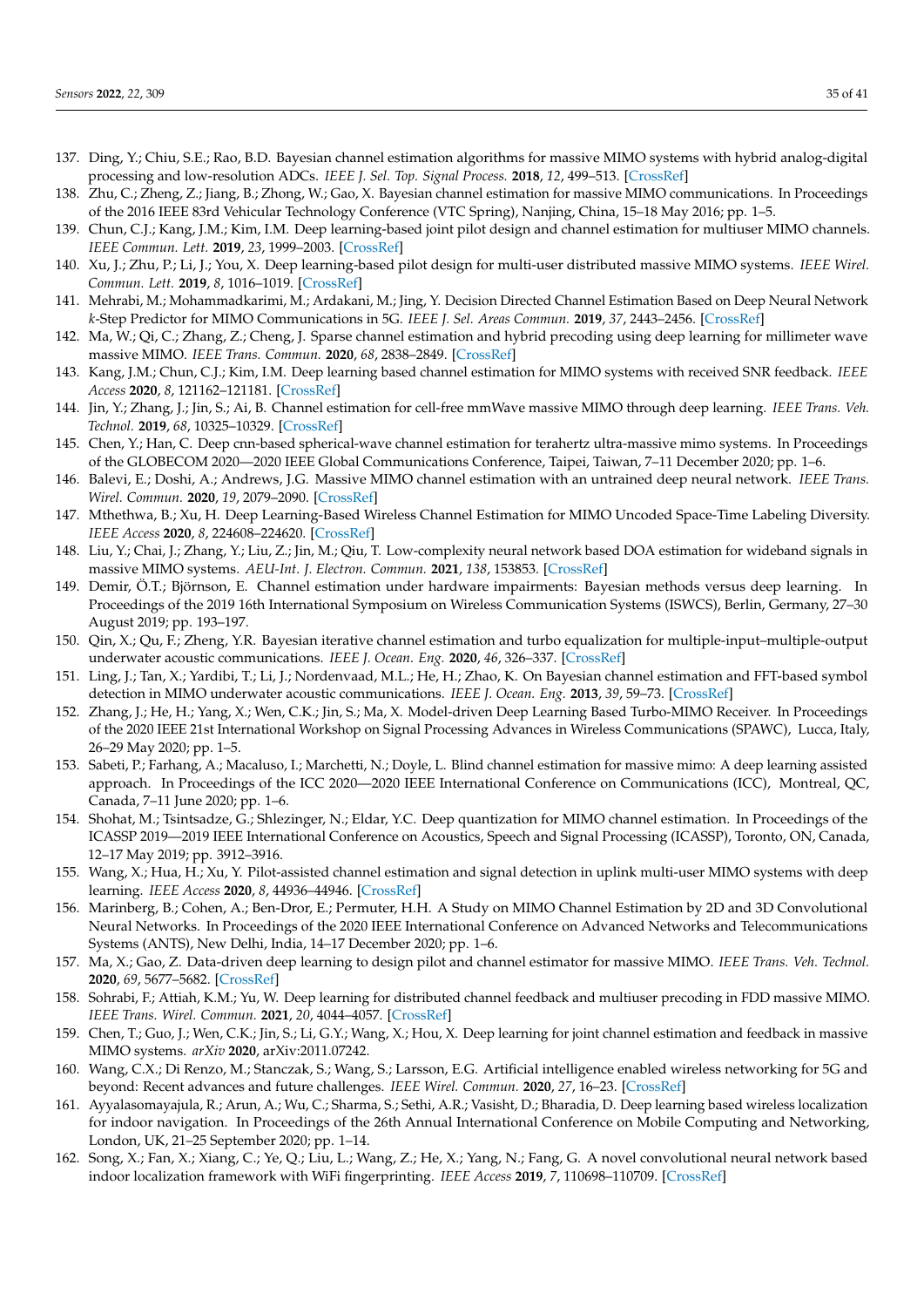- <span id="page-35-0"></span>163. Zeng, X.; Zhang, F.; Wang, B.; Liu, K.R. Massive MIMO for High-Accuracy Target Localization and Tracking. *IEEE Internet Things J.* **2021**, *8*, 10131–10145. [\[CrossRef\]](http://dx.doi.org/10.1109/JIOT.2021.3050720)
- <span id="page-35-1"></span>164. Mukhtar, H. Machine Learning Enabled-Localization in 5G and LTE Using Image Classification and Deep Learning. Ph.D. Thesis, Université d'Ottawa/University of Ottawa, Ottawa, ON, Canada, 2021.
- <span id="page-35-2"></span>165. Shao, W.; Luo, H.; Zhao, F.; Ma, Y.; Zhao, Z.; Crivello, A. Indoor positioning based on fingerprint-image and deep learning. *IEEE Access* **2018**, *6*, 74699–74712. [\[CrossRef\]](http://dx.doi.org/10.1109/ACCESS.2018.2884193)
- <span id="page-35-3"></span>166. Vieira, J.; Leitinger, E.; Sarajlic, M.; Li, X.; Tufvesson, F. Deep convolutional neural networks for massive MIMO fingerprint-based positioning. In Proceedings of the 2017 IEEE 28th Annual International Symposium on Personal, Indoor, and Mobile Radio Communications (PIMRC), Helsinki, Finland, 8–13 October 2017; pp. 1–6.
- <span id="page-35-4"></span>167. Sun, X.; Wu, C.; Gao, X.; Li, G.Y. Fingerprint-based localization for massive MIMO-OFDM system with deep convolutional neural networks. *IEEE Trans. Veh. Technol.* **2019**, *68*, 10846–10857. [\[CrossRef\]](http://dx.doi.org/10.1109/TVT.2019.2939209)
- <span id="page-35-5"></span>168. Sun, X.; Wu, C.; Gao, X.; Li, G.Y. Deep Convolutional Neural Networks Enabled Fingerprint Localization for Massive MIMO-OFDM System. In Proceedings of the 2019 IEEE Global Communications Conference (GLOBECOM), Taipei, Taiwan, 9–13 December 2019; pp. 1–6.
- <span id="page-35-6"></span>169. Yang, Y.; Gao, F.; Li, G.Y.; Jian, M. Deep learning-based downlink channel prediction for FDD massive MIMO system. *IEEE Commun. Lett.* **2019**, *23*, 1994–1998. [\[CrossRef\]](http://dx.doi.org/10.1109/LCOMM.2019.2934851)
- <span id="page-35-7"></span>170. Yang, Y.; Gao, F.; Zhong, Z.; Ai, B.; Alkhateeb, A. Deep transfer learning-based downlink channel prediction for FDD massive MIMO systems. *IEEE Trans. Commun.* **2020**, *68*, 7485–7497. [\[CrossRef\]](http://dx.doi.org/10.1109/TCOMM.2020.3019077)
- <span id="page-35-8"></span>171. Osama, I.; Rihan, M.; Elhefnawy, M.; Eldolil, S. Deep Learning Based Hybrid Precoding Technique for Millimeter-Wave Massive MIMO Systems. In Proceedings of the 2021 International Conference on Electronic Engineering (ICEEM), Menouf, Egypt, 3–4 July 2021; pp. 1–7.
- <span id="page-35-9"></span>172. Li, X.; Alkhateeb, A. Deep learning for direct hybrid precoding in millimeter wave massive MIMO systems. In Proceedings of the 2019 53rd Asilomar Conference on Signals, Systems, and Computers, Pacific Grove, CA, USA, 3-6 November 2019; pp. 800–805.
- <span id="page-35-10"></span>173. Arnold, M.; Hoydis, J.; ten Brink, S. Novel massive MIMO channel sounding data applied to deep learning-based indoor positioning. In Proceedings of the SCC 2019, 12th International ITG Conference on Systems, Communications and Coding, Rostock, Germany, 11–14 February 2019; pp. 1–6.
- <span id="page-35-11"></span>174. Widmaier, M.; Arnold, M.; Dorner, S.; Cammerer, S.; ten Brink, S. Towards practical indoor positioning based on massive mimo systems. In Proceedings of the 2019 IEEE 90th Vehicular Technology Conference (VTC2019-Fall), Honolulu, HI, USA, 22–25 September 2019; pp. 1–6.
- <span id="page-35-12"></span>175. Arnold, M.; Dorner, S.; Cammerer, S.; Ten Brink, S. On deep learning-based massive MIMO indoor user localization. In Proceedings of the 2018 IEEE 19th International Workshop on Signal Processing Advances in Wireless Communications (SPAWC), Kalamata, Greece, 25–28 June 2018; pp. 1–5.
- <span id="page-35-13"></span>176. Sobehy, A. Machine Learning Based Localization in 5G. Ph.D. Thesis, Institut Polytechnique de Paris, Palaiseau, France, 2020.
- <span id="page-35-14"></span>177. Sobehy, A.; Renault, É.; Mühlethaler, P. Generalization aspect of accurate machine learning models for CSI-based localization. *Ann. Telecommun.* **2021**, 1–13. [\[CrossRef\]](http://dx.doi.org/10.1007/s12243-021-00853-z) [\[PubMed\]](http://www.ncbi.nlm.nih.gov/pubmed/34149057)
- <span id="page-35-15"></span>178. Moosavi, S.S.; Fortier, P. An Accurate, Robust and Low Dimensionality Deep Learning Localization Approach in DM-MIMO Systems Based on RSS. *Wirel. Pers. Commun.* **2021**. [\[CrossRef\]](http://dx.doi.org/10.21203/rs.3.rs-178416/v1)
- <span id="page-35-16"></span>179. De Bast, S.; Pollin, S. MaMIMO CSI-based positioning using CNNs: Peeking inside the black box. In Proceedings of the 2020 IEEE International Conference on Communications Workshops (ICC Workshops), Montreal, QC, Canada, 7–11 June 2020; pp. 1–6.
- <span id="page-35-17"></span>180. De Bast, S.; Guevara, A.P.; Pollin, S. CSI-based positioning in massive MIMO systems using convolutional neural networks. In Proceedings of the 2020 IEEE 91st Vehicular Technology Conference (VTC2020-Spring), Helsinki, Finland, 25–28 May 2020; pp. 1–5.
- <span id="page-35-18"></span>181. Sobehy, A.; Renault, E.; Muhlethaler, P. CSI based indoor localization using ensemble neural networks. In Proceedings of the MLN 2019: 2nd IFIP International Conference on Machine Learning for Networking, Paris, France, 3–5 December 2019; Volume 12081, pp. 367–378.
- <span id="page-35-19"></span>182. Cerar, G.; Švigelj, A.; Mohorčič, M.; Fortuna, C.; Javornik, T. Improving CSI-based Massive MIMO Indoor Positioning using Convolutional Neural Network. *arXiv* **2021**, arXiv:2102.03130.
- <span id="page-35-20"></span>183. Wu, C.; Yi, X.; Wang, W.; You, L.; Huang, Q.; Gao, X.; Liu, Q. Learning to localize: A 3D CNN approach to user positioning in massive MIMO-OFDM systems. *IEEE Trans. Wirel. Commun.* **2021**, *20*, 4556–4570. [\[CrossRef\]](http://dx.doi.org/10.1109/TWC.2021.3060482)
- <span id="page-35-21"></span>184. Wu, C.; Yi, X.; Wang, W.; Huang, Q.; Gao, X. 3D CNN-Enabled Positioning in 3D Massive MIMO-OFDM Systems. In Proceedings of the ICC 2020—2020 IEEE International Conference on Communications (ICC), Montreal, QC, Canada, 7–11 June 2020; pp. 1–6. [\[CrossRef\]](http://dx.doi.org/10.1109/ICC40277.2020.9149427)
- <span id="page-35-22"></span>185. Hejazi, F.; Vuckovic, K.; Rahnavard, N. DyLoc: Dynamic Localization for Massive MIMO Using Predictive Recurrent Neural Networks. *arXiv* **2021**, arXiv:2101.07848.
- <span id="page-35-23"></span>186. Gante, J.; Falcao, G.; Sousa, L. Deep learning architectures for accurate millimeter wave positioning in 5G. *Neural Process. Lett.* **2020**, *51*, 487–514. [\[CrossRef\]](http://dx.doi.org/10.1007/s11063-019-10073-1)
- <span id="page-35-24"></span>187. Patel, P.A. Millimeter Wave Positioning with Deep Learning. Master's Thesis, California State University, Sacramento, CA, USA, 2020.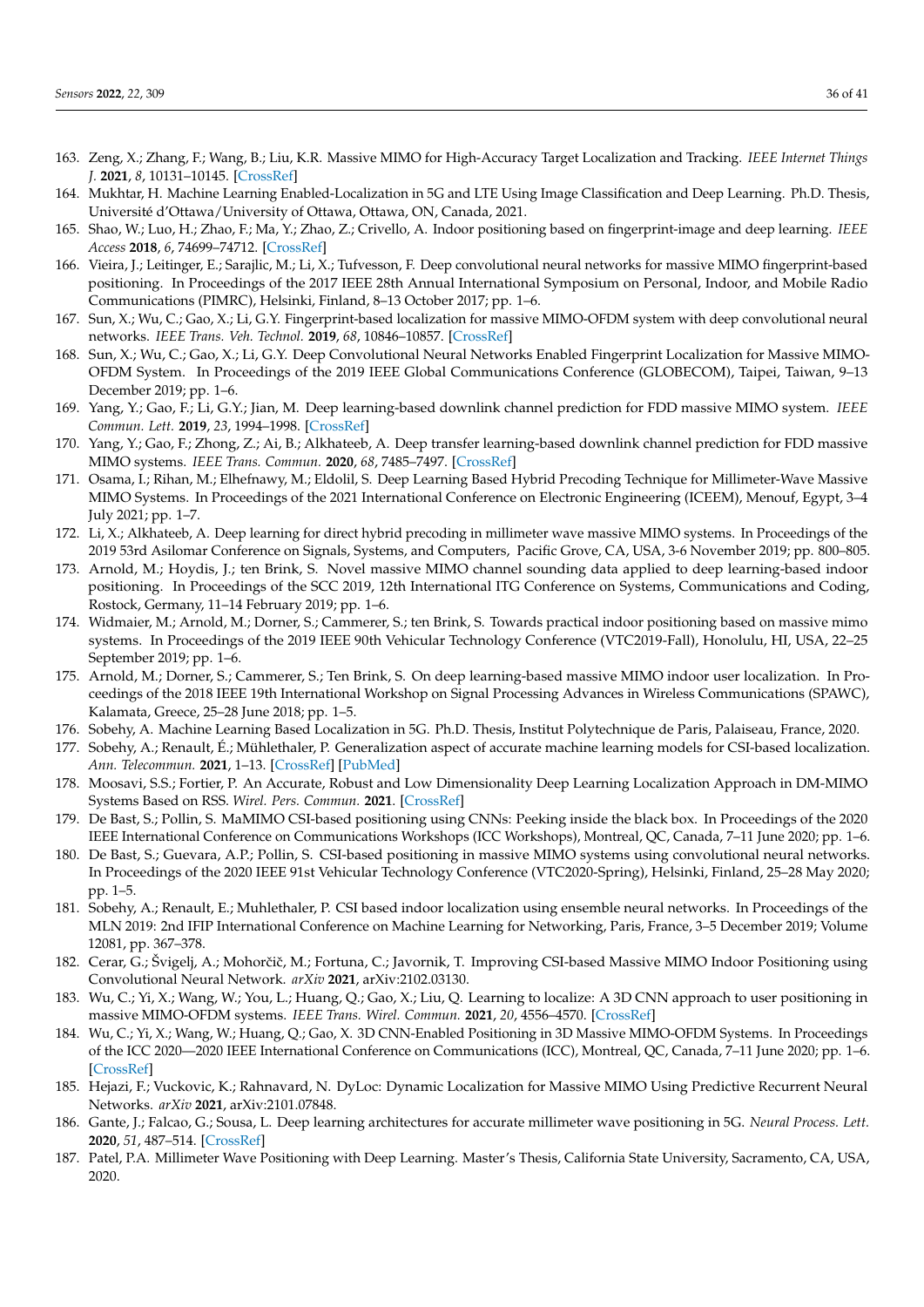- <span id="page-36-0"></span>188. Liu, Y.J.; Tang, L.; Tong, S.; Chen, C.P.; Li, D.J. Reinforcement learning design-based adaptive tracking control with less learning parameters for nonlinear discrete-time MIMO systems. *IEEE Trans. Neural Netw. Learn. Syst.* **2014**, *26*, 165–176. [\[CrossRef\]](http://dx.doi.org/10.1109/TNNLS.2014.2360724)
- <span id="page-36-1"></span>189. Mashhadi, M.B.; Gündüz, D. Deep learning for massive MIMO channel state acquisition and feedback. *J. Indian Inst. Sci.* **2020**, *100*, 369–382. [\[CrossRef\]](http://dx.doi.org/10.1007/s41745-020-00169-2)
- <span id="page-36-2"></span>190. Qi, C.; Dong, P.; Ma, W.; Zhang, H.; Zhang, Z.; Li, G.Y. Acquisition of channel state information for mmwave massive MIMO: Traditional and machine learning-based approaches. *arXiv* **2020**, arXiv:2006.08894.
- <span id="page-36-3"></span>191. Muhan, C.; Jiajia, G.; Xiao, L.; Shi, J. An overview of the CSI feedback based on deep learning for massive MIMO systems. *Chin. J. Internet Things* **2020**, *4*, 33.
- <span id="page-36-4"></span>192. Deng, D.; Li, X.; Zhao, M.; Rabie, K.M.; Kharel, R. Deep learning-based secure MIMO communications with imperfect CSI for heterogeneous networks. *Sensors* **2020**, *20*, 1730. [\[CrossRef\]](http://dx.doi.org/10.3390/s20061730)
- <span id="page-36-5"></span>193. Li, X.; Wu, H. Spatio-temporal representation with deep neural recurrent network in MIMO CSI feedback. *IEEE Wirel. Commun. Lett.* **2020**, *9*, 653–657. [\[CrossRef\]](http://dx.doi.org/10.1109/LWC.2020.2964550)
- <span id="page-36-6"></span>194. Lu, C.; Xu, W.; Shen, H.; Zhu, J.; Wang, K. MIMO channel information feedback using deep recurrent network. *IEEE Commun. Lett.* **2018**, *23*, 188–191. [\[CrossRef\]](http://dx.doi.org/10.1109/LCOMM.2018.2882829)
- <span id="page-36-7"></span>195. Huang, C.; Alexandropoulos, G.C.; Zappone, A.; Yuen, C.; Debbah, M. Deep learning for UL/DL channel calibration in generic massive MIMO systems. In Proceedings of the ICC 2019—2019 IEEE International Conference on Communications (ICC), Shanghai, China, 20–24 May 2019; pp. 1–6.
- <span id="page-36-8"></span>196. Liu, Z.; Zhang, L.; Ding, Z. Exploiting bi-directional channel reciprocity in deep learning for low rate massive MIMO CSI feedback. *IEEE Wirel. Commun. Lett.* **2019**, *8*, 889–892. [\[CrossRef\]](http://dx.doi.org/10.1109/LWC.2019.2898662)
- <span id="page-36-9"></span>197. Ye, H.; Gao, F.; Qian, J.; Wang, H.; Li, G.Y. Deep learning-based denoise network for CSI feedback in FDD massive MIMO systems. *IEEE Commun. Lett.* **2020**, *24*, 1742–1746. [\[CrossRef\]](http://dx.doi.org/10.1109/LCOMM.2020.2989499)
- <span id="page-36-10"></span>198. Liang, P.; Fan, J.; Shen, W.; Qin, Z.; Li, G.Y. Deep learning and compressive sensing-based CSI feedback in FDD massive MIMO systems. *IEEE Trans. Veh. Technol.* **2020**, *69*, 9217–9222. [\[CrossRef\]](http://dx.doi.org/10.1109/TVT.2020.3004842)
- <span id="page-36-11"></span>199. Jang, Y.; Kong, G.; Jung, M.; Choi, S.; Kim, I.M. Deep autoencoder based CSI feedback with feedback errors and feedback delay in FDD massive MIMO systems. *IEEE Wirel. Commun. Lett.* **2019**, *8*, 833–836. [\[CrossRef\]](http://dx.doi.org/10.1109/LWC.2019.2895039)
- <span id="page-36-12"></span>200. Guo, J.; Wen, C.K.; Jin, S.; Li, G.Y. Convolutional neural network-based multiple-rate compressive sensing for massive MIMO CSI feedback: Design, simulation, and analysis. *IEEE Trans. Wirel. Commun.* **2020**, *19*, 2827–2840. [\[CrossRef\]](http://dx.doi.org/10.1109/TWC.2020.2968430)
- <span id="page-36-13"></span>201. Chen, T.; Guo, J.; Jin, S.; Wen, C.K.; Li, G.Y. A novel quantization method for deep learning-based massive MIMO CSI feedback. In Proceedings of the 2019 IEEE Global Conference on Signal and Information Processing (GlobalSIP), Ottawa, ON, Canada, 11–14 November 2019; pp. 1–5.
- <span id="page-36-14"></span>202. Huang, X.L.; Wu, J.; Wen, Y.; Hu, F.; Wang, Y.; Jiang, T. Rate-adaptive feedback with Bayesian compressive sensing in multiuser MIMO beamforming systems. *IEEE Trans. Wirel. Commun.* **2016**, *15*, 4839–4851. [\[CrossRef\]](http://dx.doi.org/10.1109/TWC.2016.2547861)
- <span id="page-36-15"></span>203. Mashhadi, M.B.; Yang, Q.; Gündüz, D. CNN-based analog CSI feedback in FDD MIMO-OFDM systems. In Proceedings of the ICASSP 2020—2020 IEEE International Conference on Acoustics, Speech and Signal Processing (ICASSP), Barcelona, Spain, 4–8 May 2020; pp. 8579–8583.
- <span id="page-36-16"></span>204. Boloursaz Mashhadi, M.; Yang, Q.; Gunduz, D. CNN-based Analog CSI Feedback in FDD MIMO-OFDM Systems. *arXiv* **2019**, arXiv:1910.10428.
- <span id="page-36-17"></span>205. Yang, Q.; Mashhadi, M.B.; Gündüz, D. Deep convolutional compression for massive MIMO CSI feedback. In Proceedings of the 2019 IEEE 29th International Workshop on Machine Learning for Signal Processing (MLSP), Pittsburgh, PA, USA, 13–16 October 2019; pp. 1–6.
- <span id="page-36-18"></span>206. Mashhadi, M.B.; Yang, Q.; Gündüz, D. Distributed deep convolutional compression for massive MIMO CSI feedback. *IEEE Trans. Wirel. Commun.* **2020**, *20*, 2621–2633. [\[CrossRef\]](http://dx.doi.org/10.1109/TWC.2020.3043502)
- <span id="page-36-19"></span>207. Liu, Z.; Zhang, L.; Ding, Z. An efficient deep learning framework for low rate massive MIMO CSI reporting. *IEEE Trans. Commun.* **2020**, *68*, 4761–4772. [\[CrossRef\]](http://dx.doi.org/10.1109/TCOMM.2020.2993626)
- <span id="page-36-20"></span>208. Guo, J.; Yang, X.; Wen, C.K.; Jin, S.; Li, G.Y. DL-based CSI feedback and cooperative recovery in massive MIMO. *arXiv* **2020**, arXiv:2003.03303.
- <span id="page-36-21"></span>209. Liao, Y.; Yao, H.; Hua, Y.; Li, C. CSI feedback based on deep learning for massive MIMO systems. *IEEE Access* **2019**, *7*, 86810–86820. [\[CrossRef\]](http://dx.doi.org/10.1109/ACCESS.2019.2924673)
- <span id="page-36-22"></span>210. Guo, J.; Wen, C.K.; Jin, S. Deep learning-based CSI feedback for beamforming in single-and multi-cell massive MIMO systems. *IEEE J. Sel. Areas Commun.* **2020**, *39*, 1872–1884. [\[CrossRef\]](http://dx.doi.org/10.1109/JSAC.2020.3041397)
- <span id="page-36-23"></span>211. Lu, Z.; Wang, J.; Song, J. Binary neural network aided CSI feedback in massive MIMO system. *IEEE Wirel. Commun. Lett.* **2021**, *10*, 1305–1308. [\[CrossRef\]](http://dx.doi.org/10.1109/LWC.2021.3064963)
- <span id="page-36-24"></span>212. Chen, M.; Guo, J.; Wen, C.K.; Jin, S.; Li, G.Y.; Yang, A. Deep Learning-based Implicit CSI Feedback in Massive MIMO. *arXiv* **2021**, arXiv:2105.10100.
- <span id="page-36-25"></span>213. Wang, J.; Gui, G.; Ohtsuki, T.; Adebisi, B.; Gacanin, H.; Sari, H. Compressive Sampled CSI Feedback Method Based on Deep Learning for FDD Massive MIMO Systems. *IEEE Trans. Commun.* **2021**, *69*, 5873–5885. [\[CrossRef\]](http://dx.doi.org/10.1109/TCOMM.2021.3086525)
- <span id="page-36-26"></span>214. Cao, Z.; Shih, W.T.; Guo, J.; Wen, C.K.; Jin, S. Lightweight convolutional neural networks for CSI feedback in massive MIMO. *IEEE Commun. Lett.* **2021**, *25*, 2624–2628. [\[CrossRef\]](http://dx.doi.org/10.1109/LCOMM.2021.3076504)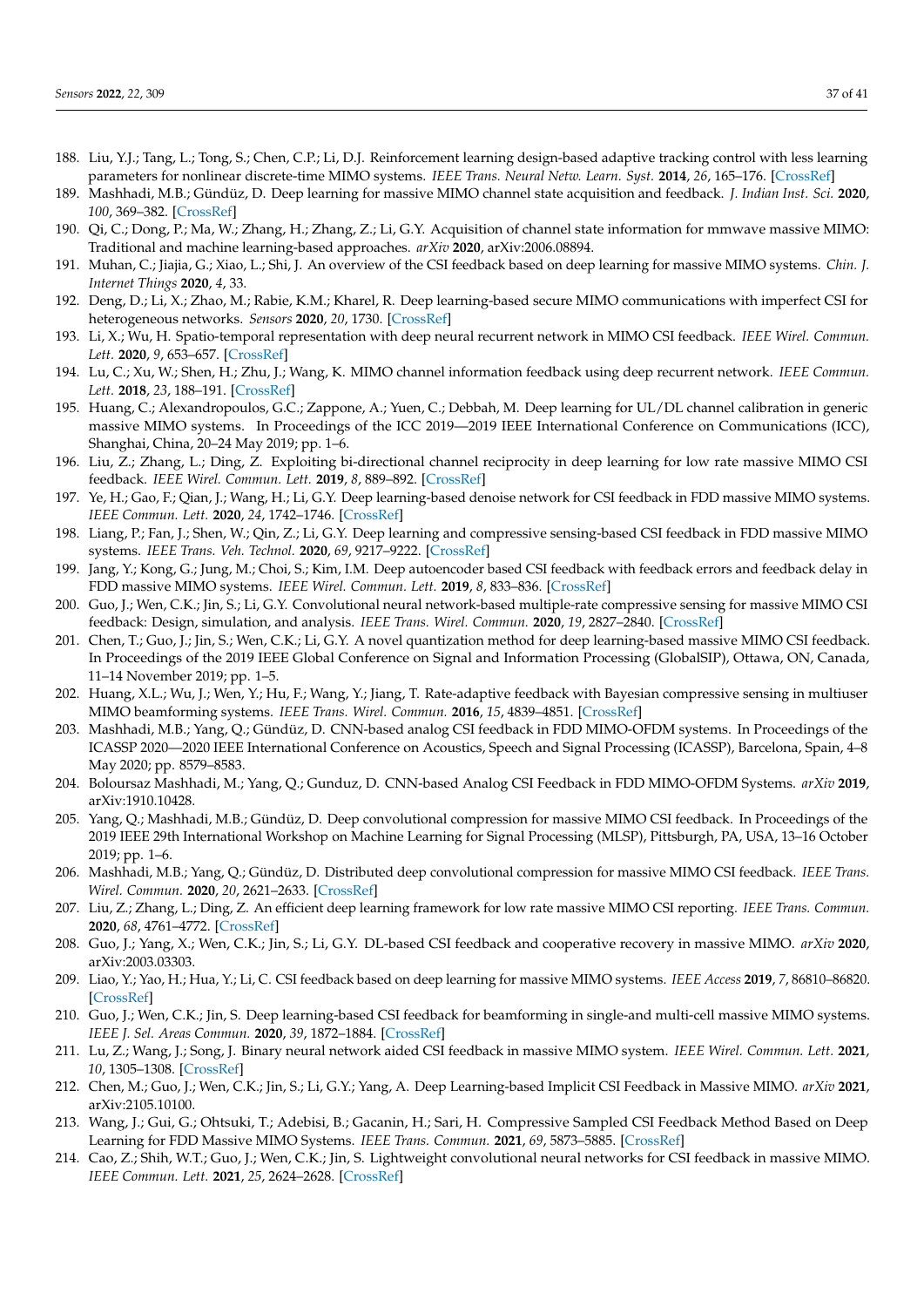- <span id="page-37-0"></span>215. Ji, S.; Li, M. CLNet: Complex Input Lightweight Neural Network Designed for Massive MIMO CSI Feedback. *IEEE Wirel. Commun. Lett.* **2021**, *10*, 2318–2322. [\[CrossRef\]](http://dx.doi.org/10.1109/LWC.2021.3100493)
- <span id="page-37-1"></span>216. Arnold, M.; Dörner, S.; Cammerer, S.; Hoydis, J.; ten Brink, S. Towards practical FDD massive MIMO: CSI extrapolation driven by deep learning and actual channel measurements. In Proceedings of the 2019 53rd Asilomar Conference on Signals, Systems, and Computers, Pacific Grove, CA, USA, 3–6 November 2019; pp. 1972–1976.
- <span id="page-37-2"></span>217. Liu, Q.; Guo, J.; Wen, C.K.; Jin, S. Adversarial attack on DL-based massive MIMO CSI feedback. *J. Commun. Netw.* **2020**, *22*, 230–235. [\[CrossRef\]](http://dx.doi.org/10.1109/JCN.2020.000016)
- <span id="page-37-3"></span>218. Lu, Z.; Zhang, X.; He, H.; Wang, J.; Song, J. Binarized Aggregated Network with Quantization: Flexible Deep Learning Deployment for CSI Feedback in Massive MIMO System. *arXiv* **2021**, arXiv:2105.00354.
- <span id="page-37-4"></span>219. Yu, X.; Li, X.; Wu, H.; Bai, Y. DS-NLCsiNet: Exploiting non-local neural networks for massive MIMO CSI feedback. *IEEE Commun. Lett.* **2020**, *24*, 2790–2794. [\[CrossRef\]](http://dx.doi.org/10.1109/LCOMM.2020.3019653)
- <span id="page-37-5"></span>220. Sun, Y.; Xu, W.; Fan, L.; Li, G.Y.; Karagiannidis, G.K. AnciNet: An efficient deep learning approach for feedback compression of estimated CSI in massive MIMO systems. *IEEE Wirel. Commun. Lett.* **2020**, *9*, 2192–2196. [\[CrossRef\]](http://dx.doi.org/10.1109/LWC.2020.3017753)
- <span id="page-37-6"></span>221. Guo, J.; Wen, C.K.; Jin, S. CAnet: Uplink-aided downlink channel acquisition in FDD massive MIMO using deep learning. *arXiv* **2021**, arXiv:2101.04377.
- <span id="page-37-7"></span>222. Liu, Z.; Del Rosario, M.; Ding, Z. A markovian model-driven deep learning framework for massive MIMO CSI feedback. *IEEE Trans. Wirel. Commun.* **2021**. [\[CrossRef\]](http://dx.doi.org/10.1109/TWC.2021.3103120)
- <span id="page-37-8"></span>223. Fan, G.; Sun, J.; Gui, G.; Gacanin, H.; Adebisi, B.; Ohtsuki, T. Fully Convolutional Neural Network Based CSI Limited Feedback for FDD Massive MIMO Systems. *IEEE Trans. Cogn. Commun. Netw.* **2021**. [\[CrossRef\]](http://dx.doi.org/10.1109/TCCN.2021.3119945)
- <span id="page-37-9"></span>224. Qing, C.; Cai, B.; Yang, Q.; Wang, J.; Huang, C. Deep learning for CSI feedback based on superimposed coding. *IEEE Access* **2019**, *7*, 93723–93733. [\[CrossRef\]](http://dx.doi.org/10.1109/ACCESS.2019.2928049)
- <span id="page-37-10"></span>225. Zeng, J.; He, Z.; Sun, J.; Adebisi, B.; Gacanin, H.; Gui, G.; Adachi, F. Deep Transfer Learning for 5G Massive MIMO Downlink CSI Feedback. In Proceedings of the 2021 IEEE Wireless Communications and Networking Conference (WCNC), Nanjing, China, 29 March 2021; pp. 1–5.
- <span id="page-37-11"></span>226. Zhang, Y.; Wang, J.; Sun, J.; Adebisi, B.; Gacanin, H.; Gui, G.; Adachi, F. CV-3DCNN: Complex-valued deep learning for CSI prediction in FDD massive MIMO systems. *IEEE Wirel. Commun. Lett.* **2020**, *10*, 266–270. [\[CrossRef\]](http://dx.doi.org/10.1109/LWC.2020.3027774)
- <span id="page-37-12"></span>227. Han, Y.; Li, M.; Jin, S.; Wen, C.K.; Ma, X. Deep learning-based FDD non-stationary massive MIMO downlink channel reconstruction. *IEEE J. Sel. Areas Commun.* **2020**, *38*, 1980–1993. [\[CrossRef\]](http://dx.doi.org/10.1109/JSAC.2020.3000836)
- <span id="page-37-13"></span>228. He, H.; Wen, C.K.; Jin, S.; Li, G.Y. Deep learning-based channel estimation for beamspace mmWave massive MIMO systems. *IEEE Wirel. Commun. Lett.* **2018**, *7*, 852–855. [\[CrossRef\]](http://dx.doi.org/10.1109/LWC.2018.2832128)
- <span id="page-37-14"></span>229. Wang, Q.; Feng, K. Precodernet: Hybrid beamforming for millimeter wave systems using deep reinforcement learning. *arXiv* **2019**, arXiv:1907.13266.
- <span id="page-37-15"></span>230. Wang, Q.; Feng, K.; Li, X.; Jin, S. PrecoderNet: Hybrid beamforming for millimeter wave systems with deep reinforcement learning. *IEEE Wirel. Commun. Lett.* **2020**, *9*, 1677–1681. [\[CrossRef\]](http://dx.doi.org/10.1109/LWC.2020.3001121)
- <span id="page-37-16"></span>231. Alkhateeb, A.; Alex, S.; Varkey, P.; Li, Y.; Qu, Q.; Tujkovic, D. Deep learning coordinated beamforming for highly-mobile millimeter wave systems. *IEEE Access* **2018**, *6*, 37328–37348. [\[CrossRef\]](http://dx.doi.org/10.1109/ACCESS.2018.2850226)
- <span id="page-37-17"></span>232. Huang, H.; Song, Y.; Yang, J.; Gui, G.; Adachi, F. Deep-learning-based millimeter-wave massive MIMO for hybrid precoding. *IEEE Trans. Veh. Technol.* **2019**, *68*, 3027–3032. [\[CrossRef\]](http://dx.doi.org/10.1109/TVT.2019.2893928)
- <span id="page-37-18"></span>233. Alkhateeb, A. DeepMIMO: A generic deep learning dataset for millimeter wave and massive MIMO applications. *arXiv* **2019**, arXiv:1902.06435.
- <span id="page-37-19"></span>234. Arikawa, S.; Karasawa, Y. A simplified MIMO channel characteristics evaluation scheme based on ray tracing and its application to indoor radio systems. *IEEE Antennas Wirel. Propag. Lett.* **2014**, *13*, 1737–1740. [\[CrossRef\]](http://dx.doi.org/10.1109/LAWP.2014.2353663)
- <span id="page-37-20"></span>235. Klautau, A.; Batista, P.; González-Prelcic, N.; Wang, Y.; Heath, R.W. 5G MIMO data for machine learning: Application to beam-selection using deep learning. In Proceedings of the 2018 Information Theory and Applications Workshop (ITA), Rockland, ON, Canada, 30 May–2 June 2018; pp. 1–9.
- <span id="page-37-21"></span>236. Dong, P.; Zhang, H.; Li, G.Y.; Gaspar, I.S.; NaderiAlizadeh, N. Deep CNN-based channel estimation for mmWave massive MIMO systems. *IEEE J. Sel. Top. Signal Process.* **2019**, *13*, 989–1000. [\[CrossRef\]](http://dx.doi.org/10.1109/JSTSP.2019.2925975)
- <span id="page-37-22"></span>237. Dong, P.; Zhang, H.; Li, G.Y.; NaderiAlizadeh, N.; Gaspar, I.S. Deep CNN for wideband mmWave massive MIMO channel estimation using frequency correlation. In Proceedings of the ICASSP 2019—2019 IEEE International Conference on Acoustics, Speech and Signal Processing (ICASSP), Toronto, ON, Canada, 12–17 May 2019; pp. 4529–4533.
- <span id="page-37-23"></span>238. Yu, X.; Shen, J.C.; Zhang, J.; Letaief, K.B. Alternating minimization algorithms for hybrid precoding in millimeter wave MIMO systems. *IEEE J. Sel. Top. Signal Process.* **2016**, *10*, 485–500. [\[CrossRef\]](http://dx.doi.org/10.1109/JSTSP.2016.2523903)
- <span id="page-37-24"></span>239. Bao, X.; Feng, W.; Zheng, J.; Li, J. Deep CNN and equivalent channel based hybrid precoding for mmWave massive MIMO systems. *IEEE Access* **2020**, *8*, 19327–19335. [\[CrossRef\]](http://dx.doi.org/10.1109/ACCESS.2020.2967402)
- <span id="page-37-25"></span>240. Sung, L.; Cho, D.H. Multi-User Hybrid Beamforming System Based on Deep Neural Network in Millimeter-Wave Communication. *IEEE Access* **2020**, *8*, 91616–91623. [\[CrossRef\]](http://dx.doi.org/10.1109/ACCESS.2020.2990317)
- <span id="page-37-26"></span>241. Faragallah, O.S.; El-Sayed, H.S.; Mohamed, G. Performance Enhancement of MmWave MIMO Systems Using Deep Learning Framework. *IEEE Access* **2021**, *9*, 92460–92472. [\[CrossRef\]](http://dx.doi.org/10.1109/ACCESS.2021.3092709)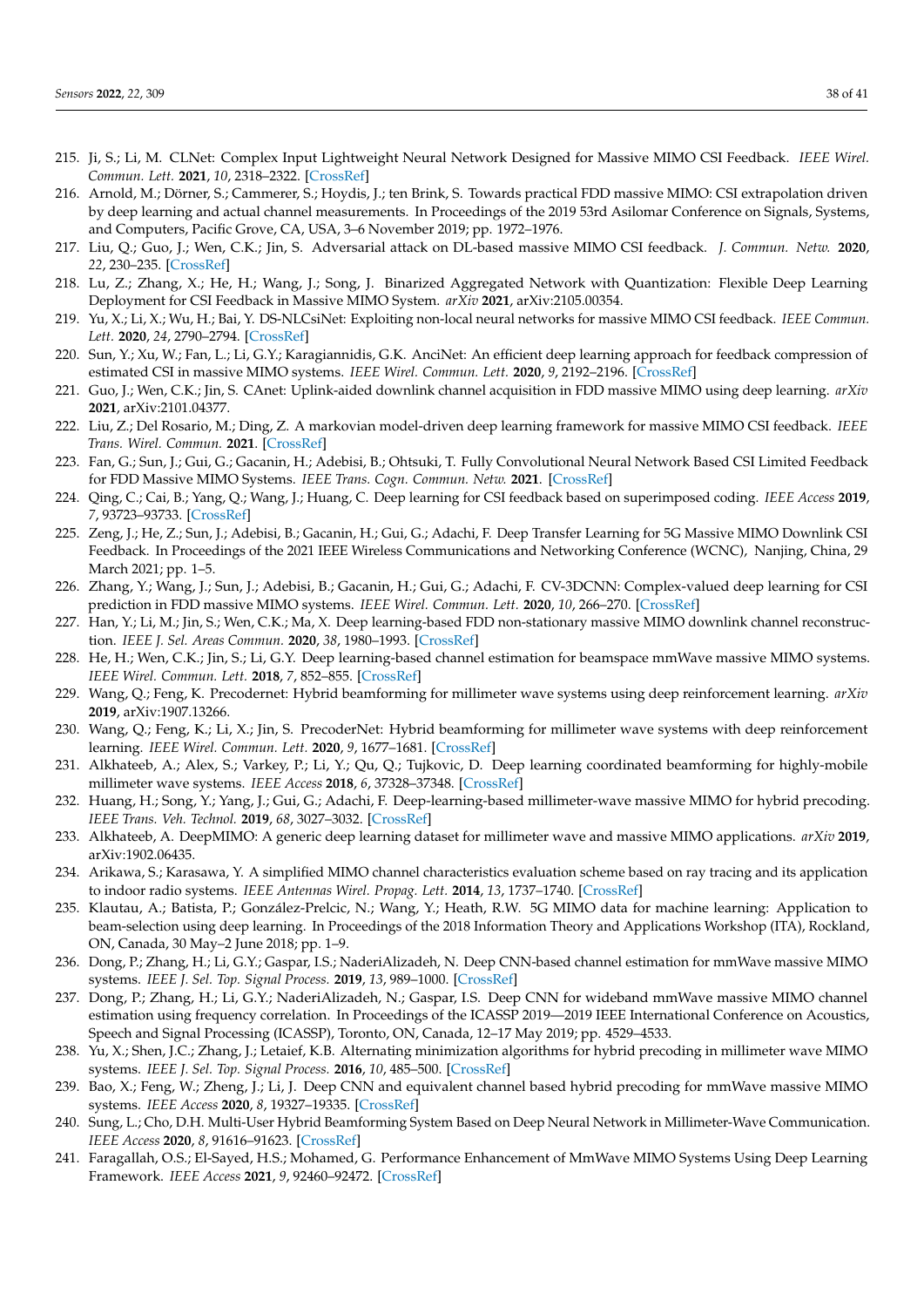- <span id="page-38-0"></span>242. Elbir, A.M. CNN-based precoder and combiner design in mmWave MIMO systems. *IEEE Commun. Lett.* **2019**, *23*, 1240–1243. [\[CrossRef\]](http://dx.doi.org/10.1109/LCOMM.2019.2915977)
- <span id="page-38-1"></span>243. Elbir, A.M.; Papazafeiropoulos, A.K. Hybrid precoding for multiuser millimeter wave massive MIMO systems: A deep learning approach. *IEEE Trans. Veh. Technol.* **2019**, *69*, 552–563. [\[CrossRef\]](http://dx.doi.org/10.1109/TVT.2019.2951501)
- <span id="page-38-2"></span>244. Zhang, Y.; Mu, Y.; Liu, Y.; Zhang, T.; Qian, Y. Deep learning-based beamspace channel estimation in mmWave massive MIMO systems. *IEEE Wirel. Commun. Lett.* **2020**, *9*, 2212–2215. [\[CrossRef\]](http://dx.doi.org/10.1109/LWC.2020.3019321)
- <span id="page-38-3"></span>245. Wei, X.; Hu, C.; Dai, L. Deep learning for beamspace channel estimation in millimeter-wave massive MIMO systems. *IEEE Trans. Commun.* **2020**, *69*, 182–193. [\[CrossRef\]](http://dx.doi.org/10.1109/TCOMM.2020.3027027)
- <span id="page-38-4"></span>246. Ma, W.; Qi, C.; Zhang, Z.; Cheng, J. Deep learning for compressed sensing based channel estimation in millimeter wave massive mimo. In Proceedings of the Sweden 2019 11th International Conference on Wireless Communications and Signal Processing (WCSP), Xi'an, China, 23–25 October 2019; pp. 1–6.
- <span id="page-38-5"></span>247. He, H.; Wen, C.K.; Jin, S. Bayesian optimal data detector for hybrid mmWave MIMO-OFDM systems with low-resolution ADCs. *IEEE J. Sel. Top. Signal Process.* **2018**, *12*, 469–483. [\[CrossRef\]](http://dx.doi.org/10.1109/JSTSP.2018.2818063)
- <span id="page-38-6"></span>248. Wang, X.; Gursoy, M.C. Multi-Agent Double Deep Q-Learning for Beamforming in mmWave MIMO Networks. In Proceedings of the 2020 IEEE 31st Annual International Symposium on Personal, Indoor and Mobile Radio Communications, Helsinki, Finland, 31 August–3 September 2020; pp. 1–6.
- <span id="page-38-7"></span>249. Abdallah, A.; Celik, A.; Mansour, M.M.; Eltawil, A.M. Deep Learning Based Frequency-Selective Channel Estimation for Hybrid mmWave MIMO Systems. *arXiv* **2021**, arXiv:2102.10847.
- <span id="page-38-8"></span>250. Jin, Y.; Zhang, J.; Ai, B.; Zhang, X. Channel estimation for mmWave massive MIMO with convolutional blind denoising network. *IEEE Commun. Lett.* **2019**, *24*, 95–98. [\[CrossRef\]](http://dx.doi.org/10.1109/LCOMM.2019.2952845)
- <span id="page-38-9"></span>251. Tang, H.; Wang, J.; He, L. Off-grid sparse bayesian learning-based channel estimation for mmwave massive mimo uplink. *IEEE Wirel. Commun. Lett.* **2018**, *8*, 45–48. [\[CrossRef\]](http://dx.doi.org/10.1109/LWC.2018.2850900)
- <span id="page-38-10"></span>252. Mishra, A.; Rajoriya, A.; Jagannatham, A.K.; Ascheid, G. Sparse Bayesian learning-based channel estimation in millimeter wave hybrid MIMO systems. In Proceedings of the 2017 IEEE 18th International Workshop on Signal Processing Advances in Wireless Communications (SPAWC), Lucca, Italy, 3–6 July 2017; pp. 1–5.
- <span id="page-38-11"></span>253. Elbir, A.M.; Papazafeiropoulos, A.; Kourtessis, P.; Chatzinotas, S. Deep channel learning for large intelligent surfaces aided mm-wave massive MIMO systems. *IEEE Wirel. Commun. Lett.* **2020**, *9*, 1447–1451. [\[CrossRef\]](http://dx.doi.org/10.1109/LWC.2020.2993699)
- <span id="page-38-12"></span>254. Lu, Q.; Lin, T.; Zhu, Y. Channel Estimation and Hybrid Precoding for Millimeter Wave Communications: A Deep Learning-Based Approach. *IEEE Access* **2021**, *9*, 120924–120939. [\[CrossRef\]](http://dx.doi.org/10.1109/ACCESS.2021.3108625)
- <span id="page-38-13"></span>255. Song, N.; Ye, C.; Hu, X.; Yang, T. Deep Learning based Low-Rank Channel Recovery for Hybrid Beamforming in Millimeter-Wave Massive MIMO. In Proceedings of the 2020 IEEE Wireless Communications and Networking Conference (WCNC), Seoul, Korea, 25–28 May 2020; pp. 1–6.
- <span id="page-38-14"></span>256. Naeem, M.; Bashir, S.; Ullah, Z.; Syed, A.A. A near optimal scheduling algorithm for efficient radio resource management in multi-user MIMO systems. *Wirel. Pers. Commun.* **2019**, *106*, 1411–1427. [\[CrossRef\]](http://dx.doi.org/10.1007/s11277-019-06222-3)
- <span id="page-38-15"></span>257. Naeem, M.; Bashir, S.; Khan, M.U.; Syed, A.A. Modified SINR based user selection for MU-MIMO systems. In Proceedings of the 2015 International Conference on Information and Communication Technologies (ICICT), Karachi, Pakistan, 12-13 December 2015; pp. 1–4.
- <span id="page-38-16"></span>258. Naeem, M.; Khan, M.U.; Bashir, S.; Syed, A.A. Modified leakage based user selection for MU-MIMO systems. In Proceedings of the 2015 13th International Conference on Frontiers of Information Technology (FIT), Islamabad, Pakistan, 14–16 December 2015; pp. 320–323.
- <span id="page-38-17"></span>259. Sanguinetti, L.; Zappone, A.; Debbah, M. Deep learning power allocation in massive MIMO. In Proceedings of the 2018 52nd Asilomar conference on signals, systems, and computers, Pacific Grove, CA, USA, 28–31 October 2018; pp. 1257–1261.
- <span id="page-38-18"></span>260. Zhang, Y.; Kang, C.; Ma, T.; Teng, Y.; Guo, D. Power allocation in multi-cell networks using deep reinforcement learning. In
- <span id="page-38-19"></span>Proceedings of the 2018 IEEE 88th Vehicular Technology Conference (VTC-Fall), Chicago, IL, USA, 27–30 August 2018; pp. 1–6. 261. Mismar, F.B.; Evans, B.L. Deep learning in downlink coordinated multipoint in new radio heterogeneous networks. *IEEE Wirel. Commun. Lett.* **2019**, *8*, 1040–1043. [\[CrossRef\]](http://dx.doi.org/10.1109/LWC.2019.2904686)
- <span id="page-38-20"></span>262. Cao, G.; Lu, Z.; Wen, X.; Lei, T.; Hu, Z. AIF: An artificial intelligence framework for smart wireless network management. *IEEE Commun. Lett.* **2017**, *22*, 400–403. [\[CrossRef\]](http://dx.doi.org/10.1109/LCOMM.2017.2776917)
- <span id="page-38-21"></span>263. Xiao, L.; Li, Y.; Dai, C.; Dai, H.; Poor, H.V. Reinforcement learning-based NOMA power allocation in the presence of smart jamming. *IEEE Trans. Veh. Technol.* **2017**, *67*, 3377–3389. [\[CrossRef\]](http://dx.doi.org/10.1109/TVT.2017.2782726)
- <span id="page-38-22"></span>264. Cao, Y.; Zhang, G.; Li, G.; Zhang, J. A Deep Q-Network Based-Resource Allocation Scheme for Massive MIMO-NOMA. *IEEE Commun. Lett.* **2021**, *25*, 1544–1548. [\[CrossRef\]](http://dx.doi.org/10.1109/LCOMM.2021.3055348)
- <span id="page-38-23"></span>265. Van Chien, T. *Spatial Resource Allocation in Massive MIMO Communications: From Cellular to Cell-Free*; Linköping University Electronic Press: Linköping, Sweden, 2019; Volume 2036.
- <span id="page-38-24"></span>266. Cui, W.; Shen, K.; Yu, W. Spatial deep learning for wireless scheduling. *IEEE J. Sel. Areas Commun.* **2019**, *37*, 1248–1261. [\[CrossRef\]](http://dx.doi.org/10.1109/JSAC.2019.2904352)
- <span id="page-38-25"></span>267. Van Chien, T.; Canh, T.N.; Bjornson, E.; Larsson, E.G. Power control in cellular massive MIMO with varying user activity: A deep learning solution. *IEEE Trans. Wirel. Commun.* **2020**, *19*, 5732–5748. [\[CrossRef\]](http://dx.doi.org/10.1109/TWC.2020.2996368)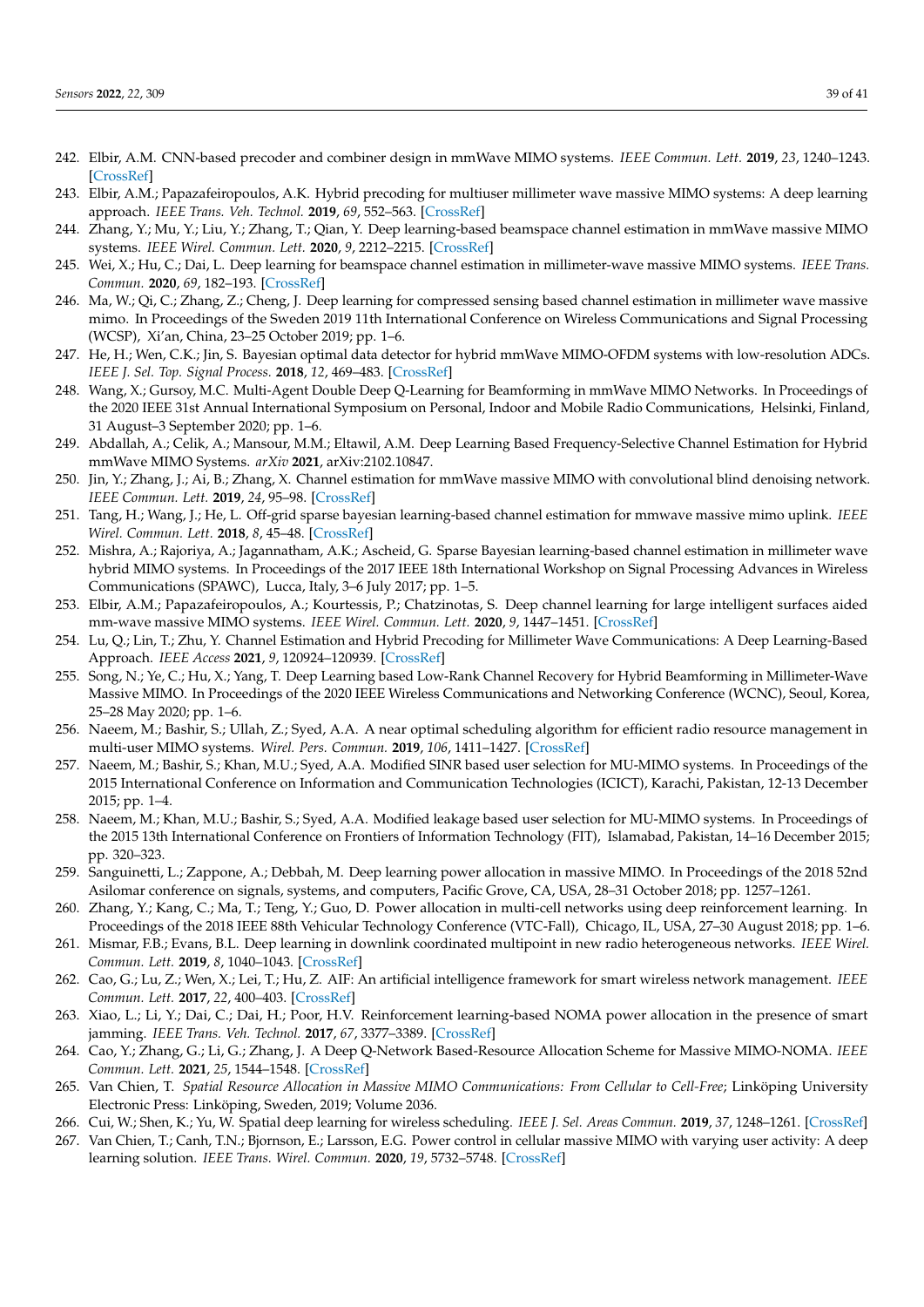- <span id="page-39-0"></span>268. Van Chien, T.; Bjornson, E.; Larsson, E.G. Sum spectral efficiency maximization in massive MIMO systems: Benefits from deep learning. In Proceedings of the ICC 2019—2019 IEEE International Conference on Communications (ICC), Shanghai, China, 20–24 May 2019; pp. 1–6.
- <span id="page-39-1"></span>269. Xia, W.; Zheng, G.; Zhu, Y.; Zhang, J.; Wang, J.; Petropulu, A.P. A deep learning framework for optimization of MISO downlink beamforming. *IEEE Trans. Commun.* **2019**, *68*, 1866–1880. [\[CrossRef\]](http://dx.doi.org/10.1109/TCOMM.2019.2960361)
- <span id="page-39-2"></span>270. Xia, W.; Zheng, G.; Zhu, Y.; Zhang, J.; Wang, J.; Petropulu, A.P. Deep learning based beamforming neural networks in downlink MISO systems. In Proceedings of the 2019 IEEE International Conference on Communications Workshops (ICC Workshops), Shanghai, China, 22–24 May 2019; pp. 1–5.
- <span id="page-39-3"></span>271. Yang, Y.; Li, Y.; Li, K.; Zhao, S.; Chen, R.; Wang, J.; Ci, S. DECCO: Deep-learning enabled coverage and capacity optimization for massive MIMO systems. *IEEE Access* **2018**, *6*, 23361–23371. [\[CrossRef\]](http://dx.doi.org/10.1109/ACCESS.2018.2828859)
- <span id="page-39-4"></span>272. Zappone, A.; Sanguinetti, L.; Debbah, M. User association and load balancing for massive MIMO through deep learning. In Proceedings of the 2018 52nd Asilomar Conference on Signals, Systems, and Computers, Pacific Grove, CA, USA, 28–31 October 2018; pp. 1262–1266.
- <span id="page-39-5"></span>273. Kim, K.; Lee, J.; Choi, J. Deep learning based pilot allocation scheme (DL-PAS) for 5G massive MIMO system. *IEEE Commun. Lett.* **2018**, *22*, 828–831. [\[CrossRef\]](http://dx.doi.org/10.1109/LCOMM.2018.2803054)
- <span id="page-39-6"></span>274. Hoffmann, M.; Kliks, A.; Kryszkiewicz, P.; Koudouridis, G.P. A Reinforcement Learning Approach for Base Station On/Off Switching in Heterogeneous M-MIMO Networks. In Proceedings of the 2020 IEEE 21st International Symposium on "A World of Wireless, Mobile and Multimedia Networks" (WoWMoM), Cork, Ireland, 31 August–3 September 2020; pp. 170–172.
- <span id="page-39-7"></span>275. Wijaya, M.A.; Fukawa, K.; Suzuki, H. Intercell-interference cancellation and neural network transmit power optimization for MIMO channels. In Proceedings of the 2015 IEEE 82nd Vehicular Technology Conference (VTC2015-Fall), Boston, MA, USA, 6–9 September 2015; pp. 1–5.
- <span id="page-39-8"></span>276. Ji, X.; Jin, M.; Liu, W.; Xu, Z. Inter-Cell Interference Suppression for MIMO-OFDM Systems Based on Complex-Valued Neural Network. In Proceedings of the 2020 IEEE International Conference on Communications Workshops (ICC Workshops), Dublin, Ireland, 7–11 June 2020; pp. 1–6.
- <span id="page-39-9"></span>277. Maksymyuk, T.; Gazda, J.; Yaremko, O.; Nevinskiy, D. Deep learning based massive MIMO beamforming for 5G mobile network. In Proceedings of the 2018 IEEE 4th International Symposium on Wireless Systems within the International Conferences on Intelligent Data Acquisition and Advanced Computing Systems (IDAACS-SWS), Dortmund, Germany, 20–21 September 2018; pp. 241–244.
- <span id="page-39-10"></span>278. Carpi, F.; Häger, C.; Martalò, M.; Raheli, R.; Pfister, H.D. Reinforcement learning for channel coding: Learned bit-flipping decoding. In Proceedings of the 2019 57th Annual Allerton Conference on Communication, Control, and Computing (Allerton), Monticello, IL, USA, 24–27 September 2019; pp. 922–929.
- <span id="page-39-11"></span>279. Gruber, T.; Cammerer, S.; Hoydis, J.; ten Brink, S. On deep learning-based channel decoding. In Proceedings of the 2017 51st Annual Conference on Information Sciences and Systems (CISS), Baltimore, MD, USA, 22–24 March 2017; pp. 1–6.
- <span id="page-39-12"></span>280. Liang, F.; Shen, C.; Wu, F. An iterative BP-CNN architecture for channel decoding. *IEEE J. Sel. Top. Signal Process.* **2018**, *12*, 144–159. [\[CrossRef\]](http://dx.doi.org/10.1109/JSTSP.2018.2794062)
- <span id="page-39-13"></span>281. Nachmani, E.; Marciano, E.; Lugosch, L.; Gross, W.J.; Burshtein, D.; Be'ery, Y. Deep learning methods for improved decoding of linear codes. *IEEE J. Sel. Top. Signal Process.* **2018**, *12*, 119–131. [\[CrossRef\]](http://dx.doi.org/10.1109/JSTSP.2017.2788405)
- <span id="page-39-14"></span>282. Kang, J.M.; Kim, I.M.; Chun, C.J. Deep learning-based MIMO-NOMA with imperfect SIC decoding. *IEEE Syst. J.* **2019**, *14*, 3414–3417. [\[CrossRef\]](http://dx.doi.org/10.1109/JSYST.2019.2937463)
- <span id="page-39-15"></span>283. Wang, S.; Liu, H.; Gomes, P.H.; Krishnamachari, B. Deep reinforcement learning for dynamic multichannel access in wireless networks. *IEEE Trans. Cogn. Commun. Netw.* **2018**, *4*, 257–265. [\[CrossRef\]](http://dx.doi.org/10.1109/TCCN.2018.2809722)
- <span id="page-39-16"></span>284. O'Shea, T.J.; Erpek, T.; Clancy, T.C. Physical layer deep learning of encodings for the MIMO fading channel. In Proceedings of the 2017 55th Annual Allerton Conference on Communication, Control, and Computing (Allerton), Monticello, IL, USA, 3–6 October 2017; pp. 76–80.
- <span id="page-39-17"></span>285. O'Shea, T.J.; Erpek, T.; Clancy, T.C. Deep learning based MIMO communications. *arXiv* **2017**, arXiv:1707.07980.
- <span id="page-39-18"></span>286. O'shea, T.; Hoydis, J. An introduction to deep learning for the physical layer. *IEEE Trans. Cogn. Commun. Netw.* **2017**, *3*, 563–575. [\[CrossRef\]](http://dx.doi.org/10.1109/TCCN.2017.2758370)
- <span id="page-39-19"></span>287. Arnold, M.; Dörner, S.; Cammerer, S.; Yan, S.; Hoydis, J.; Brink, S.t. Enabling FDD massive MIMO through deep learning-based channel prediction. *arXiv* **2019**, arXiv:1901.03664.
- <span id="page-39-20"></span>288. Booth, J. Proof-of-Concept Prototype of Deep Learning Based Channel Mapping Using an Autonomous Channel Measurement System. Ph.D. Thesis, Arizona State University, Tempe, AZ, USA, 2020.
- <span id="page-39-21"></span>289. Bai, L.; Wang, C.X.; Huang, J.; Xu, Q.; Yang, Y.; Goussetis, G.; Sun, J.; Zhang, W. Predicting wireless mmWave massive MIMO channel characteristics using machine learning algorithms. *Wirel. Commun. Mob. Comput.* **2018**, *2018*, 9783863. [\[CrossRef\]](http://dx.doi.org/10.1155/2018/9783863)
- <span id="page-39-22"></span>290. Fujihashi, T.; Koike-Akino, T.; Watanabe, T.; Orlik, P.V. Nonlinear equalization with deep learning for multi-purpose visual MIMO communications. In Proceedings of the 2018 IEEE International Conference on Communications (ICC), Montreal, QC, Canada, 20–24 May 2018; pp. 1–6.
- <span id="page-39-23"></span>291. Cui, Y.; Li, S.; Zhang, W. Jointly sparse signal recovery and support recovery via deep learning with applications in MIMO-based grant-free random access. *IEEE J. Sel. Areas Commun.* **2020**, *39*, 788–803. [\[CrossRef\]](http://dx.doi.org/10.1109/JSAC.2020.3018802)